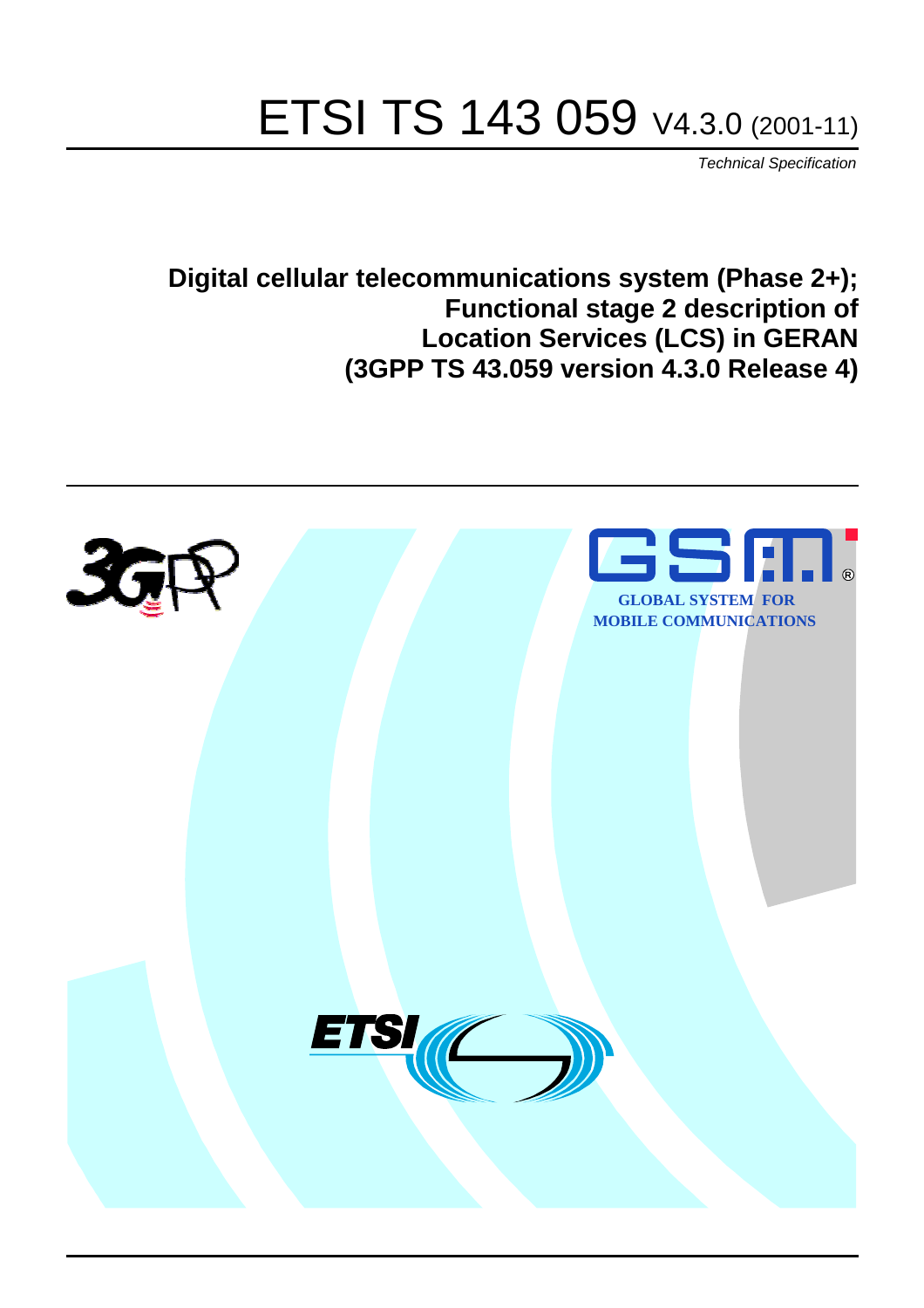Reference RTS/TSGG-0043059Uv4R3

> Keywords GSM

#### **ETSI**

#### 650 Route des Lucioles F-06921 Sophia Antipolis Cedex - FRANCE

Tel.: +33 4 92 94 42 00 Fax: +33 4 93 65 47 16

Siret N° 348 623 562 00017 - NAF 742 C Association à but non lucratif enregistrée à la Sous-Préfecture de Grasse (06) N° 7803/88

**Important notice** 

Individual copies of the present document can be downloaded from: [http://www.etsi.org](http://www.etsi.org/)

The present document may be made available in more than one electronic version or in print. In any case of existing or perceived difference in contents between such versions, the reference version is the Portable Document Format (PDF). In case of dispute, the reference shall be the printing on ETSI printers of the PDF version kept on a specific network drive within ETSI Secretariat.

Users of the present document should be aware that the document may be subject to revision or change of status. Information on the current status of this and other ETSI documents is available at <http://portal.etsi.org/tb/status/status.asp>

> If you find errors in the present document, send your comment to: [editor@etsi.fr](mailto:editor@etsi.fr)

#### **Copyright Notification**

No part may be reproduced except as authorized by written permission. The copyright and the foregoing restriction extend to reproduction in all media.

> © European Telecommunications Standards Institute 2001. All rights reserved.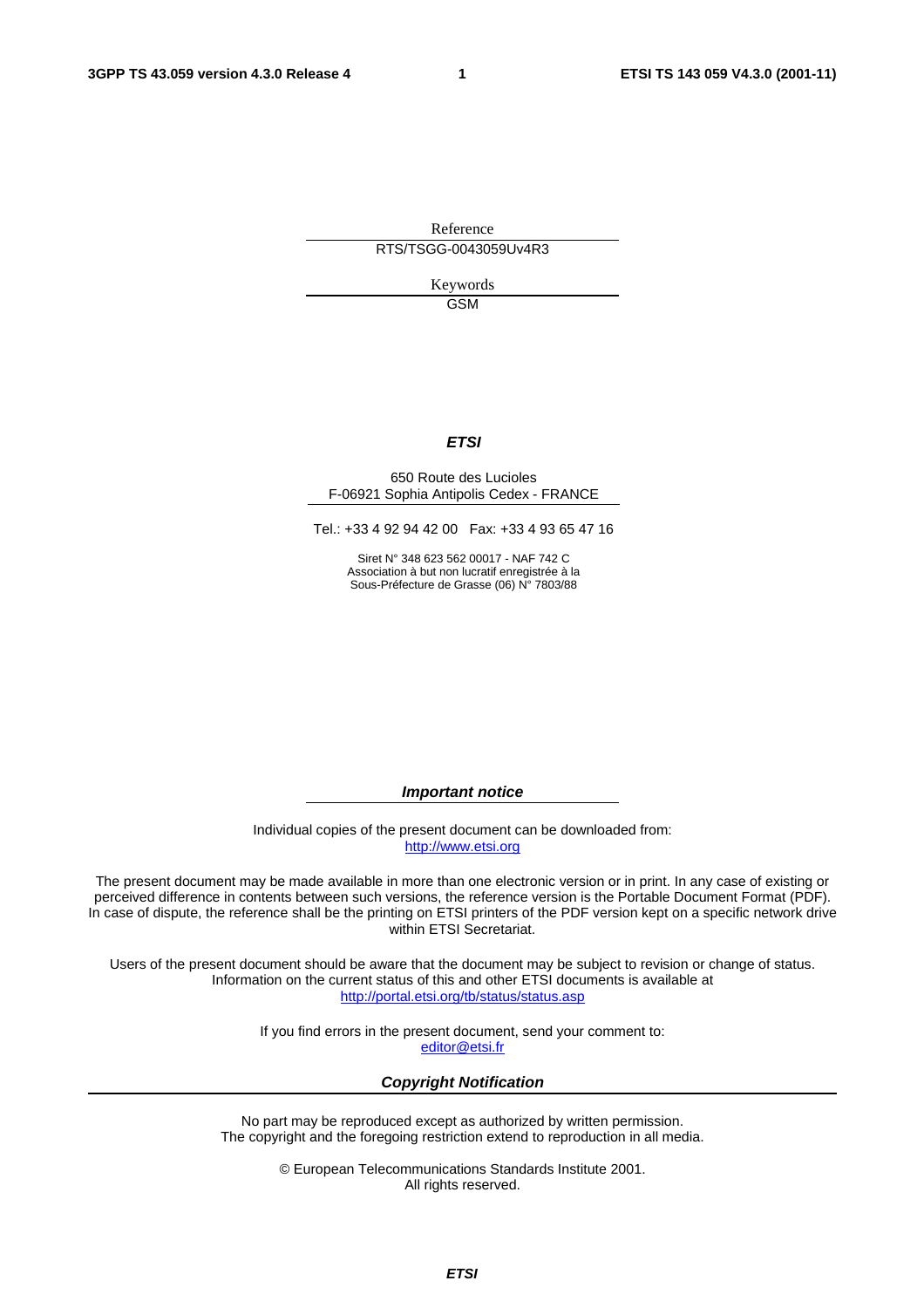## Intellectual Property Rights

IPRs essential or potentially essential to the present document may have been declared to ETSI. The information pertaining to these essential IPRs, if any, is publicly available for **ETSI members and non-members**, and can be found in ETSI SR 000 314: *"Intellectual Property Rights (IPRs); Essential, or potentially Essential, IPRs notified to ETSI in respect of ETSI standards"*, which is available from the ETSI Secretariat. Latest updates are available on the ETSI Web server ([http://webapp.etsi.org/IPR/home.asp\)](http://webapp.etsi.org/IPR/home.asp).

Pursuant to the ETSI IPR Policy, no investigation, including IPR searches, has been carried out by ETSI. No guarantee can be given as to the existence of other IPRs not referenced in ETSI SR 000 314 (or the updates on the ETSI Web server) which are, or may be, or may become, essential to the present document.

## Foreword

This Technical Specification (TS) has been produced by ETSI 3rd Generation Partnership Project (3GPP).

The present document may refer to technical specifications or reports using their 3GPP identities, UMTS identities or GSM identities. These should be interpreted as being references to the corresponding ETSI deliverables.

The cross reference between GSM, UMTS, 3GPP and ETSI identities can be found under [www.etsi.org/key](http://www.etsi.org/key) .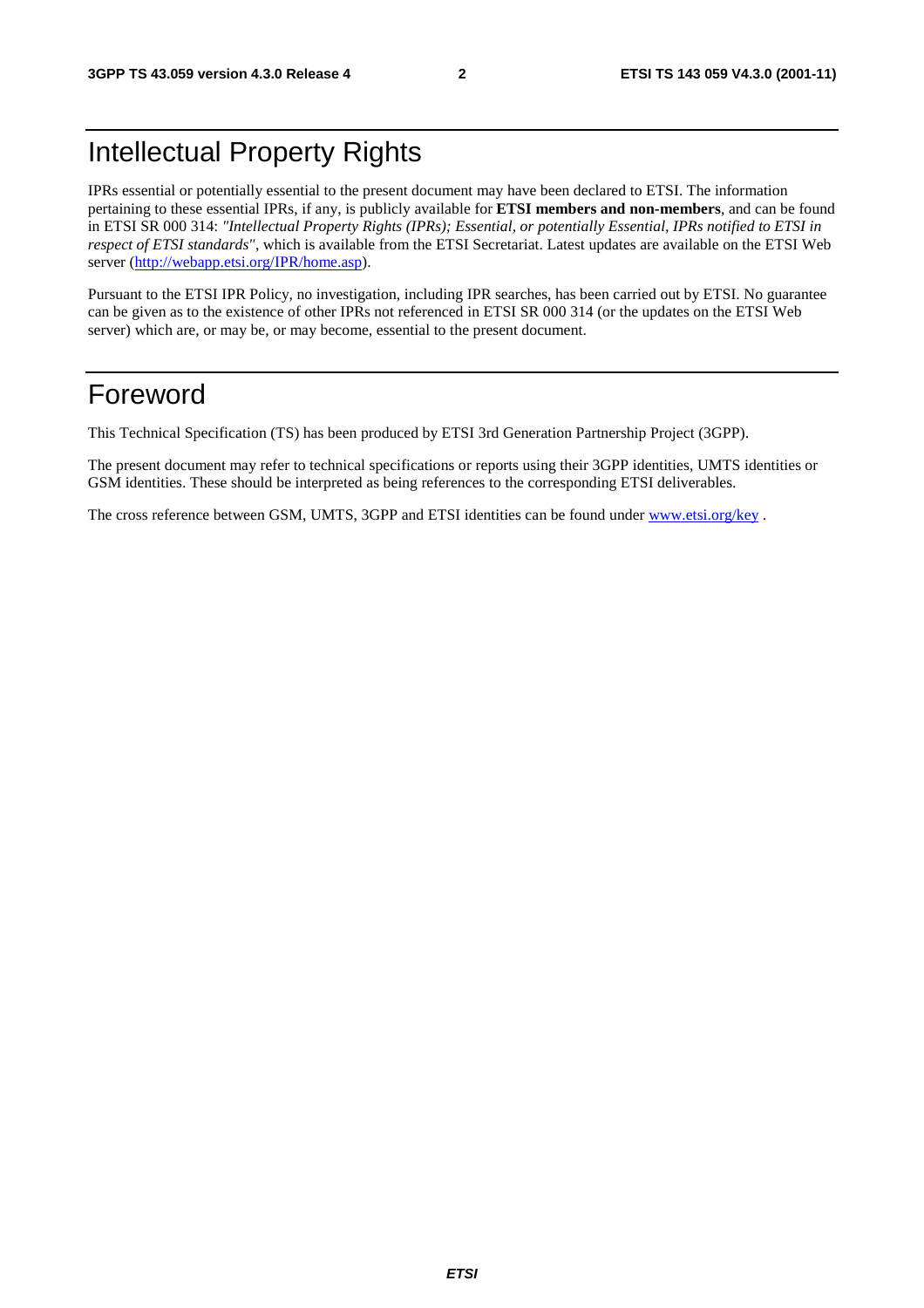#### $\mathbf{3}$

## Contents

| 1       |  |  |  |  |  |  |
|---------|--|--|--|--|--|--|
| 2       |  |  |  |  |  |  |
| 3       |  |  |  |  |  |  |
| 3.1     |  |  |  |  |  |  |
| 3.2     |  |  |  |  |  |  |
| 4       |  |  |  |  |  |  |
| 4.1     |  |  |  |  |  |  |
| 4.2     |  |  |  |  |  |  |
| 4.2.1   |  |  |  |  |  |  |
| 4.2.2   |  |  |  |  |  |  |
| 4.2.3   |  |  |  |  |  |  |
| 5       |  |  |  |  |  |  |
| 5.1     |  |  |  |  |  |  |
| 5.2     |  |  |  |  |  |  |
| 5.2.1   |  |  |  |  |  |  |
| 5.3     |  |  |  |  |  |  |
| 5.3.1   |  |  |  |  |  |  |
| 5.3.1.1 |  |  |  |  |  |  |
| 5.3.2   |  |  |  |  |  |  |
| 5.3.2.1 |  |  |  |  |  |  |
| 5.3.2.2 |  |  |  |  |  |  |
| 5.3.2.3 |  |  |  |  |  |  |
| 5.3.3   |  |  |  |  |  |  |
| 5.3.3.1 |  |  |  |  |  |  |
| 5.3.3.2 |  |  |  |  |  |  |
| 5.3.3.3 |  |  |  |  |  |  |
| 5.3.3.4 |  |  |  |  |  |  |
| 5.4     |  |  |  |  |  |  |
| 5.5     |  |  |  |  |  |  |
| 5.5.1   |  |  |  |  |  |  |
| 5.5.2   |  |  |  |  |  |  |
| 5.5.3   |  |  |  |  |  |  |
| 5.5.4   |  |  |  |  |  |  |
| 5.5.5   |  |  |  |  |  |  |
| 6       |  |  |  |  |  |  |
| 6.1     |  |  |  |  |  |  |
| 6.1.1   |  |  |  |  |  |  |
| 6.1.2   |  |  |  |  |  |  |
| 6.1.2.1 |  |  |  |  |  |  |
| 6.1.2.2 |  |  |  |  |  |  |
| 6.1.2.3 |  |  |  |  |  |  |
| 6.1.3   |  |  |  |  |  |  |
| 6.1.4   |  |  |  |  |  |  |
| 6.1.5   |  |  |  |  |  |  |
| 6.1.5.1 |  |  |  |  |  |  |
| 6.1.5.2 |  |  |  |  |  |  |
| 6.1.6   |  |  |  |  |  |  |
| 6.1.7   |  |  |  |  |  |  |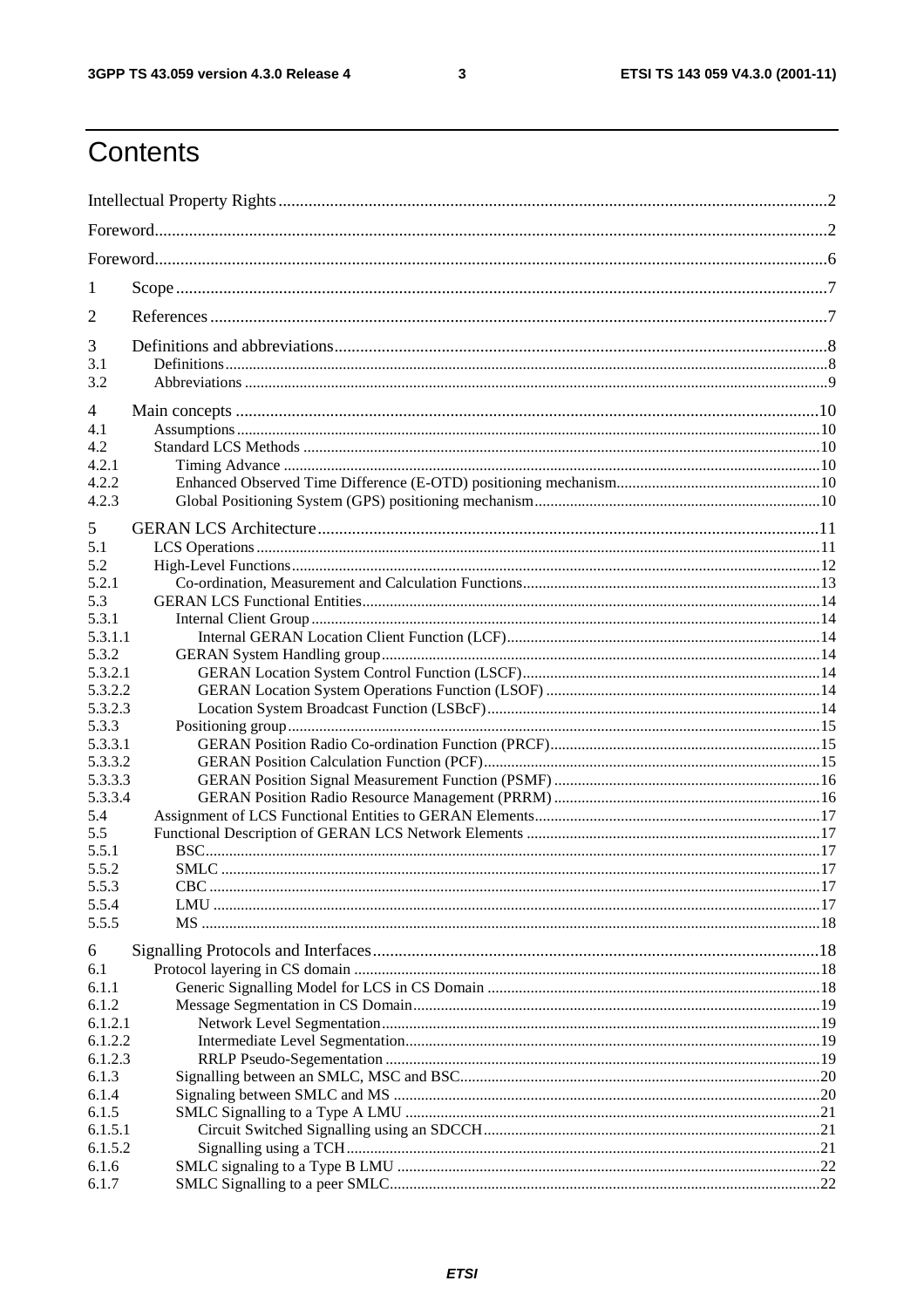#### $\overline{\mathbf{4}}$

| 7       |  |
|---------|--|
| 7.1     |  |
| 7.1.1   |  |
| 7.1.1.1 |  |
| 7.1.1.2 |  |
| 7.1.2   |  |
| 7.1.2.1 |  |
| 7.1.2.2 |  |
| 7.2     |  |
| 7.2.1   |  |
| 7.2.1.1 |  |
| 7.2.1.2 |  |
| 7.2.2   |  |
| 7.2.2.1 |  |
| 7.2.2.2 |  |
| 7.3     |  |
| 7.3.1   |  |
| 7.3.2   |  |
| 8       |  |
| 8.1     |  |
| 8.2     |  |
| 8.3     |  |
| 8.3.1   |  |
| 8.3.2   |  |
| 8.3.3   |  |
| 8.3.3.1 |  |
| 8.3.3.2 |  |
| 8.3.4   |  |
| 8.4     |  |
| 8.4.1   |  |
| 8.4.2   |  |
| 8.4.3   |  |
| 8.5     |  |
| 8.5.1   |  |
| 8.5.2   |  |
| 8.5.3   |  |
| 8.5.3.1 |  |
| 8.5.3.2 |  |
| 8.5.3.3 |  |
| 8.5.3.4 |  |
| 8.5.3.5 |  |
| 8.5.3.6 |  |
| 8.5.3.7 |  |
| 8.6     |  |
| 8.7     |  |
| 9       |  |
| 9.1     |  |
| 9.1.1   |  |
| 9.1.2   |  |
| 9.2     |  |
| 9.3     |  |
| 9.3.1   |  |
| 9.3.1.1 |  |
| 9.3.1.2 |  |
| 9.3.2   |  |
| 9.3.3   |  |
| 9.4     |  |
| 9.4.1   |  |
| 9.4.2   |  |
| 9.4.3   |  |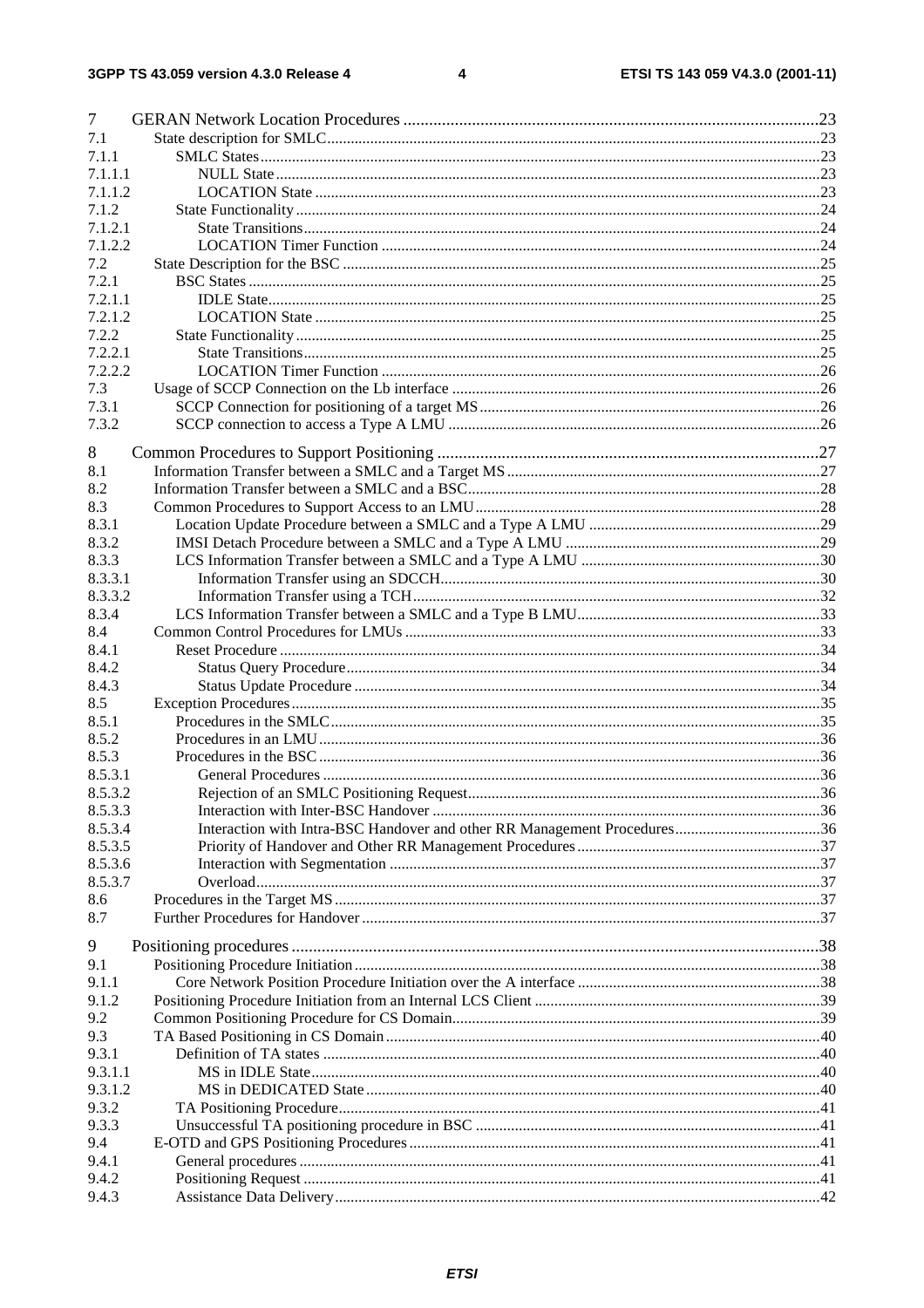| 9.4.4     |                               |  |  |  |  |  |
|-----------|-------------------------------|--|--|--|--|--|
| 9.4.5     |                               |  |  |  |  |  |
| 9.4.6     |                               |  |  |  |  |  |
| 9.4.6.1   |                               |  |  |  |  |  |
| 9.4.6.2   |                               |  |  |  |  |  |
| 9.4.6.2.1 |                               |  |  |  |  |  |
| 9.4.6.3   |                               |  |  |  |  |  |
| 10        |                               |  |  |  |  |  |
| 10.1      |                               |  |  |  |  |  |
| 10.2      |                               |  |  |  |  |  |
|           | <b>Annex A (informative):</b> |  |  |  |  |  |
|           |                               |  |  |  |  |  |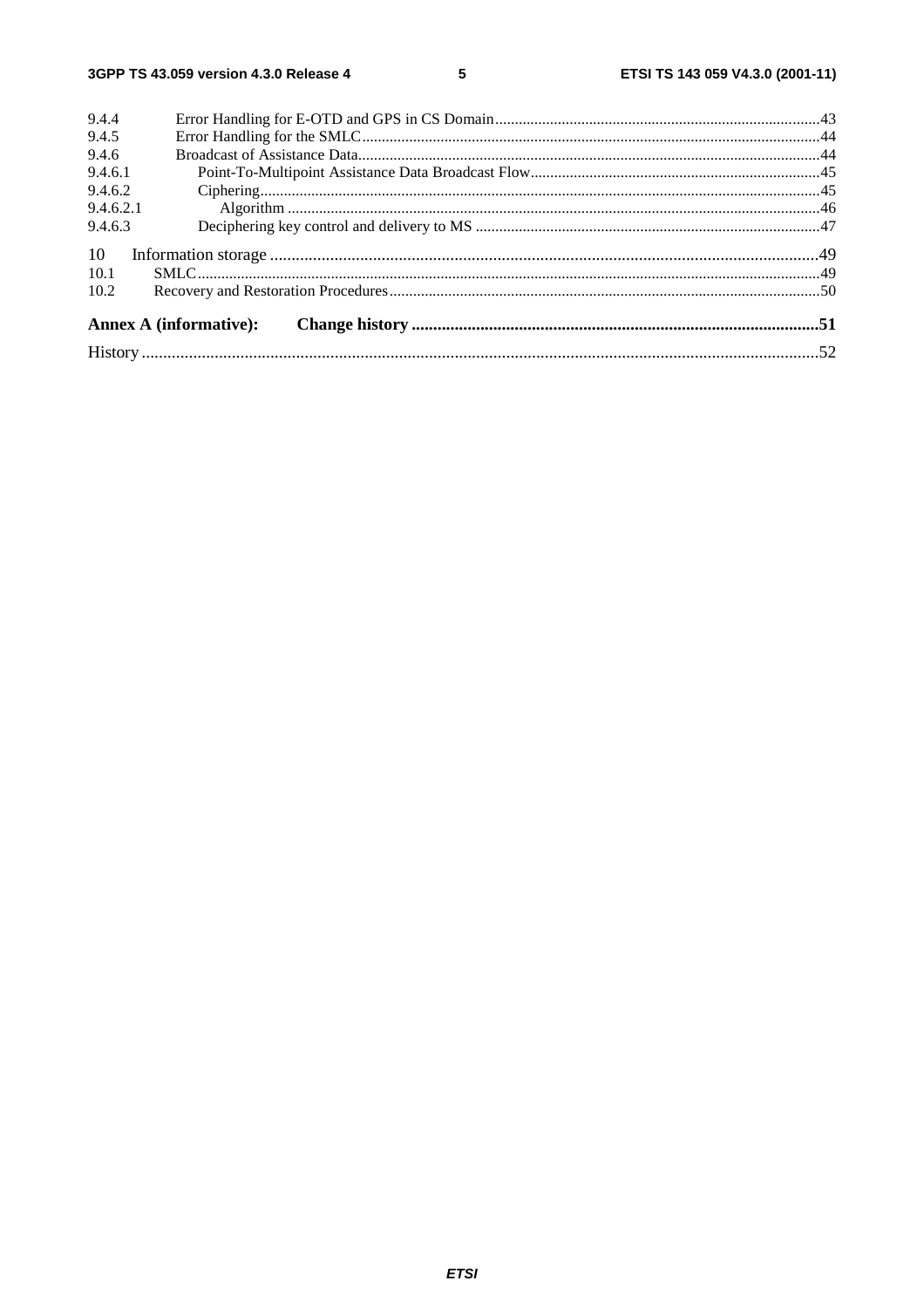## Foreword

This Technical Specification has been produced by the 3<sup>rd</sup> Generation Partnership Project (3GPP).

The contents of the present document are subject to continuing work within the TSG and may change following formal TSG approval. Should the TSG modify the contents of the present document, it will be re-released by the TSG with an identifying change of release date and an increase in version number as follows:

Version x.y.z

where:

- x the first digit:
	- 1 presented to TSG for information;
	- 2 presented to TSG for approval;
	- 3 or greater indicates TSG approved document under change control.
- y the second digit is incremented for all changes of substance, i.e. technical enhancements, corrections, updates, etc.
- z the third digit is incremented when editorial only changes have been incorporated in the document.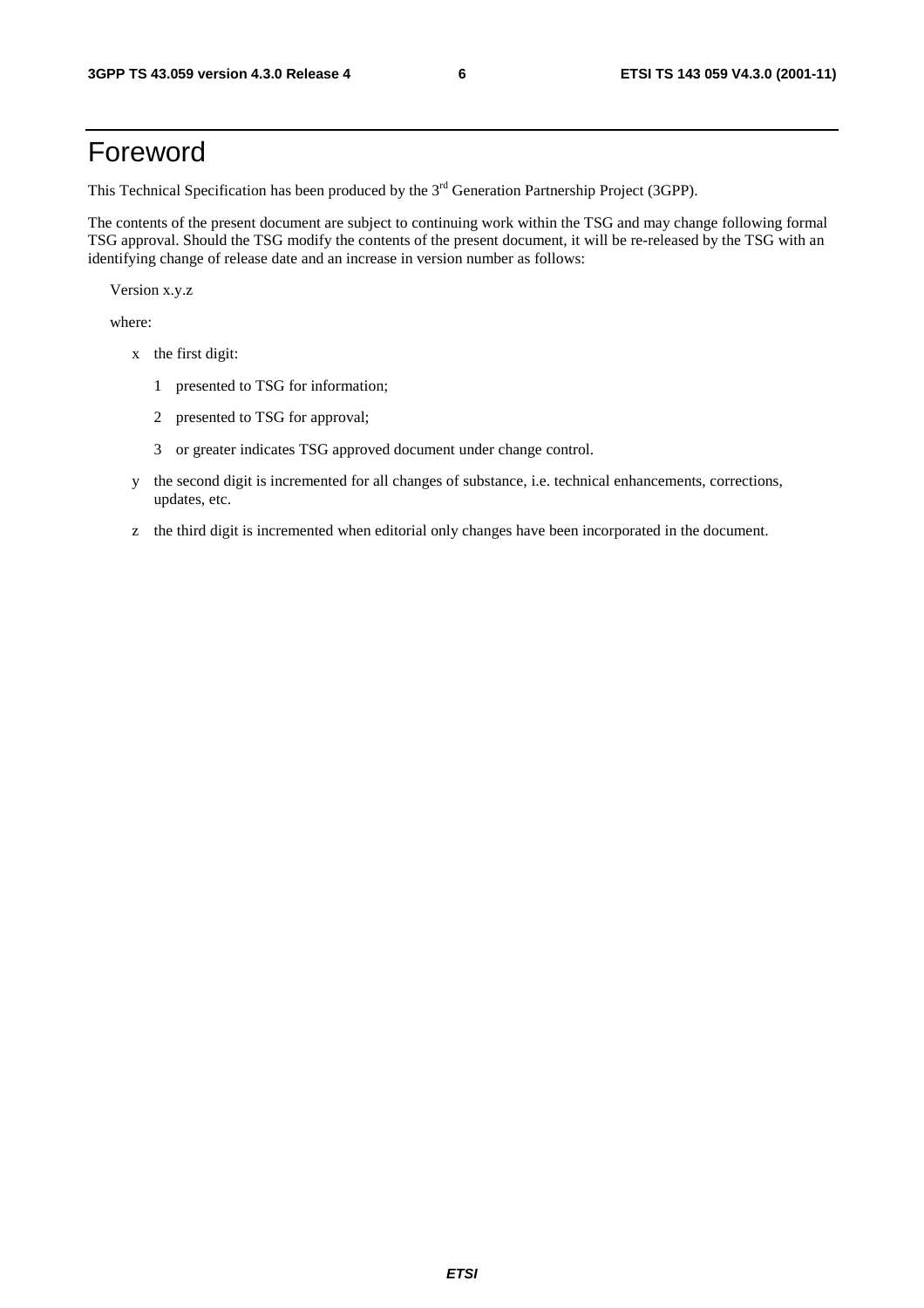## 1 Scope

The present document specifies the stage 2 of the LoCation Services (LCS) feature in GERAN, which provides the mechanisms to support mobile location services for operators, subscribers and third party service providers.

The purpose of this stage 2 specification is to define the GERAN LCS architecture, functional entities and operations to support location methods. This description is confined to the aspects of LCS within the GERAN and does not define nor describe the LCS entities or operations within the Core Network.

Location Services may be considered as a network provided enabling technology consisting of standardised service capabilities, which enable the provision of location applications. The application(s) may be service provider specific. The description of the numerous and varied possible location applications which are enabled by this technology are outside the scope of the present document. However, clarifying examples of how the functionality being described may be used to provide specific location services may be included.

This stage 2 specification covers the GERAN LCS functional model and entities, the location methods, state descriptions, and message flows.

## 2 References

The following documents contain provisions which, through reference in this text, constitute provisions of the present document.

- References are either specific (identified by date of publication, edition number, version number, etc.) or non-specific.
- For a specific reference, subsequent revisions do not apply.
- For a non-specific reference, the latest version applies. In the case of a reference to a 3GPP document (including a GSM document), a non-specific reference implicitly refers to the latest version of that document *in the same Release as the present document*.
- [1] 3GPP TS 21.905: "Vocabulary for 3GPP Specifications".
- [2] 3GPP TS 22.071: "Location Services (LCS); Service description Stage 1".
- [3] 3GPP TS 22.101: "Service principles".
- [4] 3GPP TS 23.007: "Restoration Procedures".
- [5] 3GPP TS 23.032: "Universal Geographical Area Description".
- [6] 3GPP TS 23.041: "Technical Realization of Cell Broadcast Service (CBS)"
- [7] 3GPP TS 23.271: "Functional stage 2 description of location services in UMTS and GSM".
- [8] 3GPP TS 24.008: "Mobile Radio Interface Layer 3 Specificiation (CC/MM); Layer 3 specification."
- [9] 3GPP TS 24.030: "Location Services (LCS);Supplementary Service Operations Stage 3".
- [10] 3GPP TS 24.080: "Location Services (LCS); Mobile Radio Interface Layer 3, Supplementary services Specification; Formats Encoding".
- [11] 3GPP TS 43.051: Overall Stage 2 Description for GSM/EDGE Radio Access Network (GERAN)
- [12] 3GPP TS 44.006: MS-BSS Interface Data Link (DL) Layer Specification
- [13] 3GPP TS 44.012: Short Message Service Cell Broadcast (SMSCB) Support on the Mobile Radio Interface
- [14] 3GPP TS 44.018: Mobile radio interface layer 3 specification; Radio Resource Control Protocol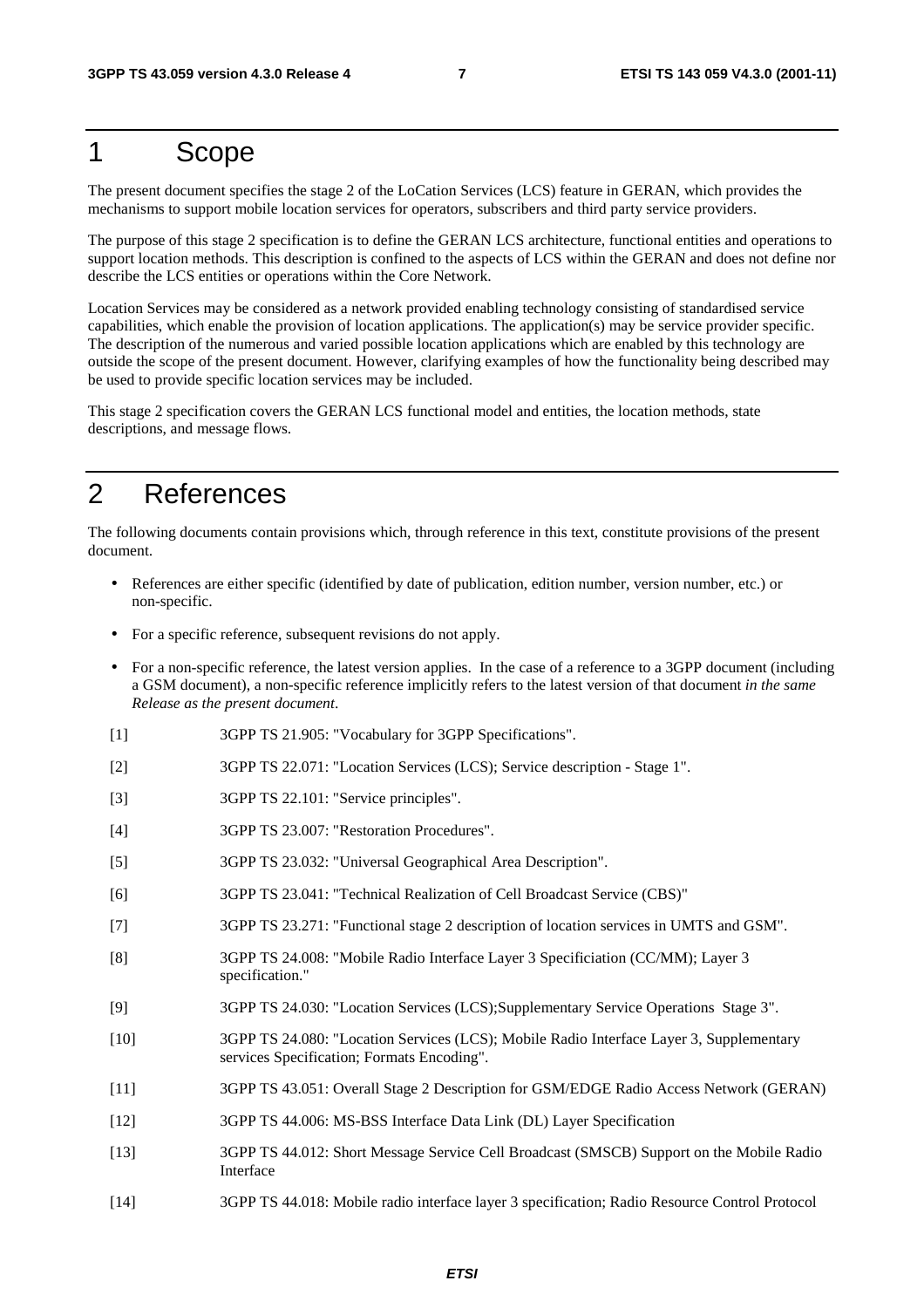- [15] 3GPP TS 44.031: Mobile Station (MS) Serving Mobile Location Centre (SMLC) Radio Resource LCS Protocol (RRLP)
- [16] 3GPP TS 44.035: Location Services (LCS); Broadcast Network Assistance for Enhanced Observed Time Difference (E-OTD) and Global Positioning System (GPS) Positioning Methods
- [17] 3GPP TS 44.071: Mobile Radio Interface Layer 3 Location Services Specification (LCS); Formats and Coding
- [18] 3GPP TS 48.008: Mobile radio interface layer 3 specification; Layer 3 specification
- [19] 3GPP TS 48.031: Location Services (LCS); Serving Mobile Location Centre Serving Mobile Location Centre (SMLC - SMLC); SMLCPP specification
- [20] 3GPP TS 48.058: Base Station Controller Base Transceiver Station (BSC BTS) interface; Layer 3 specification.
- [21] 3GPP TS 48.071: Location Services (LCS); Serving Mobile Location Center Base Station Subsystem (SMLC-BSS) interface Layer 3 specification
- [22] 3GPP TS 49.031: Location Services (LCS); Base Station System Application Part LCS Extension (BSSAP-LE)
- [23] TIA/EIA/IS-J-STD-036 Enhanced Wireless 9-1-1 Phase II, August 2000

## 3 Definitions and abbreviations

### 3.1 Definitions

For the purposes of the present document the following terms and definitions apply and the terms and definitions given in 3GPP TS 22.101 .

**LCS (LoCation Services):** LCS is a service concept in system standardisation. LCS specifies all the necessary network elements and entities, their functionality, interfaces, as well as communication messages, due to implement the positioning functionality in a cellular network. Note that LCS does not specify any location based (value added) services except locating of emergency calls

LCS Client: a software and/or hardware entity that interacts with a LCS Server for the purpose of obtaining location information for one or more Mobile Stations. LCS Clients subscribe to LCS in order to obtain location information. LCS Clients may or may not interact with human users. The LCS Client is responsible for formatting and presenting data and managing the user interface (dialogue). The LCS Client may reside in the Mobile Station (MS)

**LCS Server:** a software and/or hardware entity offering LCS capabilities. The LCS Server accepts requests, services requests, and sends back responses to the received requests. The LCS server consists of LCS components, which are distributed to one or more PLMN and/or service provider

**Location Estimate:** the geographic location of an MS and/or valid Mobile Equipment (ME), expressed in latitude and longitude data. The Location Estimate shall be represented in a well-defined universal format. Translation from this universal format to another geographic location system may be supported, although the details are considered outside the scope of the primitive services

**Mobile Assisted positioning:** any mobile centric positioning method (e.g. E-OTD, GPS) in which the MS provides position measurements to the network for computation of a location estimate by the network. The network may provide assistance data to the MS to enable position measurements and/or improve measurement performance

**Mobile Based positioning:** any mobile centric positioning method (e.g. E-OTD, GPS) in which the MS performs both position measurements and computation of a location estimate and where assistance data useful or essential to one or both of these functions is provided to the MS by the network. Position methods where an MS performs measurements and location computation without network assistance data are not considered within this category

**Mobile Station:** the mobile station (MS) consists of Mobile or User Equipment (ME or MS) with a valid SIM or USIM attached.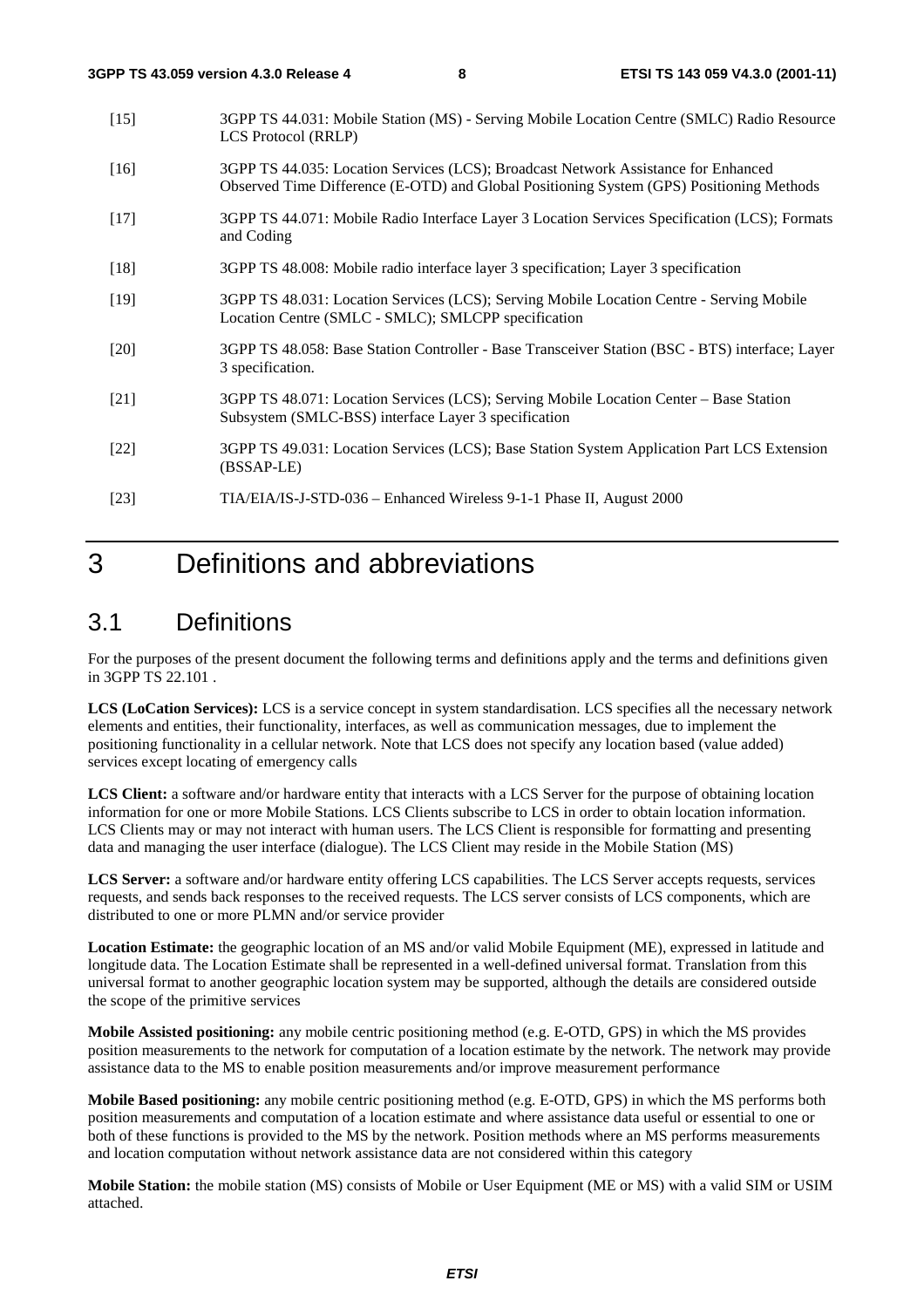**Positioning (***location detecting*): positioning is a functionality, which detects a geographical location (of e.g. a mobile terminal)

**Positioning technology (/locating technology):** a technology or system concept including the specifications of RF interfaces, data types, etc. to process the estimation of a geographical location, e.g. GPS and E-OTD

**Radio Interface Timing:** Comprise Absolute Time Differences (ATDs) or Real Time Differences (RTDs) of the signals transmitted by Base Stations, where timing differences are measured relative to either some absolute time difference (ATD) or the signals of another Base Station (RTD).

**RRLP pseudo-segmentation:** The use of several RRLP data messages to deliver a large amount of assistance data

**Target MS:** the Mobile Station being positioned

**Type A LMU:** accessed exclusively over the air interface (Um interface): there is no wired connection to any other network element.

**Type B LMU**: is accessed over the Abis interface from a BSC. The LMU may be either a standalone network element addressed using some pseudo-cell ID or connected to or integrated in a BTS. Note, Abis interface is beyond the scope of this document.

### 3.2 Abbreviations

For the purposes of the present document, the abbreviations given in 3GPP TS 21.905 apply.

| 2G-             | <b>Second Generation</b>                           |
|-----------------|----------------------------------------------------|
| $3G-$           | Third Generation                                   |
| A               | Interface between GERAN BSS and MSC                |
| A-GPS           | <b>Assisted GPS</b>                                |
| <b>ATD</b>      | <b>Absolute Time Difference</b>                    |
| <b>BSSLAP</b>   | <b>Base Station System Application Part</b>        |
| <b>BSSAP-LE</b> | Base Station System Application Part LCS Extension |
| CBC-BSC         | Interface between CBC and BSC                      |
| CBC-SMLC        | Interface between CBC and SMLC                     |
| D-GPS           | Differential GPS                                   |
| E-OTD           | Enhanced Observed Time Difference                  |
| Gb              | Interface between GERAN BSS and SGSN               |
| Lb              | Interface between SMLC and BSC                     |
| <b>LCCF</b>     | <b>Location Client Control Function</b>            |
| <b>LCF</b>      | <b>Location Client Function</b>                    |
| LSBcF           | <b>Location System Broadcast Function</b>          |
| <b>LSCF</b>     | <b>Location System Control Function</b>            |
| LSOF            | <b>Location System Operation Function</b>          |
| PCF             | <b>Position Calculation Function</b>               |
| <b>PRCF</b>     | Positioning Radio Co-ordination Function           |
| PRRM            | Positioning Radio Resource Management              |
| <b>PSMF</b>     | Positioning Signal Measurement Function            |
| RIT             | Radio Interface Timing                             |
| <b>RRLP</b>     | Radio Resource Link Protocol                       |
| <b>RTD</b>      | Real Time Difference                               |
| <b>SMSCB</b>    | <b>Short Message Service Cell Broadcast</b>        |
| <b>SMLCPP</b>   | Serving Mobile Location Center Peer Protocol       |
| TA              | <b>Timing Advance</b>                              |
| <b>UDT</b>      | <b>SCCP</b> Unitdata message                       |
| Um              | <b>GERAN Air Interface</b>                         |
| UTC             | Universal Coordinated Time                         |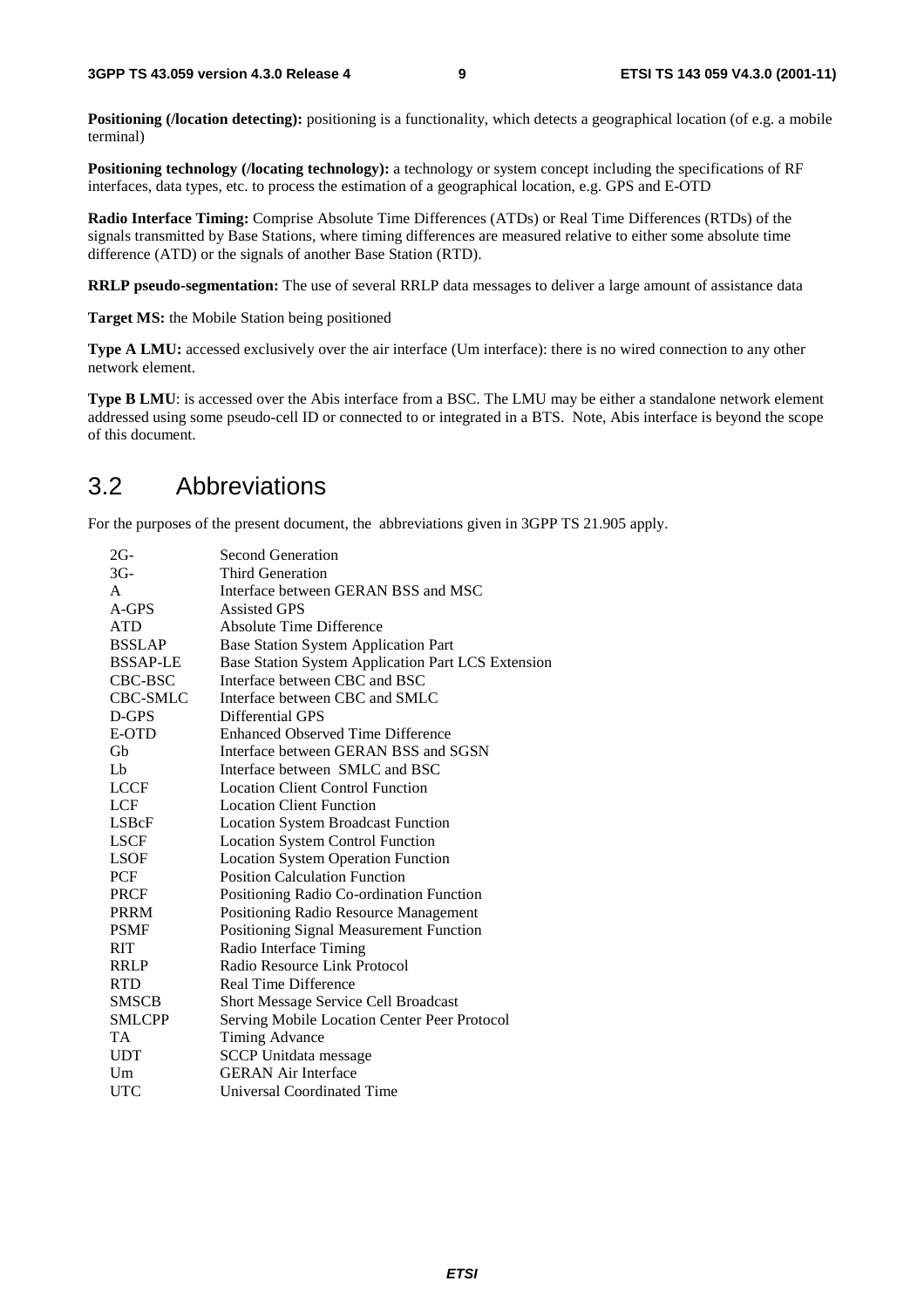## 4 Main concepts

A general description of location services and the service requirements is given in the specification 3GPP TS 22.071 0. By measuring radio signals the capability to determine the geographic location of the mobile station (MS) shall be provided. The location information may be requested by and reported to a client (application) associated with the MS, or by a client within or attached to the Core Network. The location information may also be utilised internally by GERAN, for example to support features such as home location billing. The location information shall be reported in standard formats, such as those for cell based or geographical coordinates of the location of the MS.

It shall be possible for the majority of the MS (active or idle) within a network to use the feature without compromising the radio transmission or signalling capabilities of the GERAN.

Three positioning mechanisms are supported for LCS: Timing Advance (TA), Enhanced Observed Time Difference (E-OTD), and Global Positioning System (GPS).

### 4.1 Assumptions

- SMLC is either an integrated functionality in BSC or a standalone network element within GERAN.
- LMU is either an integrated functionality in BTS (Type B LMU) or a standalone network element (Type A LMU) where communication is over the Um interface.
- Positioning not supported on Gb interface, but paging GPRS mobiles supported for Circuit Switched mode positioning.

## 4.2 Standard LCS Methods

### 4.2.1 Timing Advance

The TA is based on the existing Timing Advance (TA) parameter. The TA value is known for the serving BTS. To obtain TA values in case the MS is in idle mode a special procedure, not noticed by the GSM subscriber (no ringing tone), is set up. The cell-ID of the serving cell and the TA is returned as the result of the TA.

TA may be used to assist all positioning mechanisms and is a fall-back procedure.

### 4.2.2 Enhanced Observed Time Difference (E-OTD) positioning mechanism

The E-OTD method is based on measurements in the MS of the Enhanced Observed Time Difference of arrival of bursts of nearby pairs of BTSs. For E-OTD measurement synchronization, normal and dummy bursts are used. When the transmission frames of BTSs are not synchronized, the network needs to measure the Real or Absolute Time Differences (RTDs or ATDs) between them. To obtain accurate trilateration, E-OTD measurements and, for nonsynchronized BTSs, RTD or ATD measurements are needed for at least three distinct pairs of geographically dispersed BTSs. Based on the measured E-OTD values the location of MS can be calculated either in the network or in the MS itself, if all the needed information is available in MS.

### 4.2.3 Global Positioning System (GPS) positioning mechanism

The Global Positioning System (GPS) method refers to any of several variants that make use of GPS signals or additional signals derived from GPS signals in order to calculate MS position. These variants give rise to a range of optional information flows between the MS and the network. One dimension of variation is where position calculation is performed at: a) MS-based PCF or b) network-based PCF. Another dimension is whether "assistance data" is required - irrespective of where position calculation is performed. Examples of assistance data include differential GPS data; lists of satellites in view based on approximate MS position, etc. A third dimension of variation is closely related to the preceding, namely, the origin and distribution of any assistance data. For example, even while assistance data may be required of a GPS method, it may be optional that the assistance data originates from and is distributed within and by the PLMN, VPLMN, etc.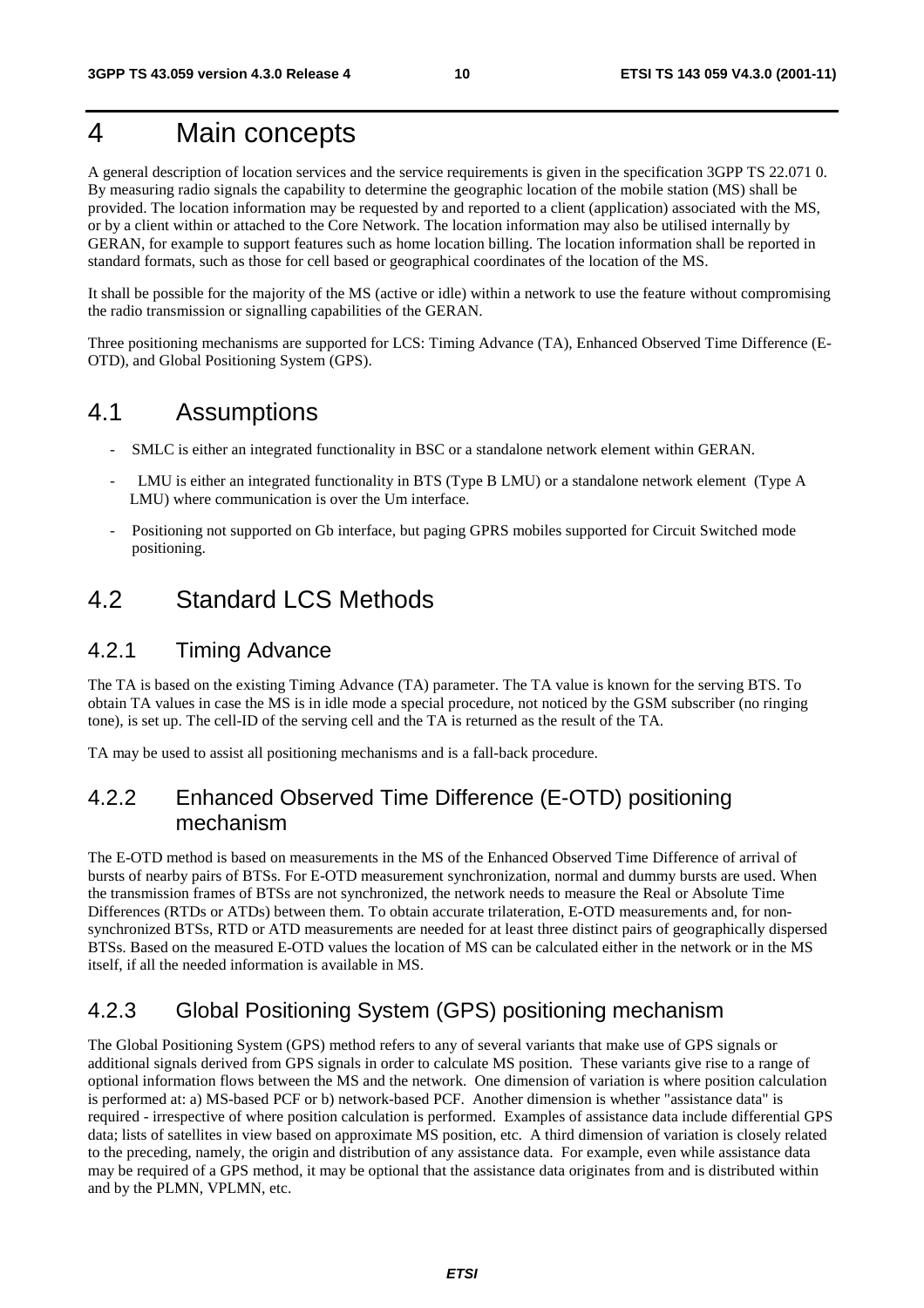## 5 GERAN LCS Architecture

Figure 1, shows the general arrangement of the Location Service feature. This illustrates, generally, the relation of LCS Clients and servers in the core network with the GERAN. The definition and operation of LCS entities operating in the core network is outside the scope of the present document. The LCS entities within the GERAN communicate with the Core Network (CN) across the A and Gb interfaces.

Communication among the GERAN LCS entities makes use of the messaging and signalling capabilities of the GERAN.

As part of their service or operation, the LCS Clients may request the location information of Mobile Station. There may be more than one LCS client. These may be associated with the core network, associated with the GERAN, operated as part of a MS application or accessed by the MS through its access to an application (e.g. through the Internet).

Within the GERAN, the BSC receives authenticated requests for LCS information from the core network across the A and Gb interfaces and passes these to the SMLC. The SMLC may be a standalone network element or functionality that is integrated to the BSC. LCS entities then manage the GERAN resources, including the base station, the LMU, the MS and calculation functions, to estimate the location of the MS and return the result to the Core Network.



#### **Figure 1: Functional LCS Architecture in GERAN**

Note: Positioning not supported on Gb interface, but paging GPRS mobile supported for Circuit Switched mode positioning.

## 5.1 LCS Operations

The schematic functional description of LCS operations is defined in Figure 2.

Upon request from the LCS entities or for internal operations, the GERAN LCS functional entities will:

- request measurements, typically from the MS and/or one or more BTS radio apparatus;
- send the measurement results to the appropriate calculating function within GERAN;
- receive the result from the calculating function within GERAN;
- send the results to the LCS entities in the core network or to application entities within GERAN.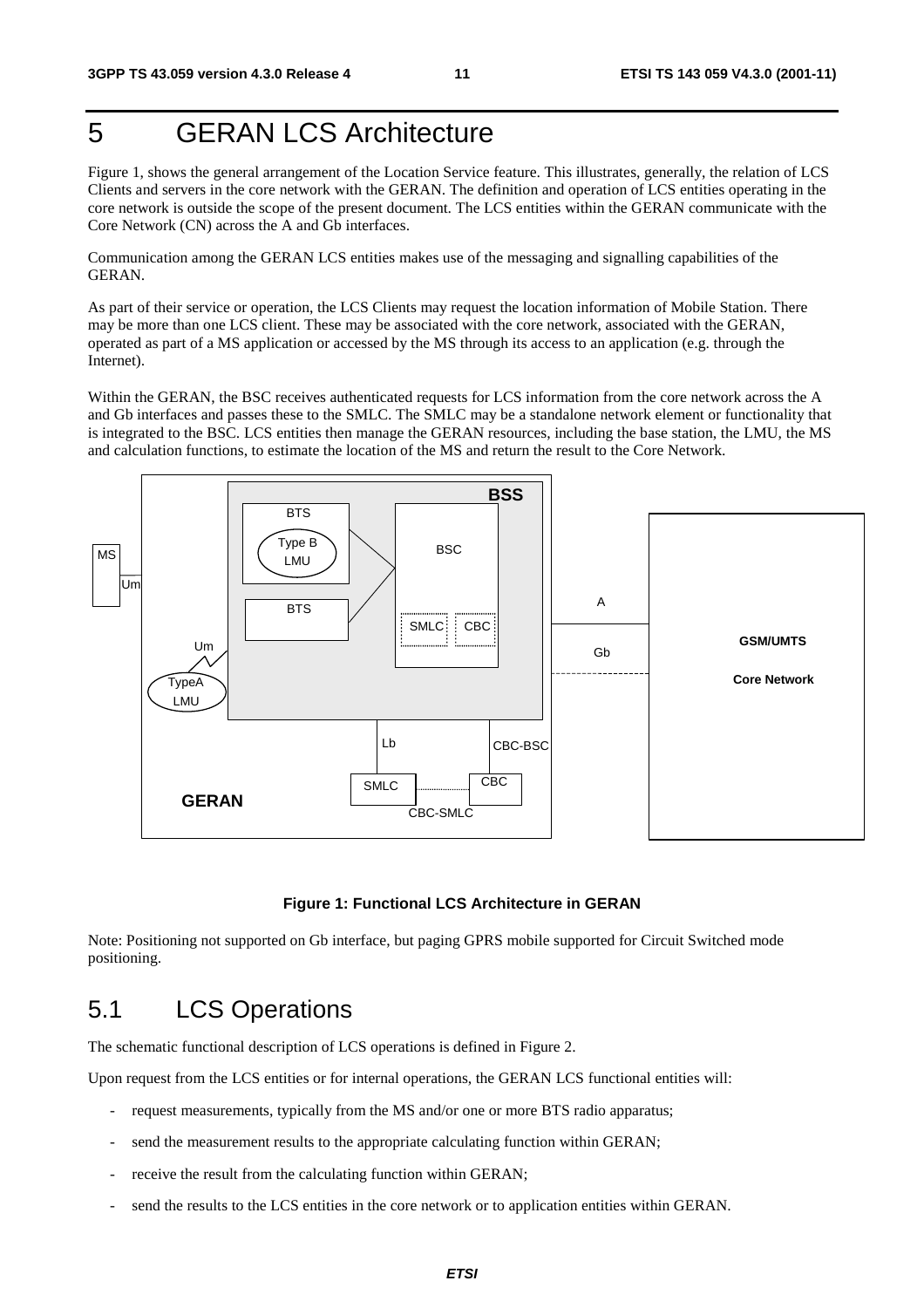In the event that the client is internal to GERAN the request may be made directly to the GERAN LCS entities as the internal clients are considered to be "pre-authorised".

As part of its operation, the GERAN LCS calculating function may require additional information. This may be obtained by the function directly by communication with a database, or it may be through a request to GERAN LCS entities that will mediate the request and return of information from the appropriate database (or databases if more than one is needed to fulfil the requests).

There may possibly also be available independent information that is able to supply the location information directly, or may be able to supply auxiliary information to the calculation function. The GERAN LCS co-ordination function, as part of its activity to supervise the location process, may query the MS or other elements of the GERAN to determine their capabilities and use this information to select the mode of operation.

This general operation is outlined in the following (generic) sequence diagram Figure 2. This figure is not intended to show the complete LCS operation for GERAN, but to simply to outline the basis for operation. Location measurements may continually be taken in the background.



**Figure 2: General sequence for LCS operation**

### 5.2 High-Level Functions

Several functional groupings may be defined to describe the LCS. These groupings occur in both the Core Network and the GERAN. The overall LCS functional grouping is described in the system stage 2, 3GPP TS 23.271 0. Each grouping encompasses a number of functional components and functions.

The functions within the GERAN are described in more detail in the following subclauses of the present document.

Within GERAN the functional entities may be grouped as follows:

- the Internal Client group;
- the GERAN System Handling group;
- the Positioning group.

The LCS functional diagram shown in Figure 3 depicts the interaction of the LCS functional entities within the GERAN. The GERAN uses the various LCS components to provide the target MS Location Information to the internal LCS client.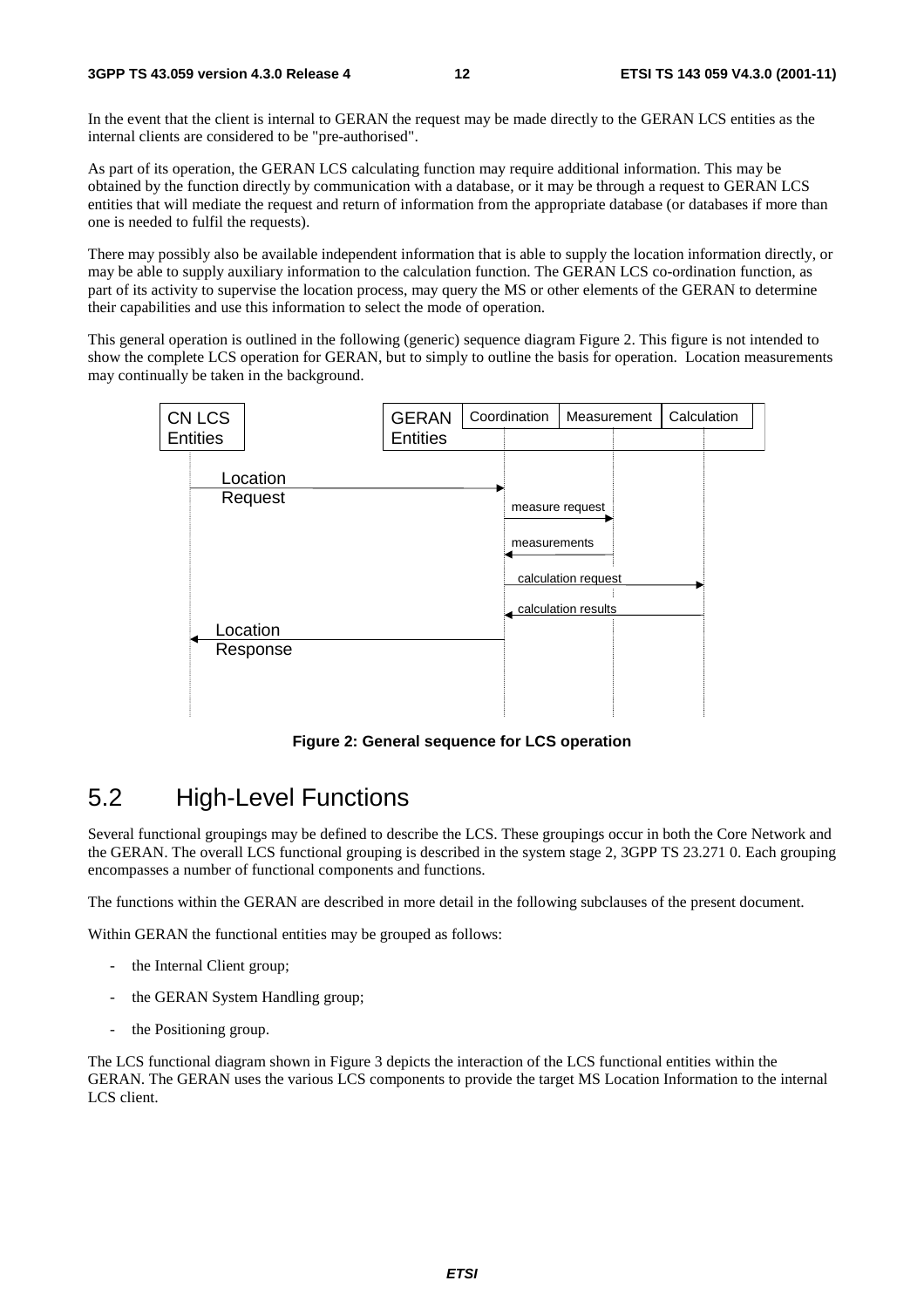

#### **Figure 3: GERAN LCS Capability Functional Diagram**

#### 5.2.1 Co-ordination, Measurement and Calculation Functions

These GERAN functions (including functions in the System handling and Positioning groups) provide the co-ordination, measurement and calculation functions needed to provide a location estimate. The functions interface with the requesting application and select the appropriate location method and speed of response. The functions co-ordinate the operations of the radio and measurement equipment to transmit the needed signals and to make the needed measurements. The functions may also access databases or other sources of information appropriate for the location method. The functions also provide the calculation functions appropriate for the location method to estimate the MS location and the accuracy of the report. The functions also may record information on the usage of the LCS that may be used for administrative purposes (e.g. forwarded to a billing function in the Core Network). If needed by the location method, the functions will ensure the broadcast of information and gather and update information concerning GERAN operating parameters (e.g. timing of BTS transmissions) needed for LCS operations.

These entities are mainly concerned with the location method, controlling the radio equipment and performing the calculations to determine the location and thus may be associated with the SMLC in the GERAN. These functions may receive location requests from either the core network or from applications internal to the GERAN.

These functions communicate with the core network across the A and Gb interfaces, and with the BTS and LMU and with the MS across the Um interface.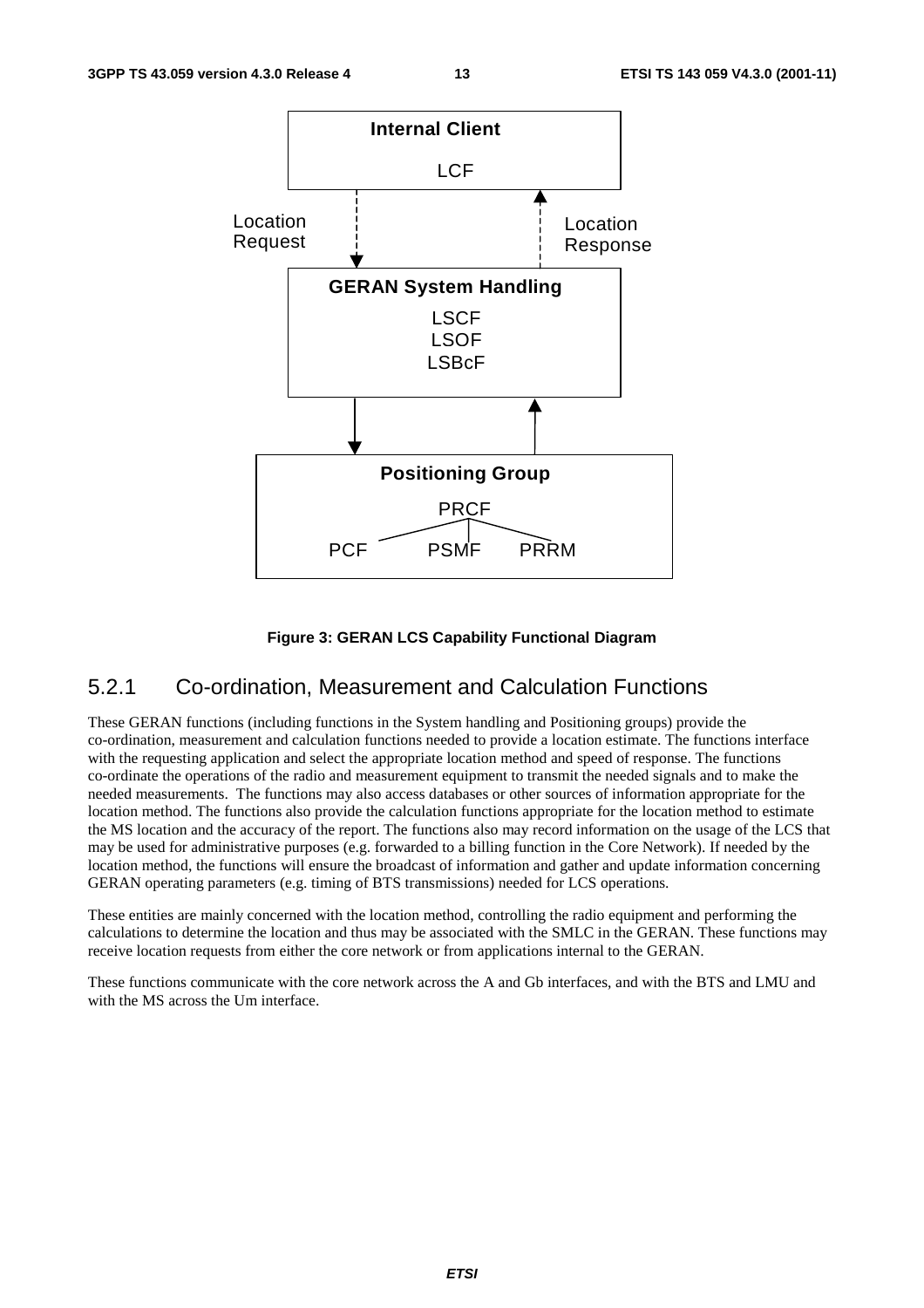## 5.3 GERAN LCS Functional Entities

### 5.3.1 Internal Client Group

### 5.3.1.1 Internal GERAN Location Client Function (LCF)

The Location Client Function (LCF) represents a logical interface between the internal GERAN LCS applications and the LCS BSC Handling entities (e.g. the Location System Control Function (LSCF) in the BSC).

NOTE: There is not necessarily a requirement for a LCCF (Location Client Control Function) for the GERAN Internal Client as is described for external clients in the system stage 2 specification, 3GPP TS 23.271 0.

The GERAN may make use of location information for internal operations such as location assisted handover. In such a case, a LCF representing the internal GERAN LCS application may communicate with the LSCF to request and receive the location information.

### 5.3.2 GERAN System Handling group

### 5.3.2.1 GERAN Location System Control Function (LSCF)

The GERAN Location System Control Function is responsible for co-ordinating location requests. This function manages call-related and non-call-related location requests and allocates network resources for handling them. This function "insulates" the Location clients in the Core Network from the detailed operation of the location method in order that the GERAN may be used by several types of core network and with several location methods.

The LSCF provides flow control between simultaneous location requests. Simultaneous location requests must be queued in a controlled manner to account for priority requests (e.g. for Emergency Clients). The details of the flow control, priority selection and queuing are beyond the scope of the present document.

The LSCF will select the appropriate location method based on the availability of resources and parameters of the location request. The LSCF coordinates resources and activities needed to obtain data (e.g. base station geographic coordinates) needed for the location method. It also records LCS usage data for the location service request that may be passed to a Location System Recording Function (LSRF) or O&M function in the Core Network.

### 5.3.2.2 GERAN Location System Operations Function (LSOF)

The Location System Operations Function (LSOF) is responsible for provisioning of data, location capabilities, data related to clients and subscription (LCS client data and MS data), fault management and performance management of LCS within the BSC.

An LSOF may be associated with each entity. The LSOF interacts with Internal (O&M) Clients for administration and maintenance of the data.

### 5.3.2.3 Location System Broadcast Function (LSBcF)

The Location System Broadcast Function (LSBcF) provides broadcast capability. The LSBcF capability is only used when broadcast data is required for E-OTD or A-GPS positioning methods. Broadcast information (such as the geographic coordinates of the base stations) may be required, for example, to support a Position Calculation Function (PCF) located in the mobile station. These broadcasts may also include other information (such as currently observable satellites) that may assist a MS in the use of external location services.

The information to be broadcast is selected based on the location techniques offered for use by the LCS and the needs of the MS. This broadcast information may be specially coded (i.e. encrypted) to ensure its availability only to subscribers of the service. The use of broadcasts or other methods for signalling to the MS may be selected based on the chosen location method.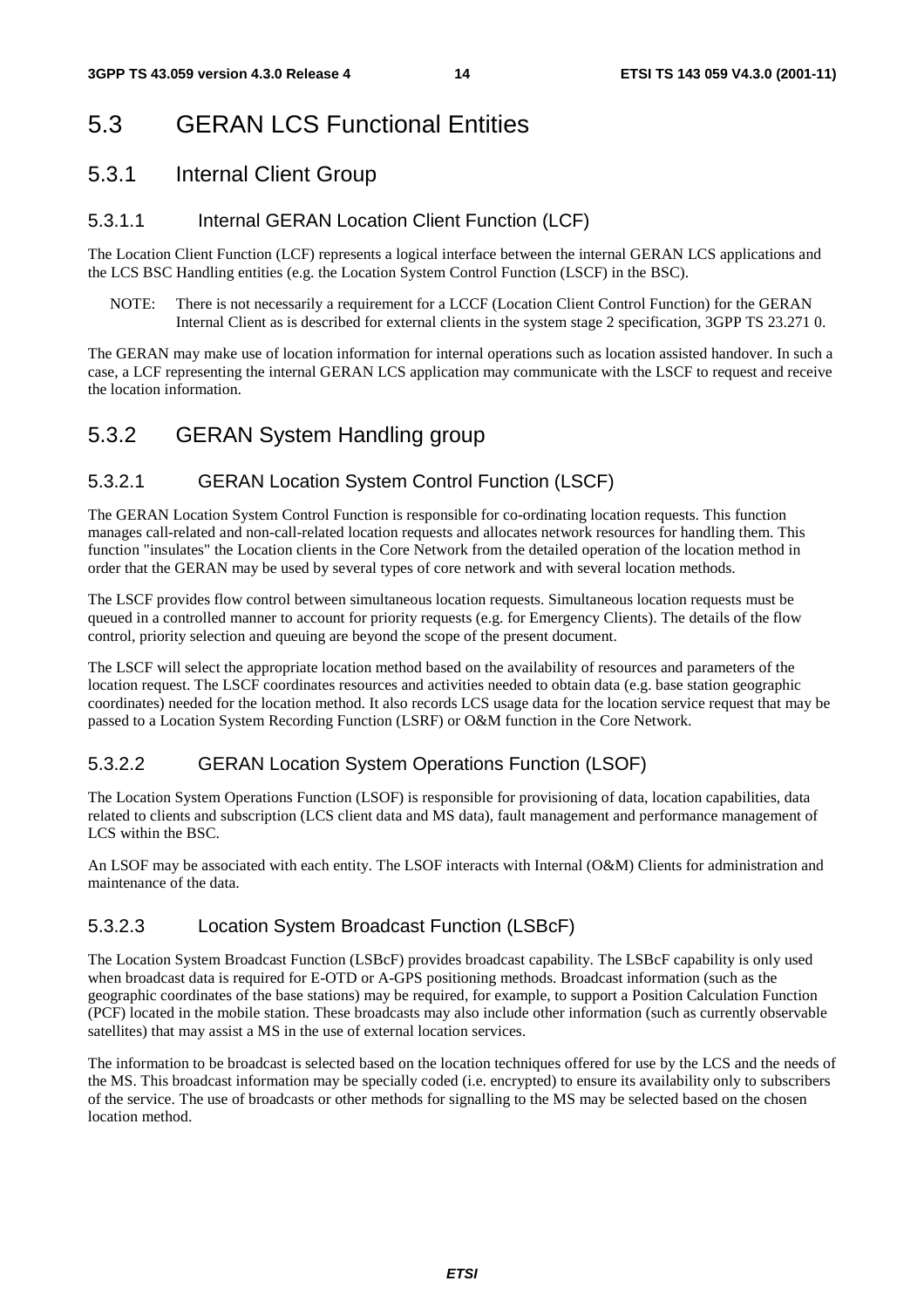The information to be broadcast includes for example:

#### **1. E-OTD Assistance:**

- Reference Time
- Neighbour Channel Time Slot Scheme
- Information about sectored neighbour channels
- Neighbour channel 51 Multiframe Offset values
- Neighbour channel BCC values
- RTD Drift Factor values (ciphered if active)
- Neighbour channel RTD values (ciphered if active)
- Serving cell and neighbour cell location information (ciphered if active)

#### **2. GPS Assistance Data:**

- Reference Time
- Reference Location
- Differential GPS Correction Data (DGPS)
- Ephemeris and Clock Correction Data
- Almanac and Other Data.

### 5.3.3 Positioning group

#### 5.3.3.1 GERAN Position Radio Co-ordination Function (PRCF)

The GERAN Position Radio Control Function manages a location request for a MS through overall co-ordination and scheduling of resources to perform location measurements. This function interfaces with the PSMF, the PRRM and the PCF. The PRCF determines the location method to be used based on the location request, the QoS, the capabilities of the GERAN, and the MS's capabilities. The PRCF also manages the needed radio resources through the PRRM. It determines which PSMFs are to be involved, what to measure, and obtains processed signal measurements from the PSMF.

Some location methods may involve measurements made at the MS. In this case the PRCF interfaces with the MS to obtain the measurements (or the location results if they have been determined by the MS). Some location methods may involve measurements or information from several sources, including radio units at several BTSs and involve a series of transmissions and receptions. The PRCF entity also provides ancillary measurements in case of network-assisted location method. Ancillary information may be extracted from navigating systems like GPS.

The PRCF forwards the signal measurement data to the PCF.

It is the function of the PRCF to co-ordinate the sequence of activities and compensate for failures (if they occur) to provide the location estimate.

#### 5.3.3.2 GERAN Position Calculation Function (PCF)

The GERAN Position Calculation Function is responsible for calculating the location of the MS. This function applies an algorithmic computation on the collected signal measurements to compute the final location estimate and accuracy.

It may obtain related data (e.g.: base station geographic coordinates) needed for the calculation. There may be more than one calculating function available within, or associated with, the calculation function of the GERAN.

The Position Calculation Function is also responsible for estimating the accuracy of the location estimate.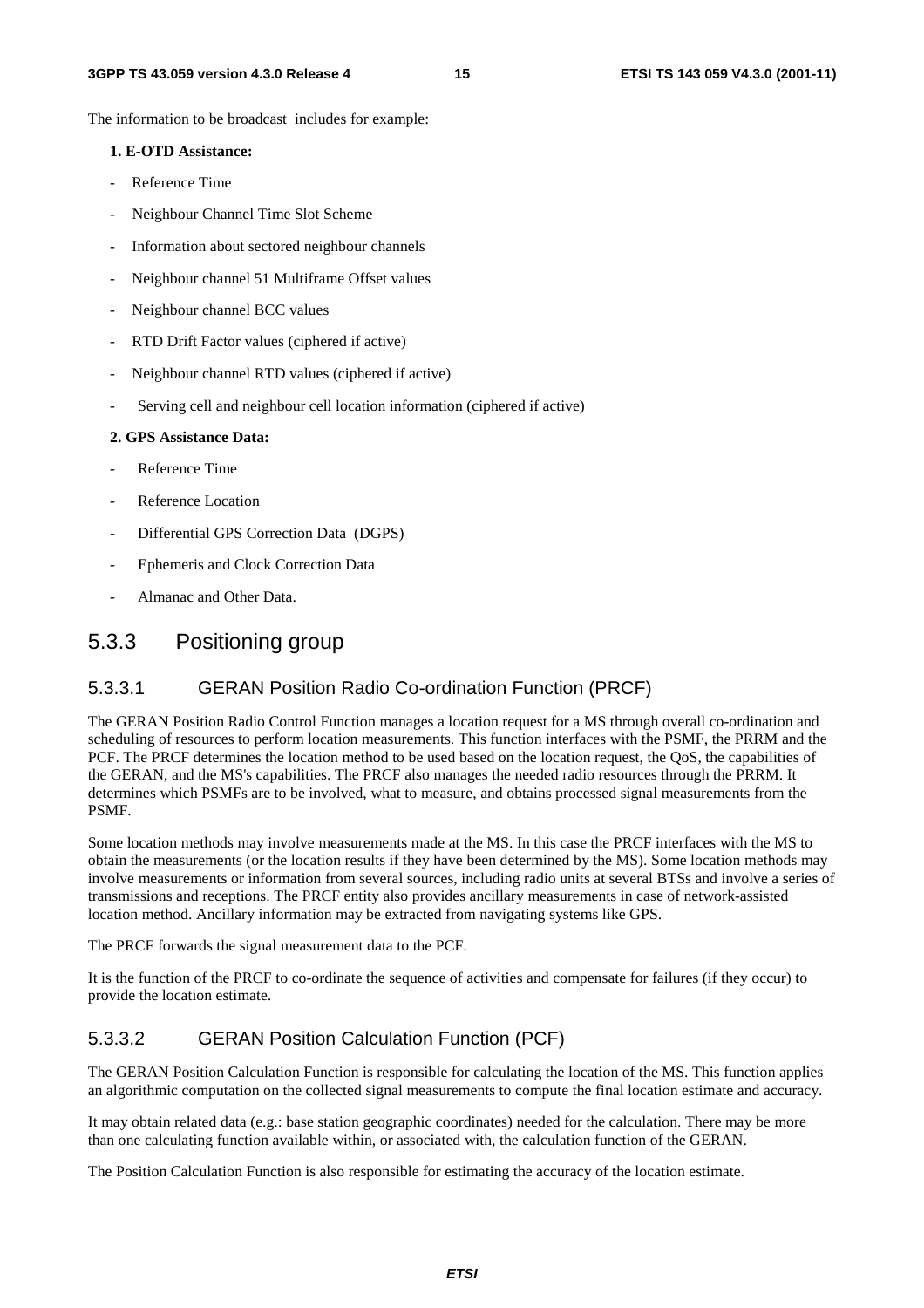### 5.3.3.3 GERAN Position Signal Measurement Function (PSMF)

The GERAN Position Signal Measurement Function (PSMF) is responsible for performing and gathering uplink or downlink radio signal measurements for use in the calculation of a MS's location. These measurements can be location related or ancillary.

There may be one or more PSMF within a GERAN and they may be located at the MS or a Location Measurement Unit (LMU). The PSMF, generally, may provide measurement of signals (i.e. satellite signals) in addition to measurements of the GERAN radio transmissions. The measurements to be made will depend on the selected location method.

### 5.3.3.4 GERAN Position Radio Resource Management (PRRM)

The GERAN Position Radio Resource Management entity is responsible for managing the effect of LCS operations on the overall performance of the radio network. This may ensure, for example, that the operation of the PSMF does not degrade the QoS of other calls.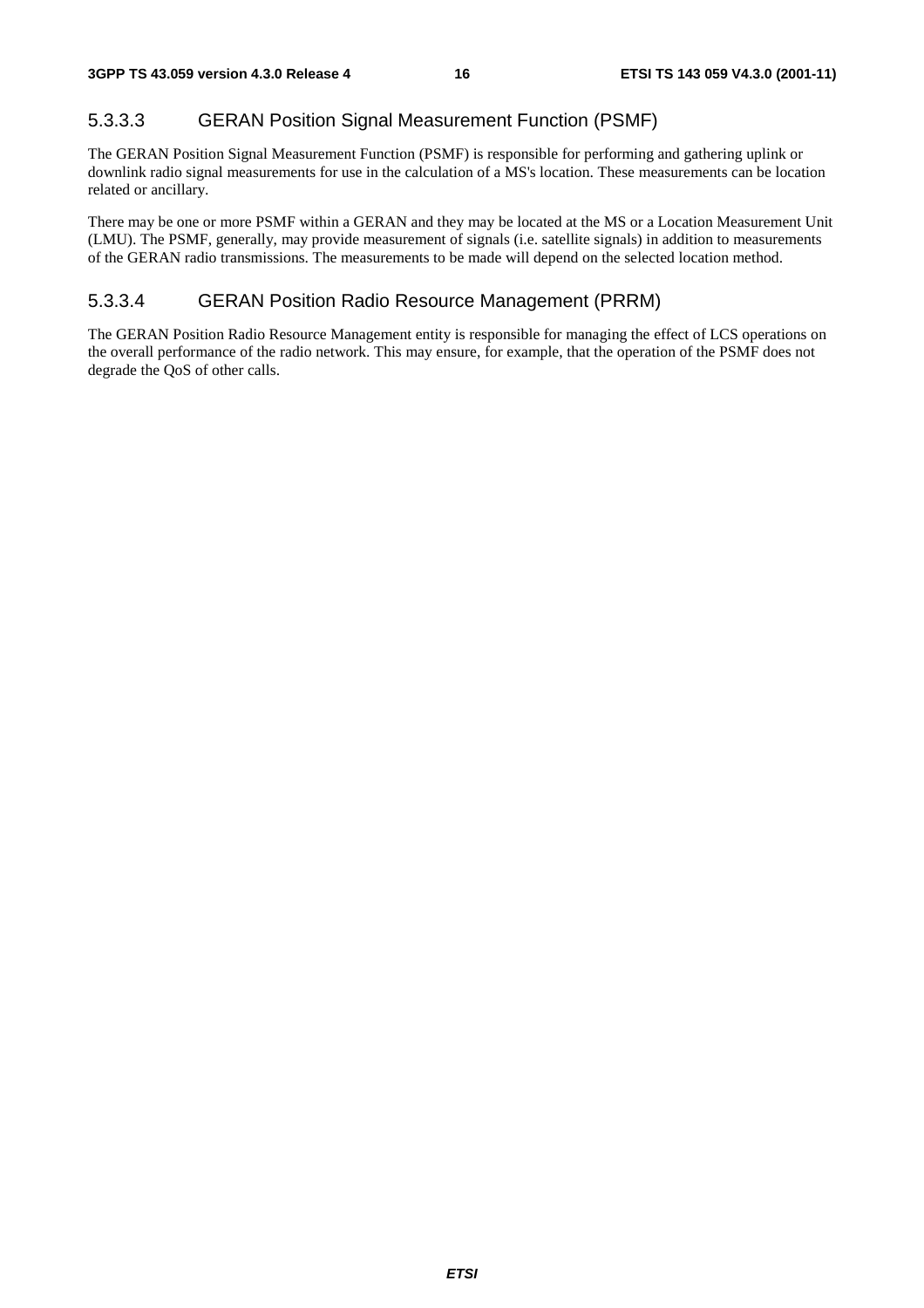### 5.4 Assignment of LCS Functional Entities to GERAN Elements

The following Table 1 shows the generic configuration for different location methods, including network-based, mobile-based, mobile-assisted and network-assisted methods. With this approach both the network and the mobiles are able to measure the timing of signals and compute the mobile's location estimate. Depending on the applied location method it is possible to utilise the corresponding configuration containing all needed entities. For instance, if a networkbased location method is applied, the entities that are involved in measuring the mobile's signal and calculating its location estimate are allocated to the network elements of the access network. On the other hand, in case mobile-based or network-assisted methods are used these entities should be allocated to the mobile station.

|              | <b>MS</b> | <b>LMU</b> | <b>SMLC</b> | <b>BSC</b> |
|--------------|-----------|------------|-------------|------------|
| <b>LCF</b>   |           |            |             |            |
| <b>LSBcF</b> |           |            | Χ           |            |
| <b>LSCF</b>  |           |            |             |            |
| <b>PRCF</b>  |           |            | X           |            |
| <b>PCF</b>   |           |            |             |            |
| <b>PRRM</b>  |           |            |             |            |
| <b>PSMF</b>  | Χ         |            |             |            |
| <b>LSOF</b>  |           |            |             |            |

**Table 1: Example Allocation of LCS Functional Entities to Network Elements** 

### 5.5 Functional Description of GERAN LCS Network Elements

### 5.5.1 BSC

The BSC receives authenticated requests for LCS information from the CN across A and Gb interfaces and passes these to the SMLC.

### 5.5.2 SMLC

The SMLC is either a separate network element of GERAN or integrated functionality in BSC that contains functionality required to support LCS. The SMLC manages the overall co-ordination and scheduling of resources required for the location of a mobile. It also calculates the final location estimate and estimates the achieved accuracy. The SMLC may control a number of LMUs for the purpose of obtaining radio interface measurements to locate or help locate MS subscribers in the area that it serves. The SMLC is administered with the capabilities and types of measurement produced by each of its LMUs. The radio interface timing measurement returned by an LMU to a SMLC has a generic status in usable for more than one location method.

### 5.5.3 CBC

For Location Services, when a Cell Broadcast Center (CBC) is associated with a BSC, the SMLC may interface to a CBC in order to broadcast assistance data using existing cell broadcast capabilities. The SMLC shall behave as a user, Cell Broadcast Entity, to the CBC (refer to 3GPP TS 23.041 0).

#### 5.5.4 LMU

The LCS Measurement Unit (LMU) entity makes measurements (e.g. of radio signals) and communicates these measurements to the SMLC (e.g. the PRCF). The LMU contains a PSMF and may also perform calculations associated with the measurements. The LMU may make its measurements in response to requests (e.g. from the SMLC), or it may autonomously measure and report regularly (e.g. timing of BTS transmissions) or when there are significant changes in radio conditions (e.g. changes in the RTD). There may be one or more LMUs associated with the SMLC and an LCS request may involve measurements by one or more LMUs. LMU functionality may be integrated in a BTS.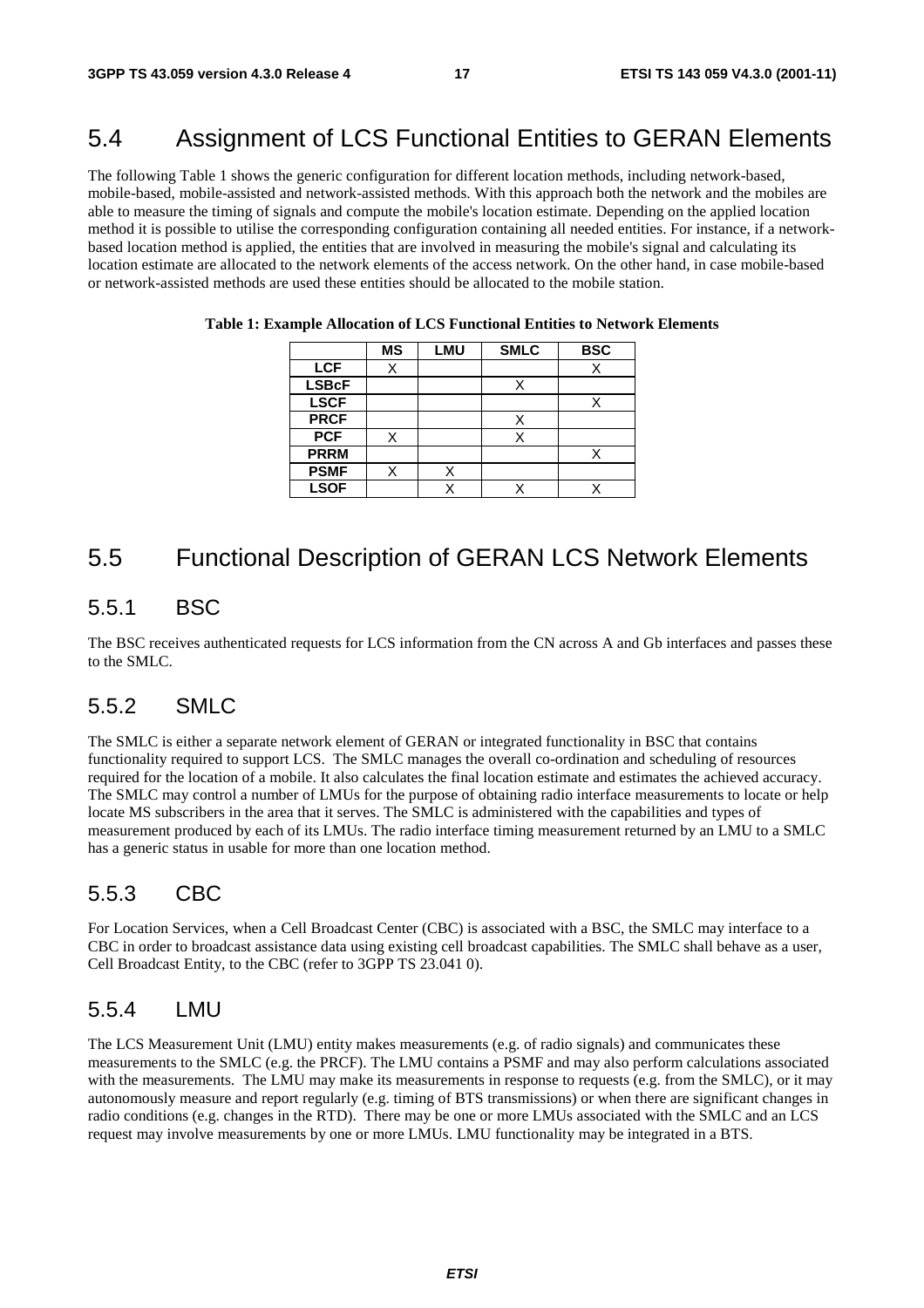An LMU makes radio measurements to support one or more positioning methods; these assistance measurements are specific to all MSs in a certain geographic area. All location and assistance measurements obtained by an LMU are supplied to the SMLC associated with the LMU. Instructions concerning the timing, the nature, and any periodicity of these measurements are either provided by the SMLC or are pre-administered in the LMU.

The following assistance measurement obtained by an LMU has a generic status usable by more than one position method:

Radio Interface Timing measurements – comprise Absolute Time Differences (ATDs) or Real Time Differences (RTDs) of the signals transmitted by Base Stations, where timing differences are measured relative to either some absolute time difference (ATD) or the signals of another Base Station (RTD).

### 5.5.5 MS

The MS interacts with the measurement co-ordination functions to make measurements of downlink signals. The measurements to be made will be determined by the chosen location method.

The MS may also contain LCS applications, or access an LCS application through communication with a network accessed by the MS or an application residing in the MS and/or satellite signals. The MS may include the needed measurement and calculation functions to determine the MS's location with or without assistance of the GERAN LCS entities.

## 6 Signalling Protocols and Interfaces

### 6.1 Protocol layering in CS domain

### 6.1.1 Generic Signalling Model for LCS in CS Domain

Figure 4 shows the generic signalling model applicable to LCS for signalling interaction in which an SMLC forms at least one of the signalling end points in the circuit switched domain.



#### **Figure 4: Generic Model for LCS Signalling to an SMLC for CS domain**

The functions performed by each protocol layer are as follows:

a) LCS application protocol – this depends on the other signaling end point (e.g. whether a target MS or LMU) and may be absent if supported in the BSSAP-LE layer. The application protocol supports specific LCS functions (e.g. positioning measurements, assistance measurements) and is independent of lower protocol layers.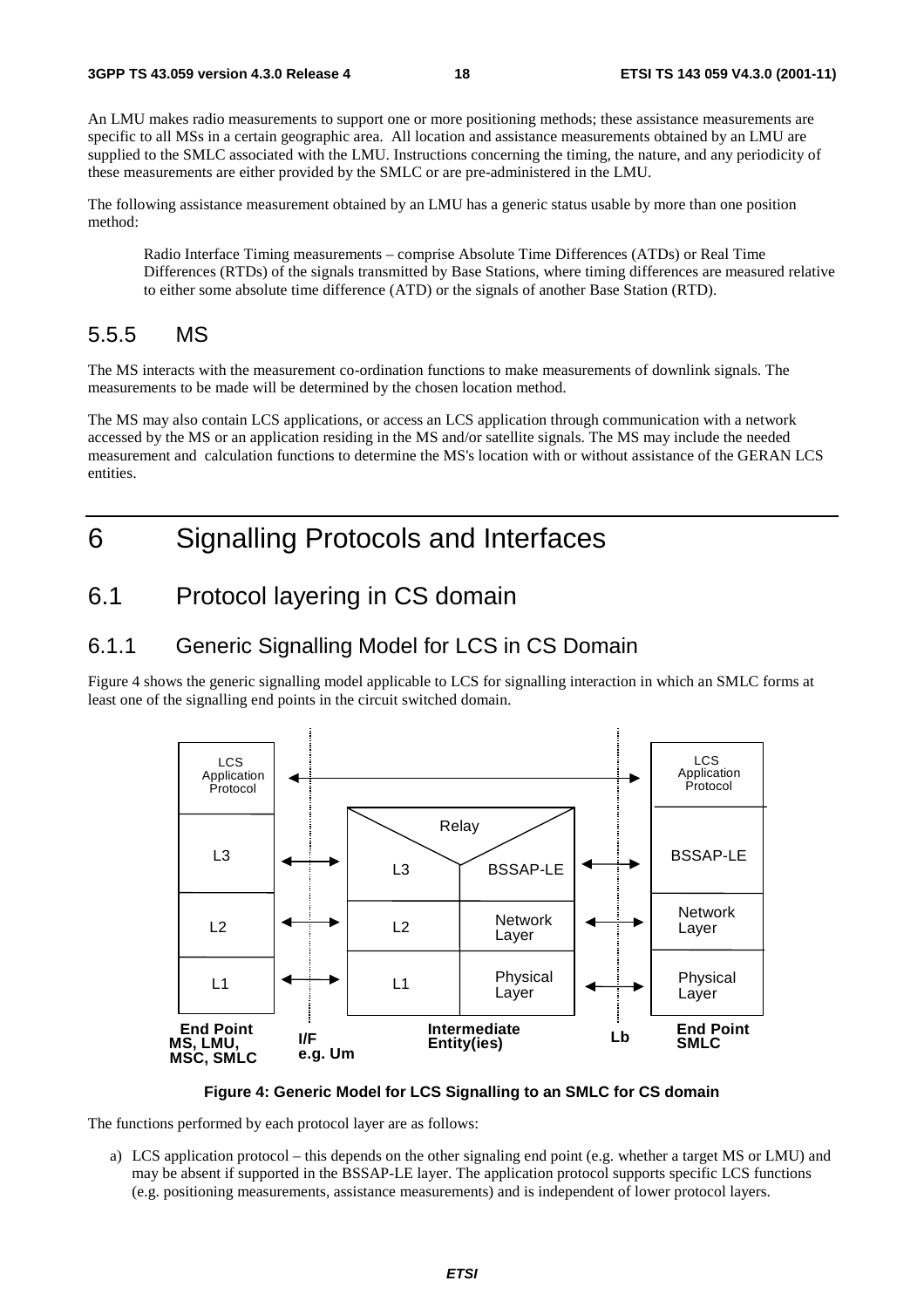- b) BSSAP-LE this is an extension of BSSAP and carries the LCS application protocol signaling units. Necessary functions include identification of the LCS application protocol and identification, where not provided by the network layer, of the two end points. This layer can be relayed by an intermediate entity or mapped into an equivalent layer 3 protocol used by the other signaling end point. This layer supports segmentation of LCS application layer protocols.
- c) Network Layer provides signaling transport between the SMLC and either the other end point or some intermediate entity at which the BSSAP-LE layer is relayed or mapped. The network layer may support connection oriented or connectionless signaling. For second generation circuit oriented applications, the network layer is provided using MTP and SCCP. This layer supports segmentation of LCS application layer protocols.
- d) Physical Layer for second generation circuit oriented applications, SS7 signaling links are supported by the physical layer.
- e) L3 a protocol layer compatible with or the same as BSSAP-LE.
- f) L2 logical link layer for the other endpoint
- g) L1 physical layer for the other end point.

### 6.1.2 Message Segmentation in CS Domain

Message segmentation is needed to transport any large LCS message that exceeds the message size limitation supported by any GSM interface over which transport is needed.

#### 6.1.2.1 Network Level Segmentation

Segmentation and reassembly of large RRLP, SMLCPP and BSSLAP messages at the network (e.g. SCCP) level may be supported. For message transfer over any interface where network level segmentation is not supported, segmentation at the application level shall be used. This may require support of both network and intermediate level segmentation by certain intermediate entities.Intermediate Level Segmentation

#### 6.1.2.2 Intermediate Level Segmentation

The segmentation of RRLP 3GPP TS 44.0310, SMLCPP 3GPP TS 48.0310, and BSSLAP 3GPP TS 48.071 0 messages is supported by segmentation mechanisms defined in 3GPP TS 48.008 0 , 3GPP TS 24.008 0, 3GPP TS 44.018 0 and 3GPP TS 49.031 0. The sending, receiving and all intermediate entities supporting segmentation shall ensure reliable and sequenced delivery of the message segments by appropriate use of the capabilities supported by lower transport and network level protocols

#### 6.1.2.3 RRLP Pseudo-Segementation

The use of several RRLP messages to deliver a large amount of assistance data is called "RRLP pseudo-segmentation". In order to avoid excessive delays for MM and CM layer procedures (call setup for example) it is recommended to utilize the "RRLP pseudo-segmentation " and limit the maximum size of individual RRLP messages (e.g. approximately 240 octets will avoid lower layer segmentation).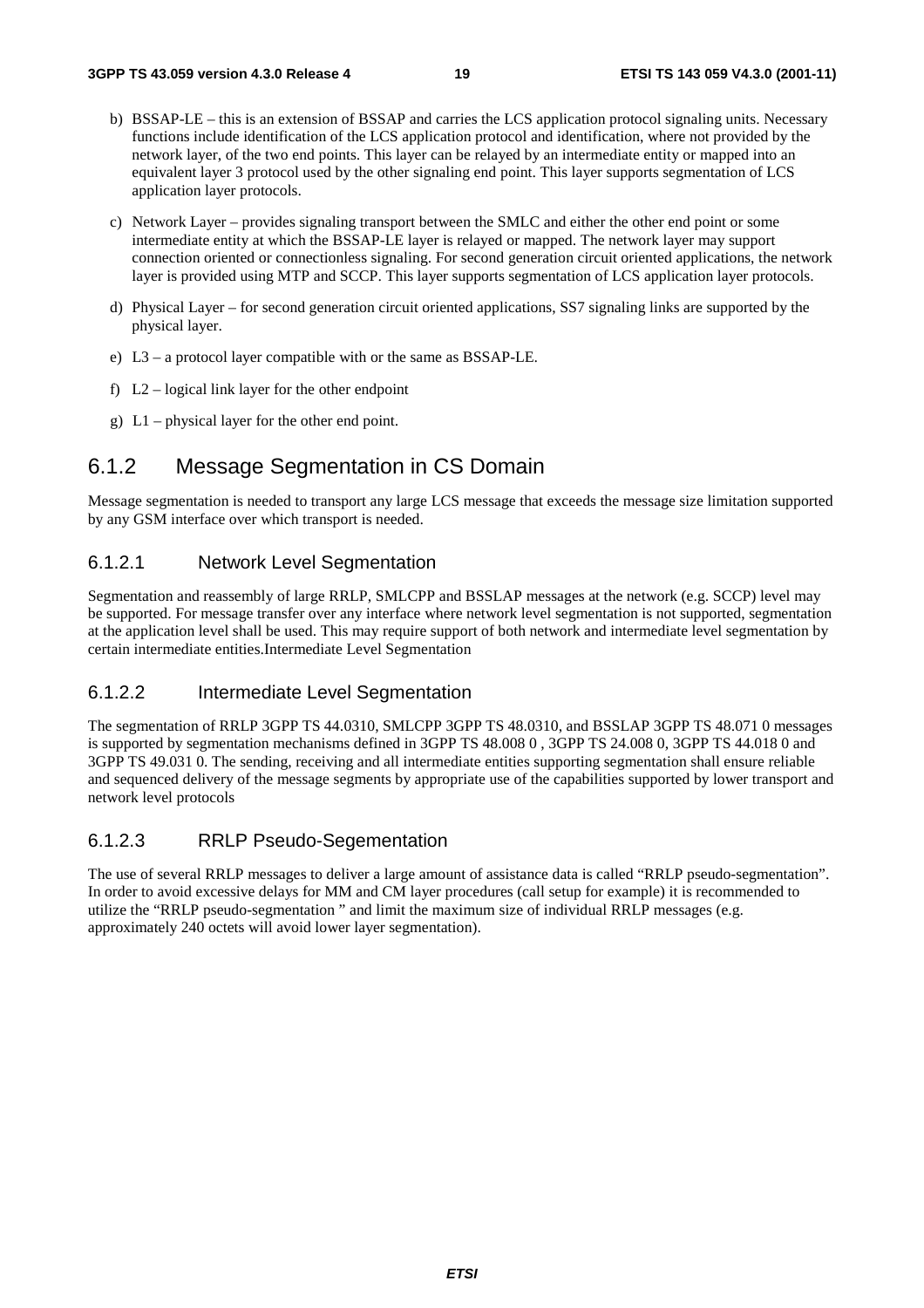### 6.1.3 Signalling between an SMLC, MSC and BSC

A SMLC can either be separate logical entiy or integrated functionality in the BSC. If the SMLC is a separate logical entiy, the LCS signalling between SMLC and MSC is accomplished through the A and Lb interfaces. If the SMLC is integrated, the LCS signalling is accomplished through the A interface only. Figure 5 shows the protocol layers used to support LCS signaling between the SMLC, MSC and BSC.



**Figure 5: Signalling Protocols between SMLC, MSC and BSC** 

#### 6.1.4 Signaling between SMLC and MS

SMLC Signalling to a target MS is accomplised through the Um interface. The figure below shows the protocol layers used to support signaling between an SMLC and target MS.



**Figure 6: Signalling between an SMLC and Target MS**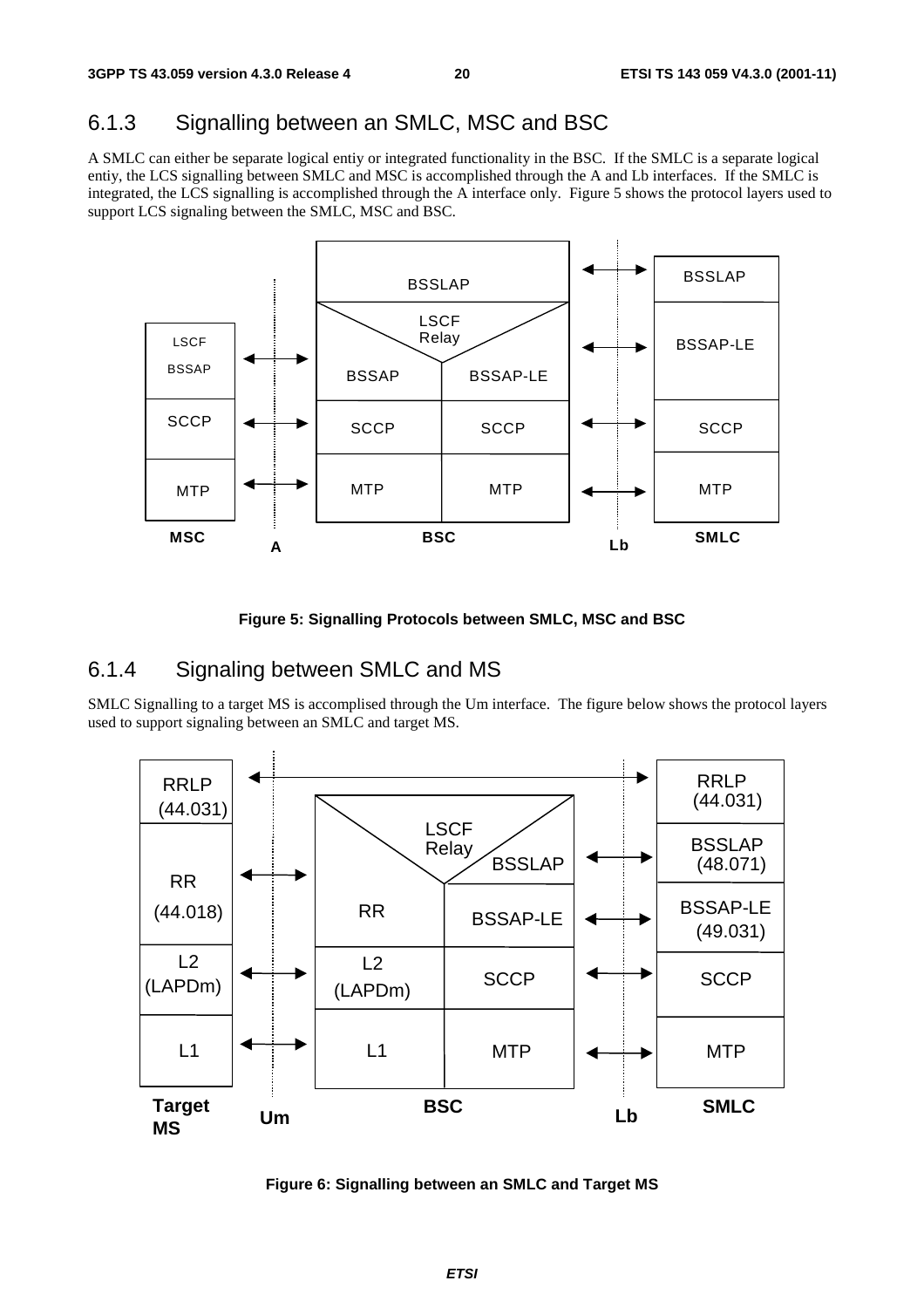### 6.1.5 SMLC Signalling to a Type A LMU

### 6.1.5.1 Circuit Switched Signalling using an SDCCH

Figure 7 shows the protocol layers used to support signaling between an SMLC and a Type A LMU, using an SDCCH on the Um interface.



**Figure 7: Signalling between an SMLC and Type A LMU using an SDCCH** 

#### 6.1.5.2 Signalling using a TCH

Figure 8 shows the protocol layers that can be used to support signaling between an SMLC and a Type A LMU using a TCH on the Um interface. The TCH is assumed to support either transparent or non-transparent synchronous data and may be provided in a multislot configuration. The main usage would be for O&M data and SW download – e.g. during offpeak hours.



**Figure 8: Signalling between an SMLC and a Type A LMU using a TCH**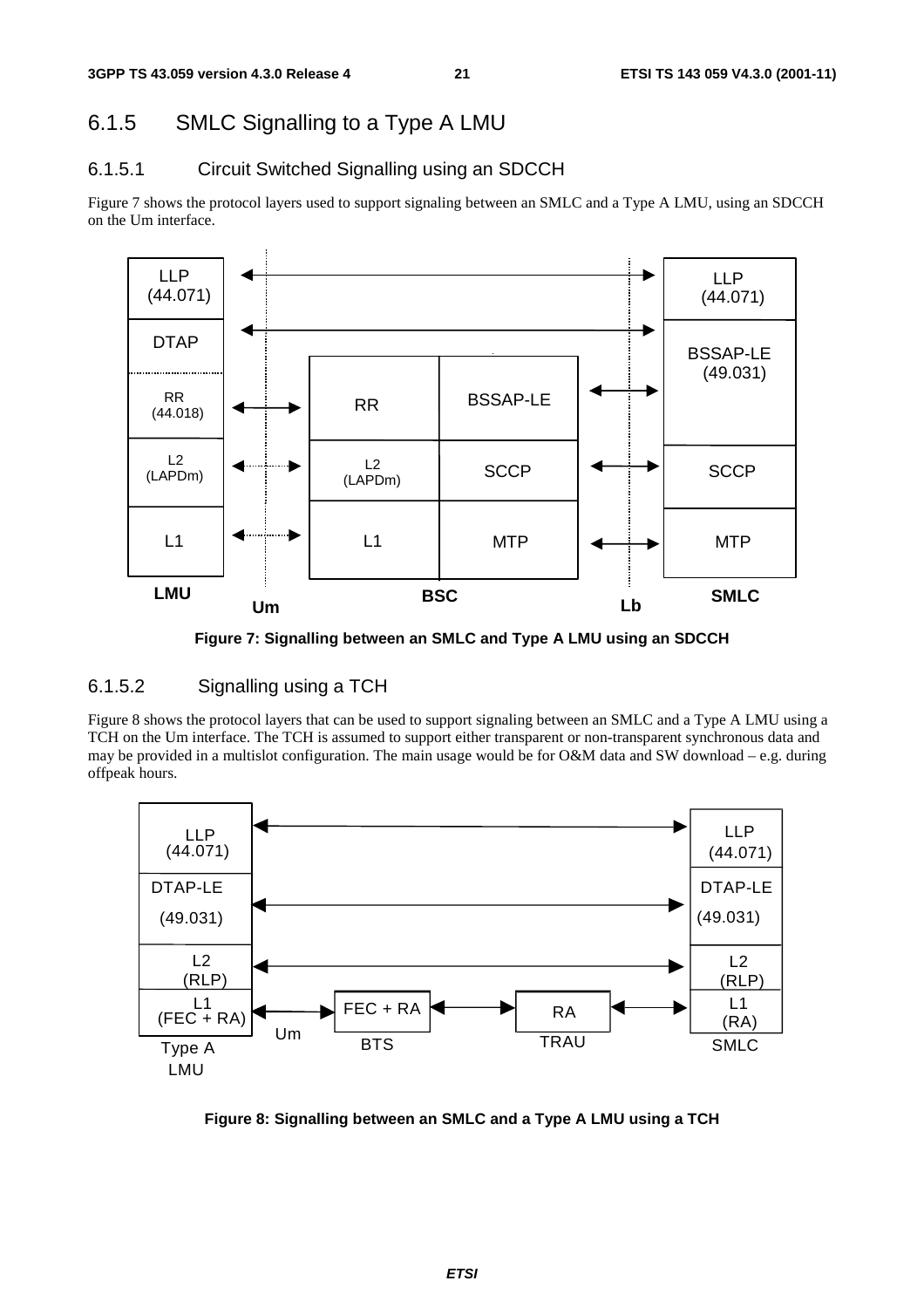## 6.1.6 SMLC signaling to a Type B LMU

The protocol layers employed to enable signaling between the SMLC and a Type B LMU are shown in Figure 9. (Note 1)\*: Abis interface is beyond the scope of this document.



**Figure 9: Signalling between an SMLC and Type B LMU** 

### 6.1.7 SMLC Signalling to a peer SMLC

The protocol layers used for SMLC to SMLC signaling are shown in Figure 10, where it is assumed that both SMLCs have SS7 link connections to STPs (or there is a direct SS7 link between the SMLCs).



**Figure 10: SMLC to SMLC Signalling via SS7 STPs** 

In the absence of either a direct link or links to an STP, signaling can go via attached BSCs and MSCs as shown in Figure 11 for signaling between the SMLCs sharing the same MSC.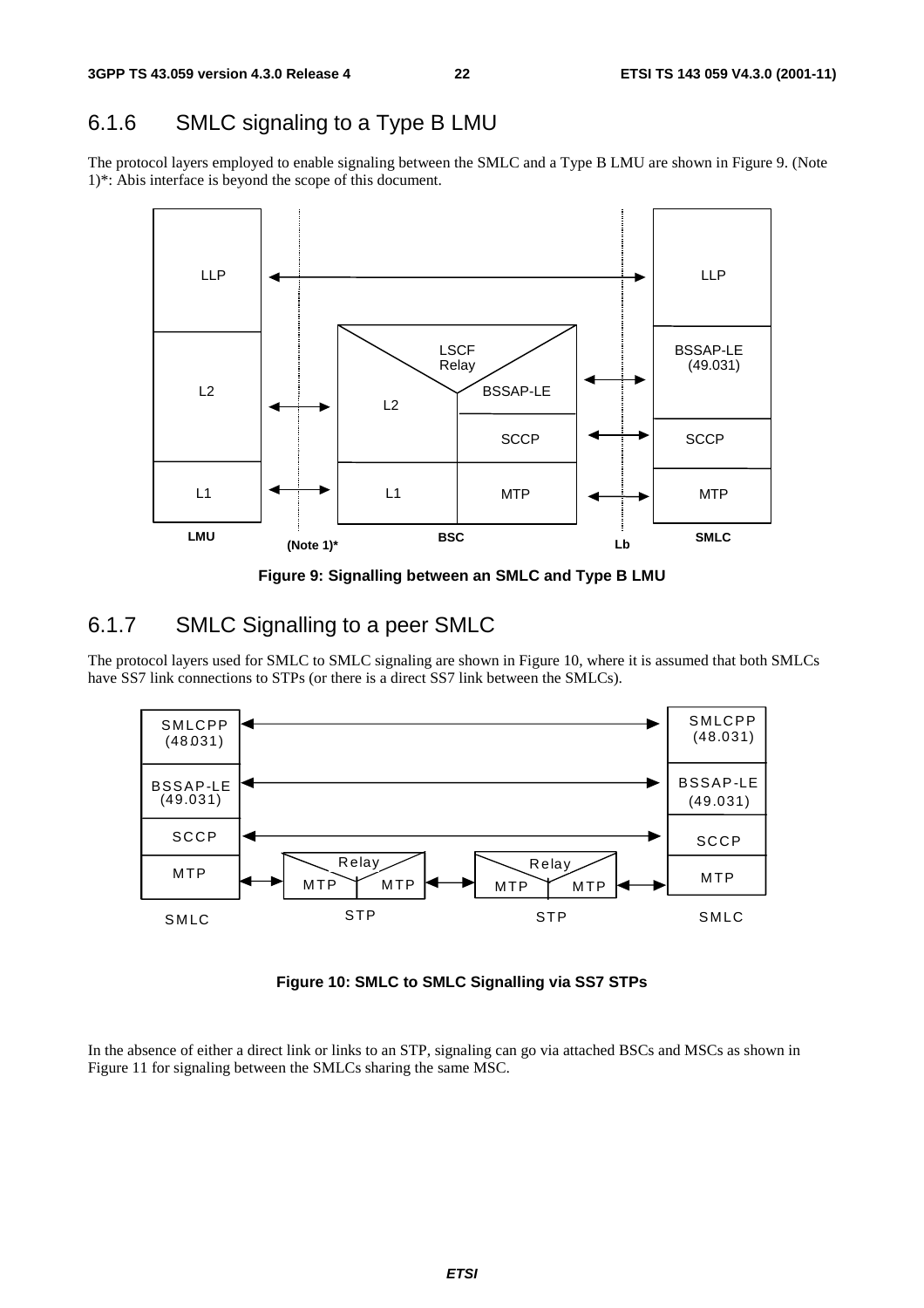

## 7 GERAN Network Location Procedures

- 7.1 State description for SMLC
- 7.1.1 SMLC States

#### 7.1.1.1 NULL State

This is a conceptual rather than actual state in which a certain location request from a particular Location Client, VMSC, SGSN or BSC either has not yet been received or has been completed.

#### 7.1.1.2 LOCATION State

This state exists after the SMLC has received a location request from a BSC and persists while the SMLC is obtaining position measurements for a particular positioning method until such time as positioning measurements have been received and a location estimate has been computed and returned to the BSC.

When sufficient positioning measurement results have been received, the SMLC either evaluates them, if they include an already computed location estimate, or uses them to compute a location estimate. The SMLC then has the option of either reinitiating another positioning attempt, if the location estimate did not satisfy the required QoS, or returning the location estimate to the BSC.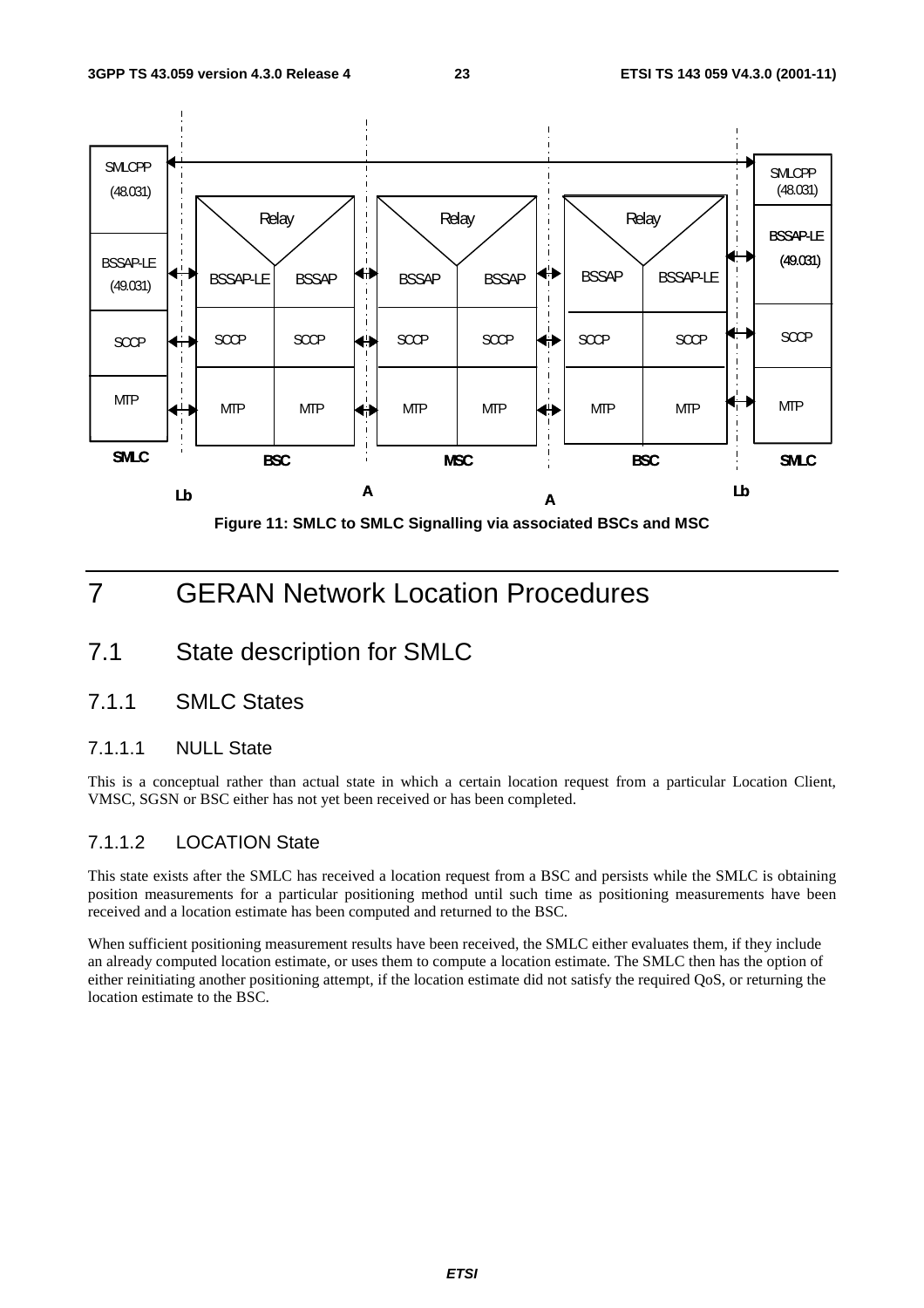### 7.1.2 State Functionality

7.1.2.1 State Transitions



**Figure 12: State Transitions in the SMLC** 

#### **Moving from NULL to LOCATION state:**

After a location request is received from the BSC, the SMLC chooses a positioning method and initiates the appropriate position measurements. It then enters the LOCATION state.

#### **Moving from LOCATION to NULL state:**

When the SMLC has obtained a location estimate that best meets the requested QoS parameters, it returns this to the BSC and re-enters the NULL state.

#### 7.1.2.2 LOCATION Timer Function

The SMLC runs a timer while in the LOCATION state to limit the total amount of time that positioning can be active. This timer should be related to any response time indicated in the location request QoS parameters. If the timer expires before a final location estimate has been produced, the SMLC either returns the best existing location estimate to the BSC (e.g. an estimate based on the current cell ID) or returns a failure indication. It then re-enters the NULL state.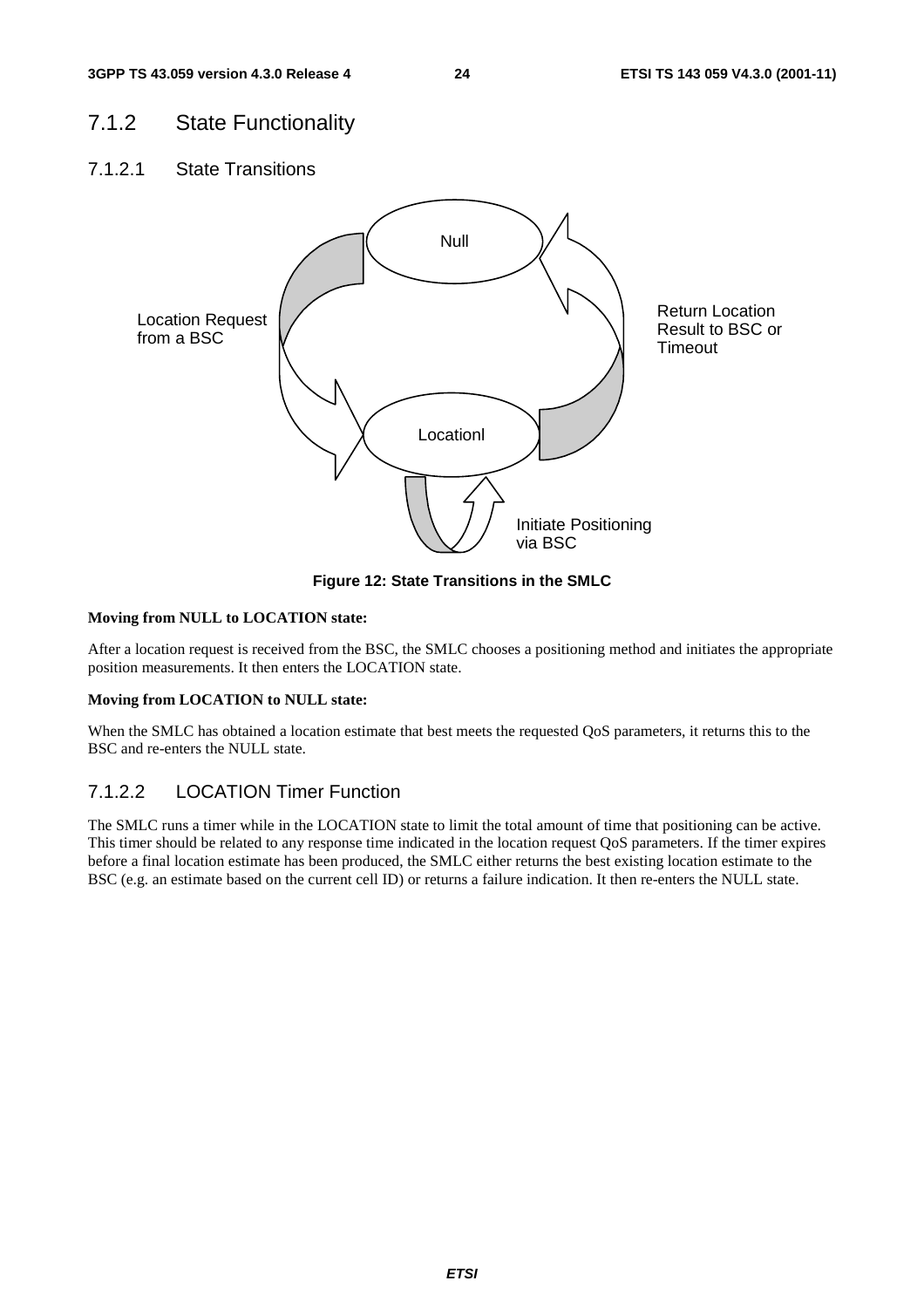## 7.2 State Description for the BSC

### 7.2.1 BSC States

#### 7.2.1.1 IDLE State

In this state, the BSC location service is inactive for a particular MS.

#### 7.2.1.2 LOCATION State

In this state, the BSC is awaiting a response from a SMLC after requesting the location for a particular MS. In this state, a Radio Resource connection to the target MS will be active – allowing the SMLC and MS to exchange positioning related messages for mobile based and mobile assisted position methods. For certain position methods (e.g. network based position methods), the SMLC may invoke substates in the BSC during which other types of association or procedure are supported with the MS (e.g. temporary call establishment, handover). In this state, the BSC may transfer positioning related messages between the SMLC and the target MS and/or between the SMLC and certain LMUs served by the BSC.

### 7.2.2 State Functionality

#### 7.2.2.1 State Transitions



**Figure 13: State Transitions in the BSC** 

#### **Moving from IDLE to LOCATION state:**

After a request has been received to locate a particular MS served by the BSC, a location request is sent to the SMLC associated with the serving cell: the BSC then enters the LOCATION state. Before entering this state, a Radio Resource connection to the MS must have been already established by the VMSC.

#### **Moving from LOCATION to IDLE state:**

After the return of a location estimate result from the SMLC, the BSC shall re-enter IDLE state.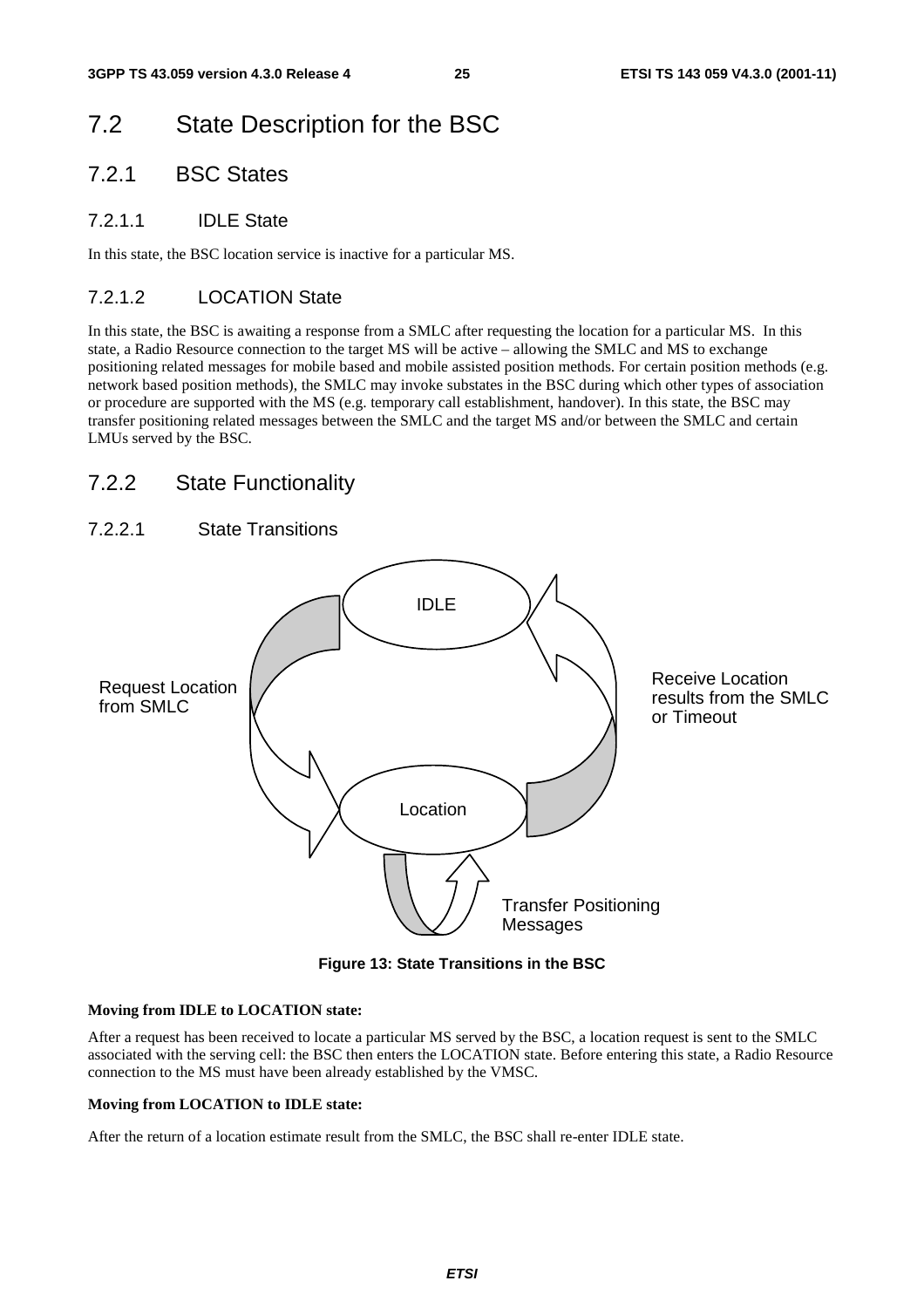### 7.2.2.2 LOCATION Timer Function

The BSC runs a timer while in the LOCATION state to limit the amount of time waiting for a location response from the SMLC. If the timer expires before such information is received, the BSC indicates a location failure to the original requesting entity and re-enters IDLE state.

## 7.3 Usage of SCCP Connection on the Lb interface

SCCP connection oriented signaling between a SMLC and a BSC is used to support SMLC signaling to a Type A LMU, a serving BSC, or a target MS. The types of SCCP conncetions are described below.

### 7.3.1 SCCP Connection for positioning of a target MS

The BSC establishes this connection when a request is received for a location estimate for a target MS. The BSC sends the BSSAP-LE Perform Location Request to the SMLC inside an SCCP Connection Request message. Signaling between the SMLC and target MS is then relayed by the BSC between this SCCP connection and the main signaling link to the MS. The same SCCP connection is also used to transfer BSSLAP messages between the SMLC and serving BSC. See figure below.



RRLP (44.031)



### 7.3.2 SCCP connection to access a Type A LMU

The BSC or SMLC establishes this connection to enable LCS messages to be transferred to or from a Type A LMU. The BSC or SMLC sends a BSSAP-LE LMU Connection Request message inside an SCCP Connection Request message. Signaling is subsequently relayed through the BSC using this SCCP connection as shown in the figure below.



LLP (44.071)

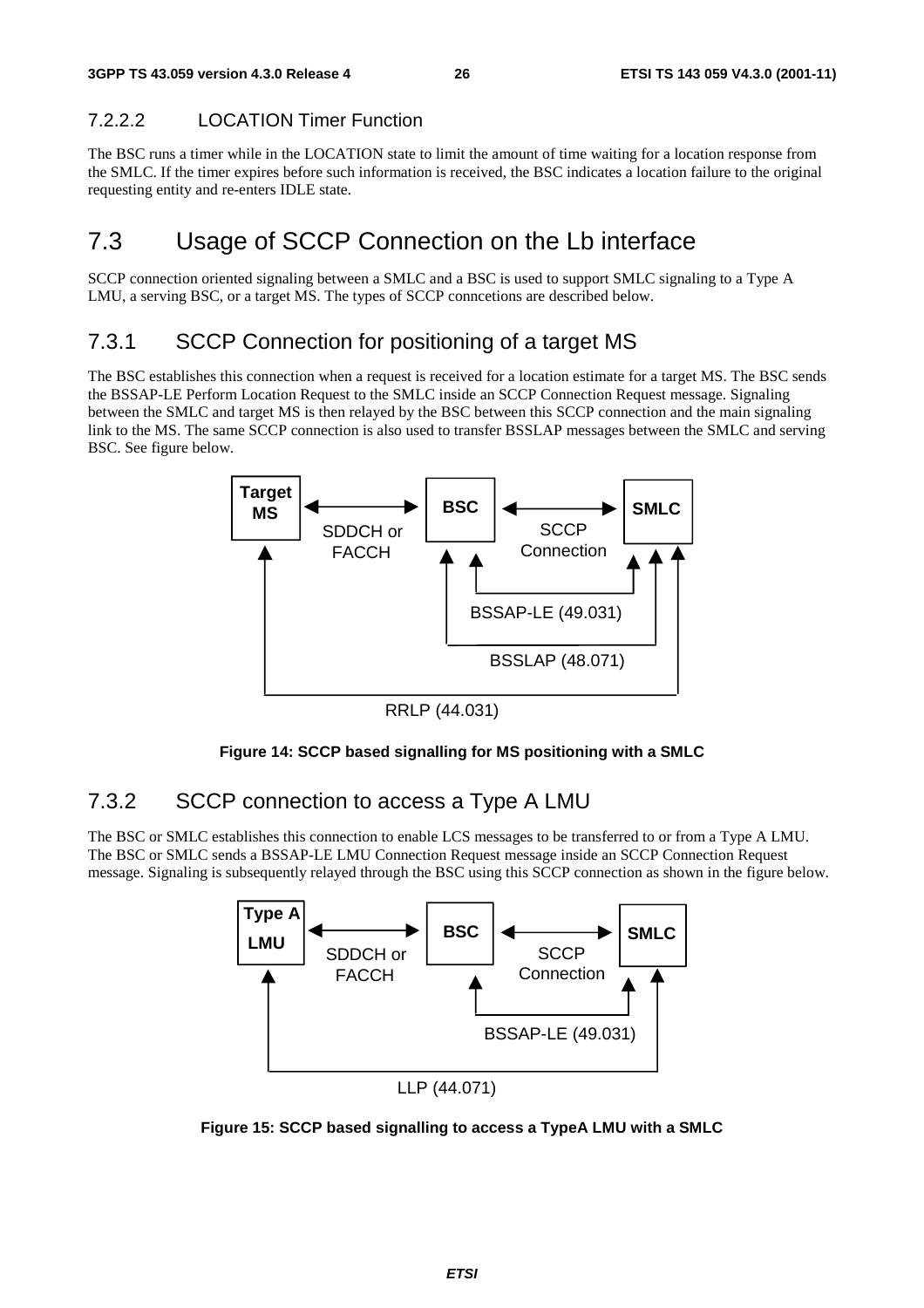## 8 Common Procedures to Support Positioning

The procedures described in this section enable an SMLC to obtain positioning related information or instigate positioning for a particular target MS. The procedures are applicable to all positioning methods after an SMLC receives a BSSAP-LE Perform Location request for a target MS until a BSSAP-LE Perform Location response is returned to the originator.

### 8.1 Information Transfer between a SMLC and a Target MS

A SMLC uses the procedure shown below in order to obtain positioning measurements from a target MS or transfer location assistance information to a target MS after a request has been received from the BSC serving the target MS. More details of the location information transfer procedure between the BSC and MS can be found in 3GPP TS 24.008.



**Figure 16: Information Transfer between a SMLC and a Target MS** 

- 1) The SMLC passes a BSSAP-LE Connection Oriented Information message to the serving BSC containing an embedded BSSLAP MS Position Command with an RRLP message parameter. The message is transferred using the SCCP connection established between the SMLC and BSC for positioning the target MS If the BSSLAP message is too large to fit in a single BSSAP-LE Connection Oriented Information message, it may be segmented and transferred inside a sequence of BSSAP-LE messages with the last BSSAP-LE message containing a last segment indication and the last RRLP segment. The SMLC shall indicate in the first BSSLAP MS Position Command whether the embedded RRLP message contains a positioning command versus positioning assistance data.
- 2) The BSC transfers the embedded RRLP message to the target MS inside an RR Application Information message. If the BSSLAP message was segmented by the SMLC, onward transfer to the MS shall be deferred until all segments have arrived and the complete BSSLAP message is reassembled. The embedded RRLP message shall then be re-segmented if necessary with each RRLP segment transferred in a separate RR Application Information message with the last RR message indicating the last RRLP segment. No later than when the last RR Application Information message has been transferred, the BSC shall start a positioning supervision timer if none is already in progress or restart this if already in progress. If the timer expires before the final response in step 3 is received, the BSC shall return a BSSAP-LE Connection oriented Information message to the SMLC containing a BSSLAP Abort with a cause of BSC timeout.
- 3) When the target MS has positioning information to return to the SMLC, it sends an RR Application Information message to the BSC containing an embedded RRLP message. If the RRLP message is too large to fit in a single RR Application Information message, it may be segmented and carried in a sequence of RR Application Information messages with the last message indicating the last RRLP segment. The last RR Application Information message shall indicate if this is the final response from the MS.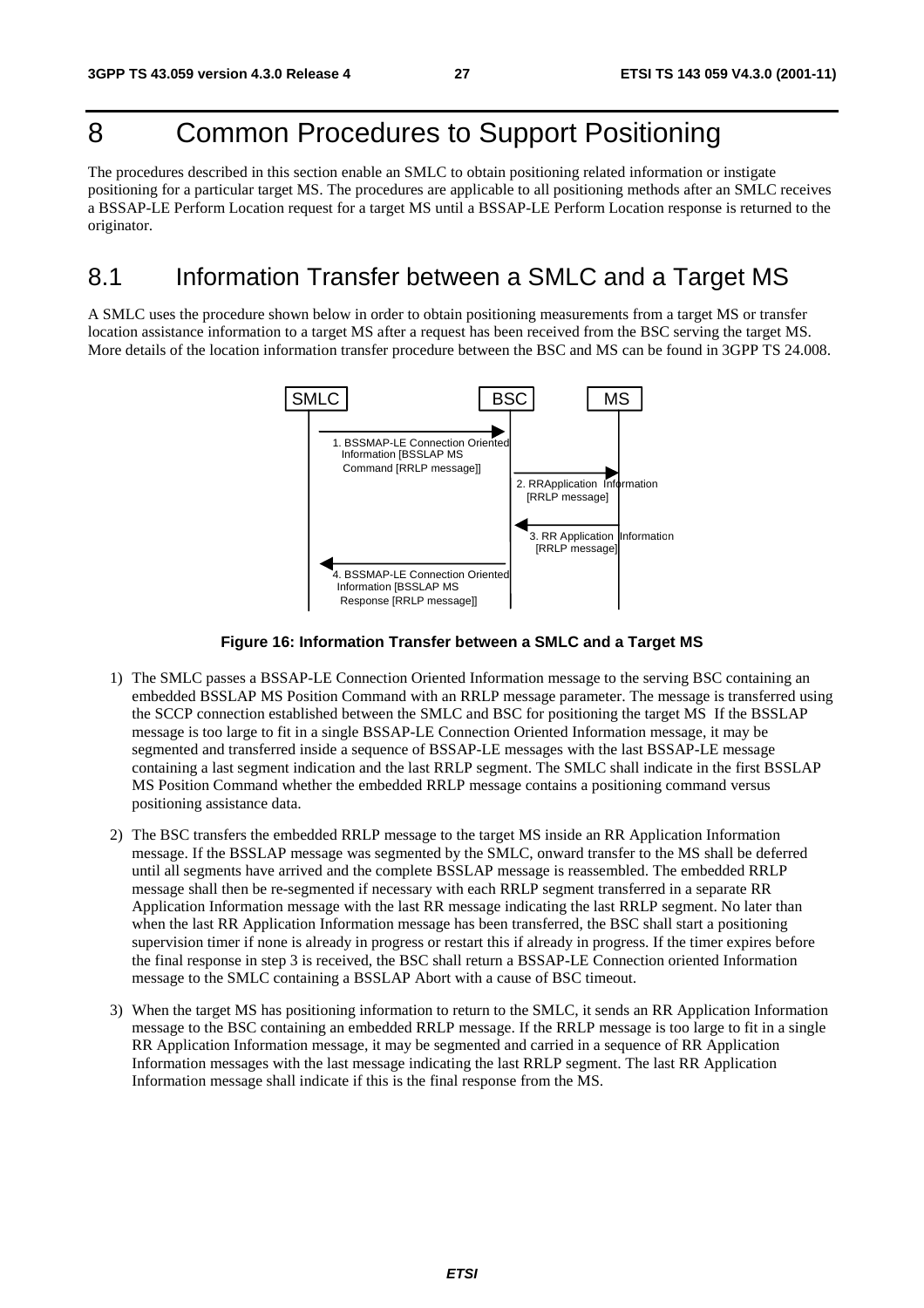4) If the timer started in step 2 has already expired, the BSC discards the RRLP message received in step 3. Otherwise, the BSC forwards the RRLP message to the SMLC inside a BSSLAP MS Positioning Response message contained in a BSSAP-LE Connection Oriented Information message. If the RRLP message was segmented, onward transfer to the SMLC shall be deferred until all segments have arrived and the complete RRLP message is reassembled. If the resulting BSSLAP message is too large to fit into a single BSSAP-LE Connection Oriented Information message (e.g. if the RRLP message was segmented), it shall be segmented. Each segment is then transferred in a separate BSSAP-LE message with the last message containing the last BSSLAP segment. If the SMLC indicated a positioning command in step 1 and the MS has indicated a final response, the BSC may add additional measurement information to the BSSLAP MS Position Response in the last BSSAP-LE message – if necessary, creating a new BSSAP-LE message if message size limitations would be exceeded. The BSC shall stop the supervision timer started in step 2 when the final segment of the final response from the MS has been transferred. If the MS did not indicate a final response in step 2, the SMLC may transfer a further RRLP message to the MS (e.g. containing assistance data) according to steps 1 and 2 and the MS may return a subsequent response according to steps 3 and 4.

### 8.2 Information Transfer between a SMLC and a BSC

A SMLC uses the procedure shown below in order to obtain positioning related information from the BSC serving a particular target MS after a positioning request has been received from the BSC.



**Figure 17: Information Transfer between a SMLC and a BSC** 

- 1) The SMLC passes a BSSAP-LE Connection Oriented Information message to the BSC containing an embedded BSSLAP message. The BSSAP-LE message is transferred using the SCCP connection previously established between the SMLC and BSC when the positioning request for the target MS was initially sent to the SMLC. The BSC recognizes that it is the final destination due to the presence of the embedded BSSLAP message.
- 2) When the BSC has positioning information for the target MS to return to the SMLC, it sends a BSSAP-LE Connection Oriented Information message to the SMLC containing an embedded BSSLAP message. The message is sent using the SCCP connection previously established for positioning the target MS.

### 8.3 Common Procedures to Support Access to an LMU

The procedures in this section support the transfer of positioning related information and O&M data between an SMLC and a particular LMU associated with the SMLC.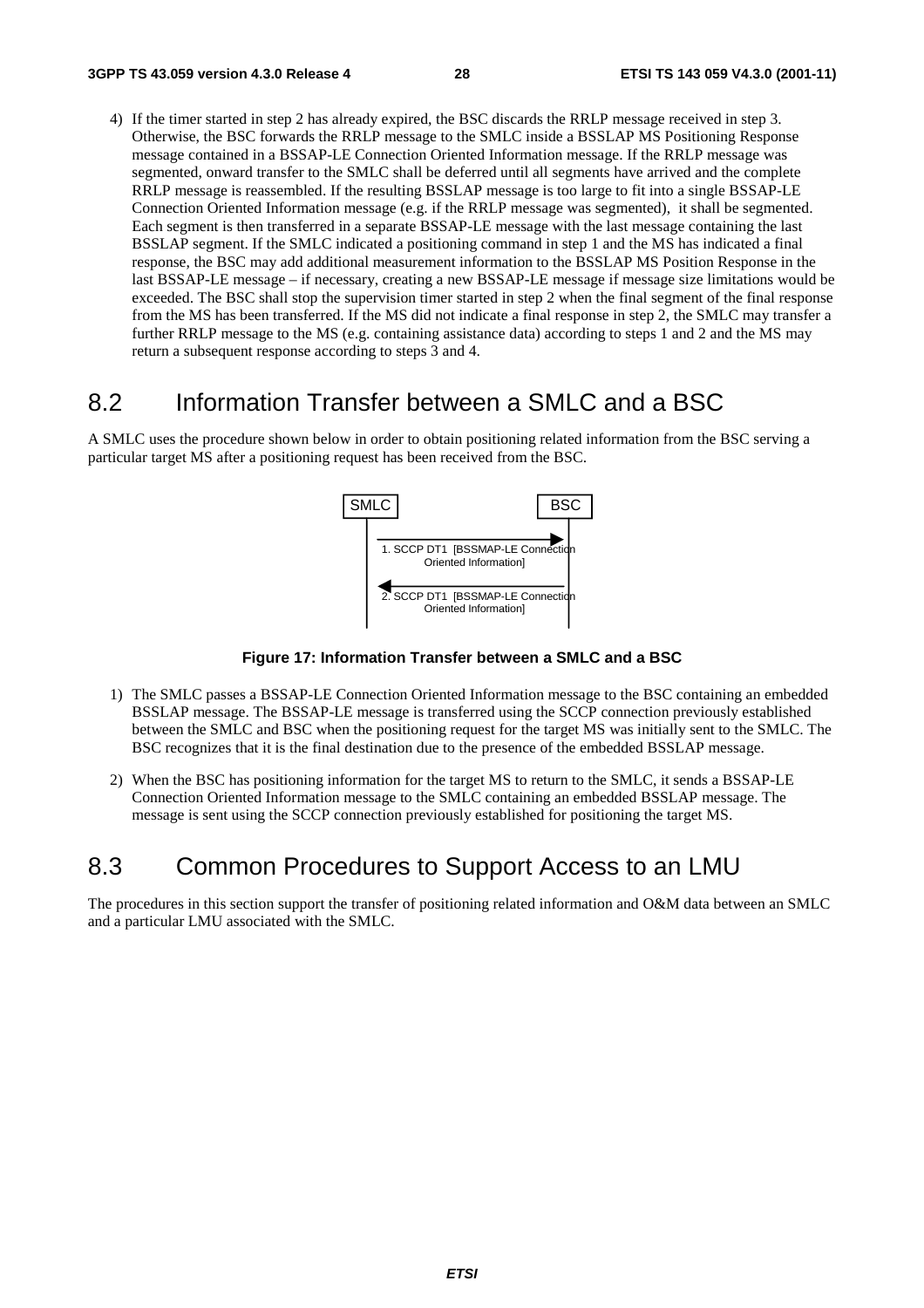### 8.3.1 Location Update Procedure between a SMLC and a Type A LMU

The following procedure supports a normal location update from the perspective of a Type A LMU. The location update can occur periodically, on power up, following recovery from some failure condition and when an LMU in idle mode detects that its closest BTS is in another location area.



#### **Figure 18: Location Update Procedure between a SMLC and a Type A LMU**

- 1) If the LMU does not currently have a signaling link, it sends an RR Channel Request to the serving BTS to request a SDCCH. The RR Channel Request contains an establishment cause identifying an LMU. After assignment of the SDCCH, the LMU sends a DTAP Location Updating request to the BSC. This shall indicate that a follow on request is pending if the LMU has more data to send.
- 2) Because the BSC serving the LMU is associated with a SMLC and the Channel Request message contained an LMU establishment cause, the BSC forwards the Location Updating request to the SMLC rather than MSC. If there was previously no SDCCH, this is sent inside a BSSMAP Complete Layer 3 Information message that is contained in an SCCP Connection Request.
- 3) The SMLC performs normal authentication and ciphering if needed for the LMU. The SMLC shall not assign a TMSI to the LMU to avoid duplicating a TMSI assigned to a normal MS by a VLR.
- 4) The SMLC returns a DTAP Location Updating Accept to the BSC. Unless the LMU indicated a follow on request, the SMLC may then initiate release of the SDCCH.
- 5) The BSC forwards the DTAP message to the LMU.

### 8.3.2 IMSI Detach Procedure between a SMLC and a Type A LMU

The following procedure supports a normal IMSI Detach from the perspective of a Type A LMU. This may be instigated if the LMU is to be deactivated – e.g. for offline maintenance.



#### **Figure 19: IMSI Detach Procedure between a SMLC and a TypeA LMU**

1) If the LMU does not currently have a signaling link, it sends an RR Channel Request to the serving BTS to request a SDCCH. The RR Channel Request contains an establishment cause identifying an LMU. After assignment of the SDCCH, the LMU sends a DTAP IMSI Detach Indication to the BSC.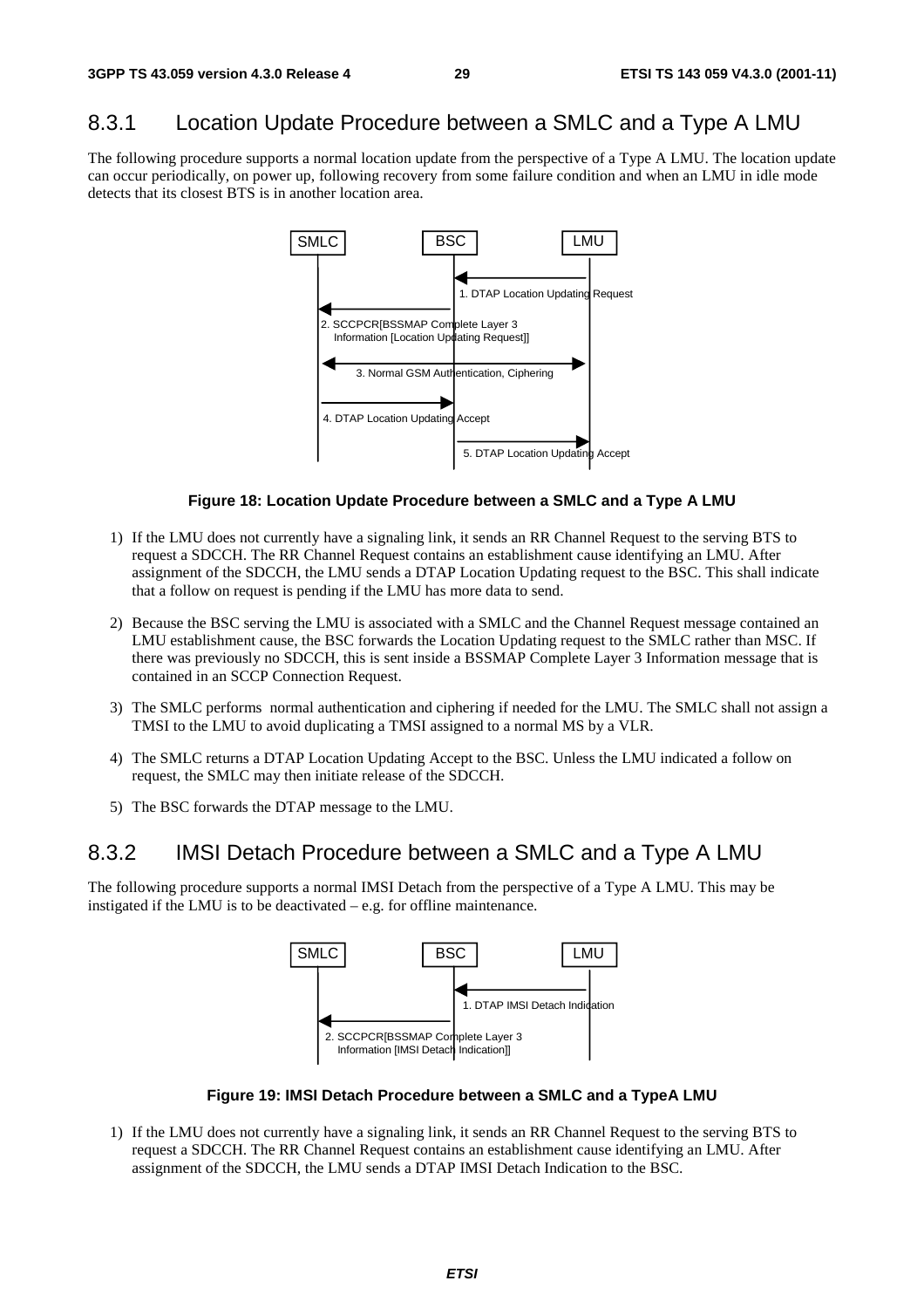2) Because the BSC serving the LMU is associated with a SMLC and the Channel Request message contained an LMU establishment cause, the BSC forwards the IMSI Detach Indication to the SMLC rather than MSC. If there was previously no SDCCH, this is sent inside a BSSAP Complete Layer 3 Information message that is contained in an SCCP Connection Request. The SMLC marks the LMU as temporarily inactive and initiates release of the SDCCH.

### 8.3.3 LCS Information Transfer between a SMLC and a Type A LMU

#### 8.3.3.1 Information Transfer using an SDCCH

The following procedure supports information transfer between a SMLC and a Type A LMU.



**Figure 20: Information Transfer between a SMLC and a Type A LMU** 

- 1) If there is no signaling link yet for an LMU between the SMLC and the BSC serving the LMU, the SMLC sends a BSSAP Paging message to the serving BSC inside an SCCP Unitdata message.
- 2) The serving BSC broadcasts an RR Paging Request.
- 3) The LMU sends a Channel Request message containing an LMU establishment cause to request an SDCCH. After assignment of the SDCCH, the LMU returns an RR Paging Response.
- 4) Because the BSC serving the LMU is associated with a SMLC and the Channel Request message in step 3 contained an LMU establishment cause, the BSC transfers the Paging Response to the SMLC, rather than MSC, in a BSSAP Complete Layer 3 Information message contained in an SCCP Connection Request.
- 5) The SMLC performs normal authentication and ciphering if this is needed for the LMU. The SMLC shall not assign a TMSI to the LMU to avoid duplicating a TMSI assigned to a normal MS by a VLR.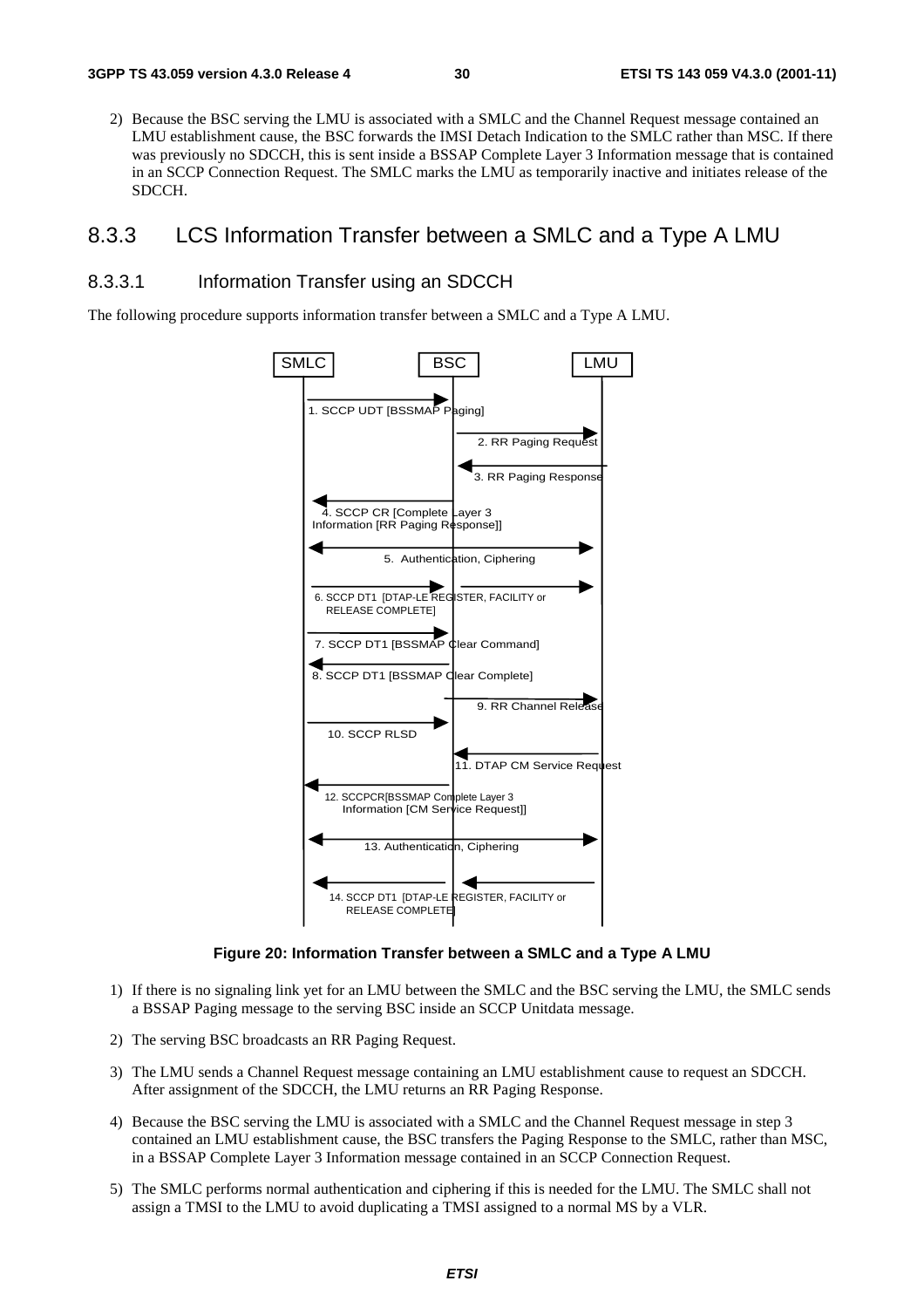- 6) If the SMLC needs to send data to the LMU, it may send one or more DTAP-LE REGISTER, FACILITY or RELEASE COMPLETE messages to the BSC. Each DTAP-LE message contains an embedded LLP message and an indication of whether release of the SDCCH by the LMU is forbidden. Each DTAP-LE message is transferred by the BSC to the LMU.
- 7) The SMLC may initiate release of the SDCCH to the LMU by sending a BSSAP Clear Command to the BSC.
- 8) The BSC returns a BSSAP Clear Complete.
- 9) The BSC orders release of the SDCCH by sending an RR Channel Release to the LMU.
- 10) The SMLC releases the SCCP connection to the BSC by sending an SCCP Released message.
- 11) When the LMU has LCS data to send and does not currently have a signaling link, it sends an RR Channel Request to the serving BTS to request an SDCCH. The RR Channel Request contains an establishment cause identifying an LMU. After assignment of the SDCCH, the LMU sends a DTAP CM Service request to the serving BSC.
- 12) Because the BSC serving the LMU is associated with a SMLC and the Channel Request message contained an LMU establishment cause, the BSC forwards the CM Service Request with an indication that this came from an LMU to the SMLC, rather than MSC, inside a BSSAP Complete Layer 3 Information message that is contained in an SCCP Connection Request.
- 13) The SMLC performs authentication and ciphering if needed for the LMU. Otherwise, a CM Service Accept is returned. The SMLC shall not assign a TMSI to the LMU to avoid duplicating a TMSI assigned to a normal MS by a VLR.
- 14) The LMU sends one or more DTAP-LE REGISTER, FACILITY or RELEASE COMPLETE messages to the serving BSC each containing an embedded LLP message. The BSC forwards each DTAP-LE message to the SMLC.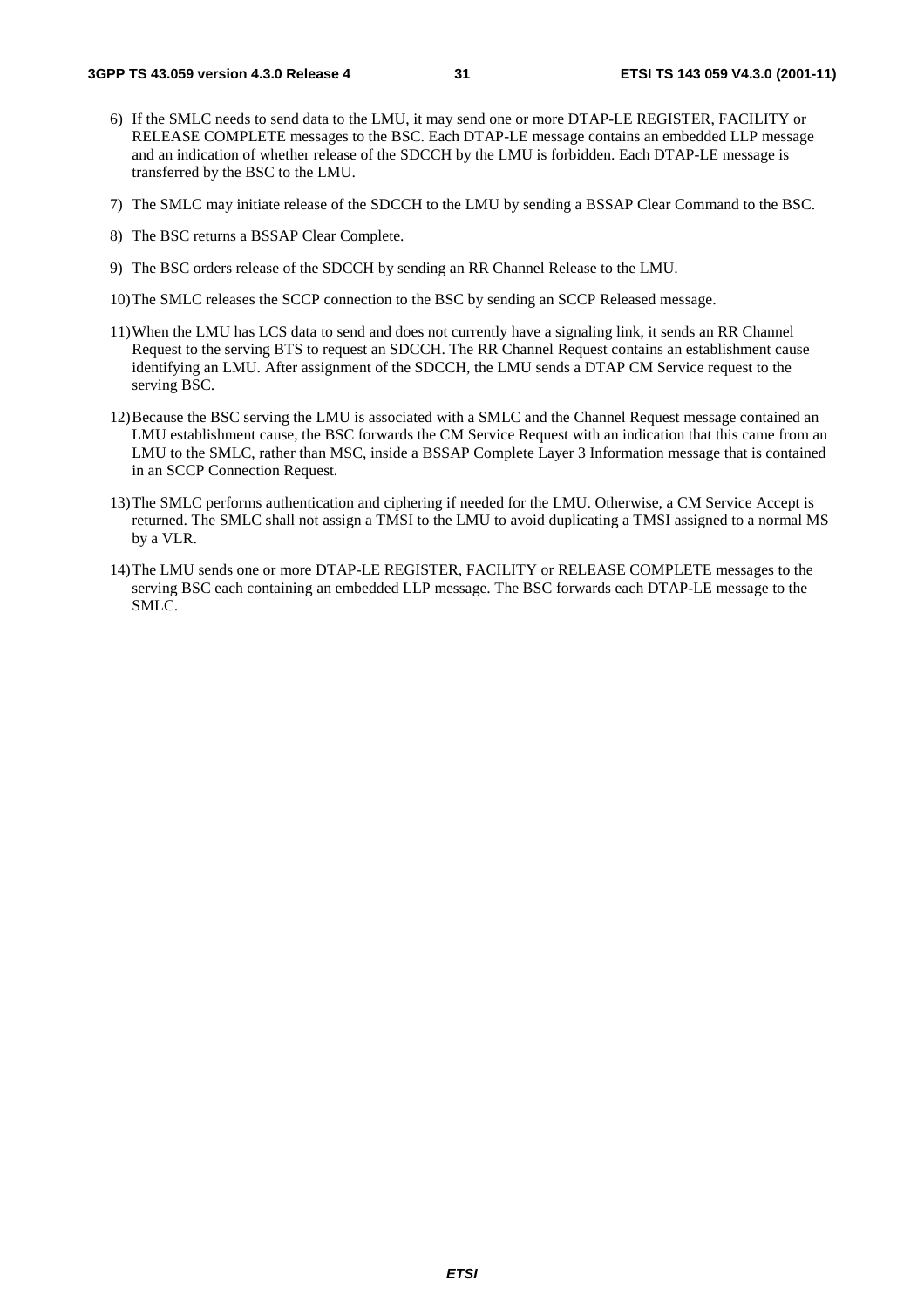

#### 8.3.3.2 Information Transfer using a TCH

#### **Figure 21: Information Transfer between a SMLC and a Type A LMU using a TCH**

- 1) The SMLC establishes a signaling connection to the LMU using an SDCCH.
- 2) The SMLC sends a DTAP Setup to the LMU with the requested bearer capability.
- 3) The LMU returns a DTAP Call Confirmed.
- 4) The SMLC initiates traffic channel assignment by sending a BSSAP Assignment Request to the BSC.
- 5) The BSC requests channel activation in the BTS and then sends an RR Assignment Command to the LMU.
- 6) The LMU acknowledges TCH assignment.
- 7) The BSC confirms TCH assignment.
- 8) The LMU confirms call establishment.
- 9) The SMLC acknowledges the LMU confirm.
- 10) DTAP-LE Connection Oriented Information messages are transferred between the SMLC and LMU on the established TCH: these are transparent to the BSC.
- 11) The SMLC initiates release of the TCH by sending a DTAP Disconnect to the LMU
- 12) The LMU returns a DTAP Release.
- 13) The SMLC sends a DTAP Release Complete.
- 14) The SMLC initiates release of the TCH by sending a BSSAP Clear Command to the BSC.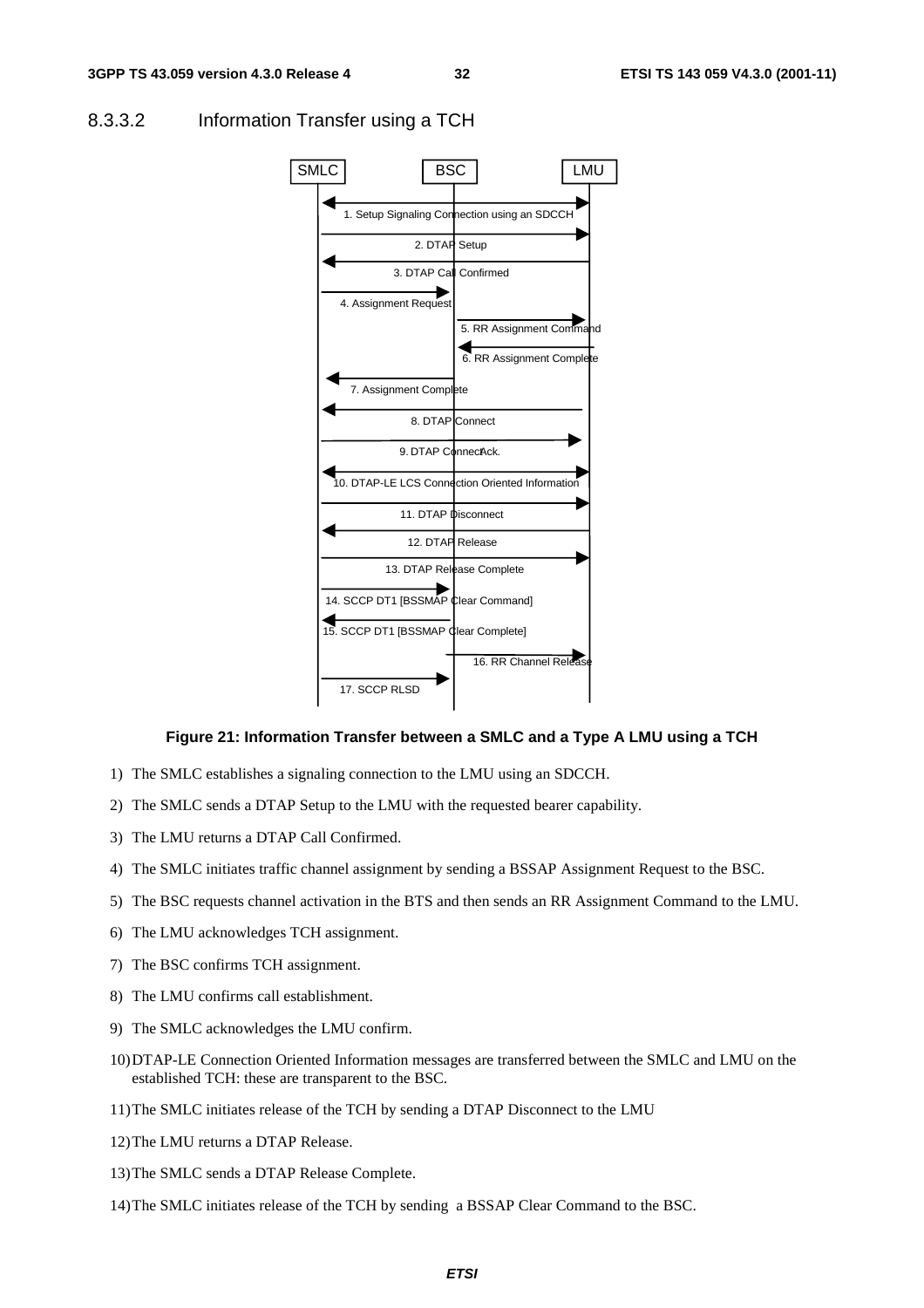15) The BSC returns a BSSAP Clear Complete.

- 16) The BSC orders release of the TCH by sending an RR Channel Release to the LMU.
- 17) The SMLC releases the SCCP connection to the BSC by sending an SCCP Released message.

### 8.3.4 LCS Information Transfer between a SMLC and a Type B LMU

A SMLC uses the procedure shown below in order to exchange LCS information with a TypeB LMU.



#### **Figure 22: Information Transfer between a SMLC and a Type B LMU**

- 1) The SMLC passes a BSSAP-LE Connectionless Information message to the BSC containing an embedded LLP message and the LAC/CI cell address identifying the LMU. The BSSAP-LE message is transferred inside an SCCP Unitdata message.
- 2) The BSC transfers the embedded LLP message to either the BTS associated with the LMU or the LMU itself inside a Location Information message. The BTS or LMU is identified using the LAC/CI received in step 1.
- 3) When the LMU has positioning information to return to the SMLC, either it or its associated BTS transfers this to the BSC inside a Location Information message..
- 4) The serving BSC forwards the LLP message to the SMLC inside a BSSAP-LE Connectionless Information message contained in an SCCP Unitdata message. The BSSAP-LE message contains the LAC/CI address identifying the LMU.

### 8.4 Common Control Procedures for LMUs

These procedures are applicable to any Type A LMU and may be used for any Type B LMU to enable control of the LMU by its associated SMLC. The procedures assume support for the establishment of a signaling link and the transfer of LLP messages between an SMLC and LMU that are defined in the common procedures to support access to an LMU, section 8.3. Consequently, details of signaling link establishment and message transfer by a BSC and BTS are not shown.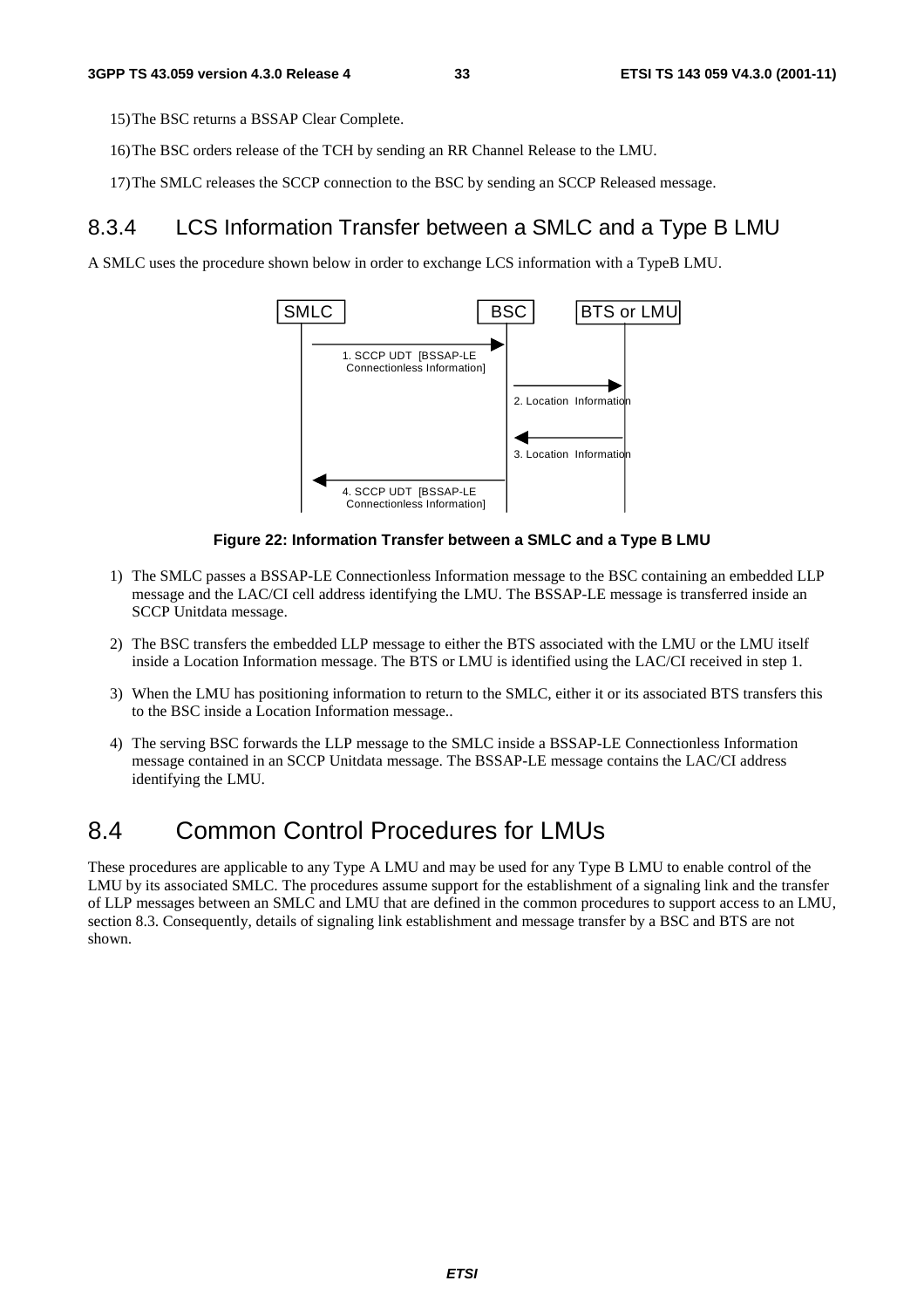### 8.4.1 Reset Procedure

The reset procedure enables an SMLC to return an LMU to a known initial state in which no measurement or O&M operations are outstanding or being performed.



#### **Figure 23: Reset Procedure for a Circuit Mode LMU**

- 1) After first establishing a signaling connection to the LMU (see section 8.3), the SMLC sends an LLP Reset Invoke to the LMU via BSC.
- 2) The LMU cancels any LCS measurement and O&M tasks previously ordered by the SMLC. The LMU then returns an LLP Reset Return Result to the SMLC.

#### 8.4.2 Status Query Procedure

The Status Query procedure enables an SMLC to verify the status of an associated LMU. The procedure may be instigated periodically or following any loss of communication with the LMU.



#### **Figure 24: Status Query Procedure for a Circuit Mode LMU**

- 1) After first establishing a signaling connection to the LMU (see section 8.3), the SMLC sends an LLP Status Query Invoke to the LMU via BSC.
- 2) The LMU returns an LLP Status Query return result, indicating the number of active measurement jobs for each type of measurement (e.g. RIT) and the number of active O&M jobs in the LMU that were previously ordered by the SMLC.

#### 8.4.3 Status Update Procedure

The Status Update procedure enables an LMU to report status information to its associated SMLC. The procedure may be instigated for the following reasons:

- 1. Periodically
- 2. Power-on condition or recovery from failure with loss of memory
- 3. Impending availability or unavailability for O&M reasons
- 4. Location Update by a Type A LMU in a new Location Area.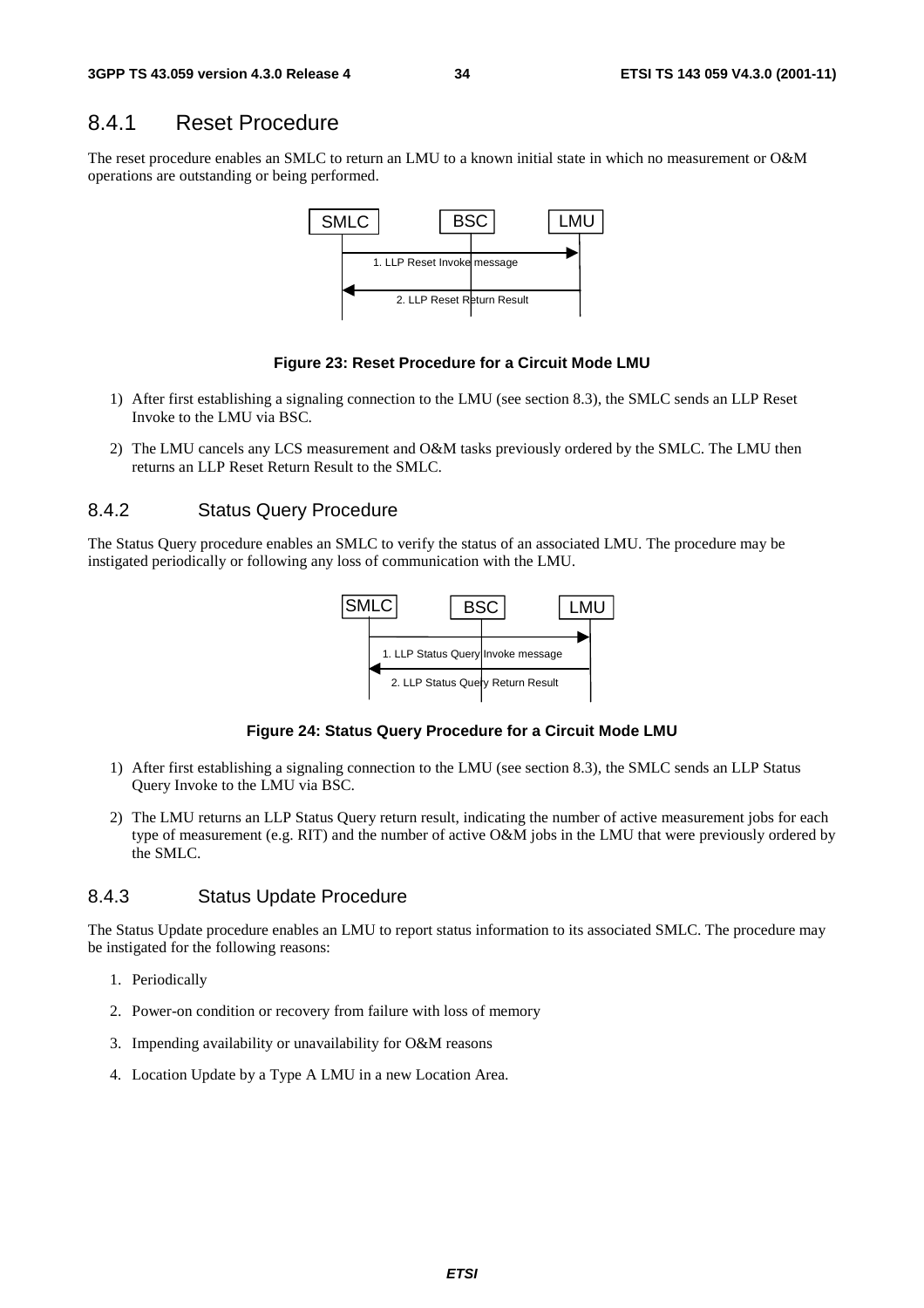

#### **Figure 25: Status Update Procedure for a Circuit Mode LMU**

- 1) After first establishing a signaling connection to the SMLC (see section 8.3), the LMU sends an LLP Status Update Invoke to the SMLC via BSC. This message shall include the reason for the Status Update, the number of active and outstanding jobs of each category in the LMU and the current hardware status.
- 2) The SMLC returns an LLP Status Update return result to acknowledge receipt of the Status Update.

### 8.5 Exception Procedures

The procedures in this section apply to all location procedures where a BSSAP-LE Perform Location Request has been sent to an SMLC by a BSC requesting some location service (e.g. provision of a location estimate for a target MS or transfer of assistance data to a target MS).

### 8.5.1 Procedures in the SMLC

When a request for a location estimate fails due to failure of a position method itself (e.g. due to inaccurate or insufficient position measurements and related data) and the SMLC is unable to instigate another positioning attempt (e.g. due to a requirement on response time), the SMLC may return a BSSAP-LE Perform Location response containing a less accurate location estimate (e.g. based on serving cell and timing advance). If a less accurate estimate is not available or will not meet the accuracy requirement, the SMLC shall instead return a BSSAP-LE Perform Location response message containing no location estimate and indicating the cause of failure.

When a request for any other location service (e.g. transfer of assistance data to a target MS) fails for any reason and the SMLC is unable to reattempt the service, the SMLC shall return a BSSAP-LE Perform Location response message indicating the cause of failure.

When a location service request is interrupted by some other unrecoverable error event inside the SMLC, the SMLC shall immediately terminate the location service attempt and return a BSSAP Perform Location Response message containing the reason for the location service cancellation. In that case, any dialogue previously opened with an LMU or BSC for the purpose of instigating position measurements for any MS being located may also be aborted by the SMLC.

If the SMLC receives a BSSAP-LE Perform Location Abort indication for a previous location service request from the BSC, it shall immediately terminate the location service attempt and may abort any dialogues used for the location service attempt that may still exist with any LMUs. The circumstances of the abort may still ensure cancellation of any such procedure (see section on BSC).

If the SMLC has instigated any location releated procedure in the Target MS or its serving BSC and receives a BSSLAP Reject, BSSLAP Abort or BSSLAP Reset indication from the BSC, it shall cancel the location service attempt and may abort any dialogues for this that currently exist with any LMUs. For a BSSLAP Abort, the SMLC shall then either return any location estimate already derived, if this was requested and is sufficient for the requested QoS, or return a BSSAP-LE Perform Location response indicating failure of the location service and the cause of the failure in the BSSLAP Abort. For a BSSLAP Reject and BSSLAP Reset, the SMLC has the additional option of restarting the location service attempt and using the same or a different position method where a location estimate was requested. A decision to restart the location service shall take into account the cause of the location service failure as conveyed in the BSSLAP Reject or BSSLAP Reset and whether, in the case of successful intra-BSC handover, the new cell for the target MS is still associated with the SMLC. If the SMLC receives a BSSLAP Reject or BSSLAP Reset with a cause indicating intra-BSC handover and with a new cell identity for the target MS that is not associated with the SMLC, the SMLC shall return a BSSAP-LE Perform Location response containing either a location estimate, if requested, available and sufficient for the requested QoS, or a failure cause indicating "intra-BSC" handover.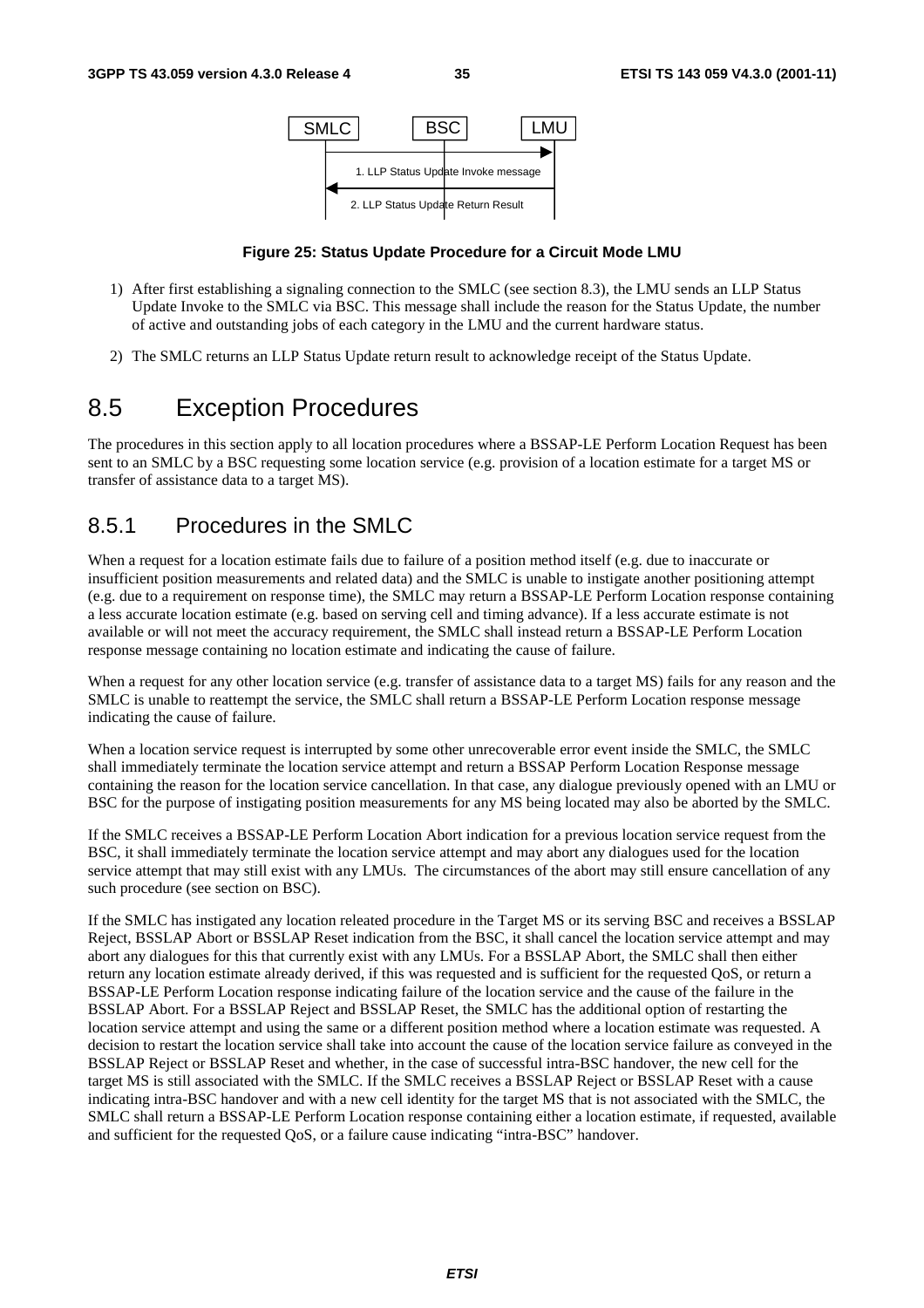### 8.5.2 Procedures in an LMU

An LMU shall return an error indication to its controlling SMLC when location measurements previously ordered by the SMLC cannot be provided due to any error condition.

### 8.5.3 Procedures in the BSC

#### 8.5.3.1 General Procedures

The BSC serving a target MS shall supervise any network or MS location service procedure, including transfer of positioning assistance data to an MS, and shall only allow one such procedure to be active at any time. If a new procedure is instigated by the SMLC for any target MS, the BSC shall cancel any previous procedure without notifying the SMLC or target MS. The new procedure shall then be treated according to the prevailing conditions. If a location information transfer to an MS initiated by an SMLC is not active, the BSC shall discard any RRLP message or message segment received from the MS. This precludes the initiation of any location service procedure from an MS.

Depending on the location procedure and its current state of execution, a serving BSC may chose to defer certain radio related events (e.g. handover) to avoid interference with location – refer to the later sections for each position method. A serving BSC shall abort all existing location related procedures for a particular target MS without notifying a target MS if the DCCH to the target MS or the SCCP connection to the SMLC is released. In the event of an abort with a SMLC, the BSC shall attempt to notify the SMLC using a BSSAP-LE Perform Location Abort.

### 8.5.3.2 Rejection of an SMLC Positioning Request

The BSC may reject any request from an SMLC for positioning or transfer of assistance data for a target MS if the request cannot be performed for reasons other than interaction with handover or other RR management. If the request is rejected, the BSC shall return a BSSLAP Reject to the SMLC containing the cause of rejection.

#### 8.5.3.3 Interaction with Inter-BSC Handover

The BSC shall reject any request from an SMLC for positioning or transfer of assistance data while an inter-BSC handover procedure is ongoing and shall return a BSSLAP Abort to the SMLC.

The BSC shall terminate any network or MS positioning procedure or any transfer of RRLP assistance data already in progress if inter-BSC handover is needed and is not precluded by the particular location procedure and its current state. When a location procedure is terminated and there is an active BSSLAP transaction, the BSC shall return a BSSLAP Abort message to the SMLC after the BSSAP Handover Required has been sent to the serving MSC. The BSSLAP Abort shall contain the cause of the location procedure failure. When a location procedure is terminated and there is no active BSSLAP transaction, the BSC shall send a BSSAP-LE Perform Location Abort message to the SMLC after the BSSMAP Handover Required has been sent to the serving MSC.

#### 8.5.3.4 Interaction with Intra-BSC Handover and other RR Management Procedures

The BSC shall reject any request from an SMLC for positioning or transfer of assistance data while an intra-BSC handover or other intra-BSC RR management procedure involving the target MS is ongoing and shall return a BSSLAP Reset to the SMLC when the handover or other RR management procedure is complete in the BSC. If the handover or other RR management procedure times out in the BSC, the BSC shall instead return either a BSSLAP Reset or a BSSLAP Abort to the SMLC.

The BSC shall terminate any network or MS positioning procedure or any transfer of RRLP assistance data already in progress if an intra-BSC handover or other intra-BSC RR management procedure is needed and is not precluded by the particular location procedure and its current state. When location procedure is terminated, the BSC shall return a BSSLAP Reset message to the SMLC after the intra-BSC handover or other RR management procedure is complete in the BSC. If the intra-BSC handover or other RR management procedure times out in the BSC, the BSC shall instead return either a BSSLAP Reset or a BSSLAP Abort to the SMLC. The BSSLAP Reset shall contain a cause indication, the current serving cell identity and may contain measurement information for the target MS (e.g. TA value).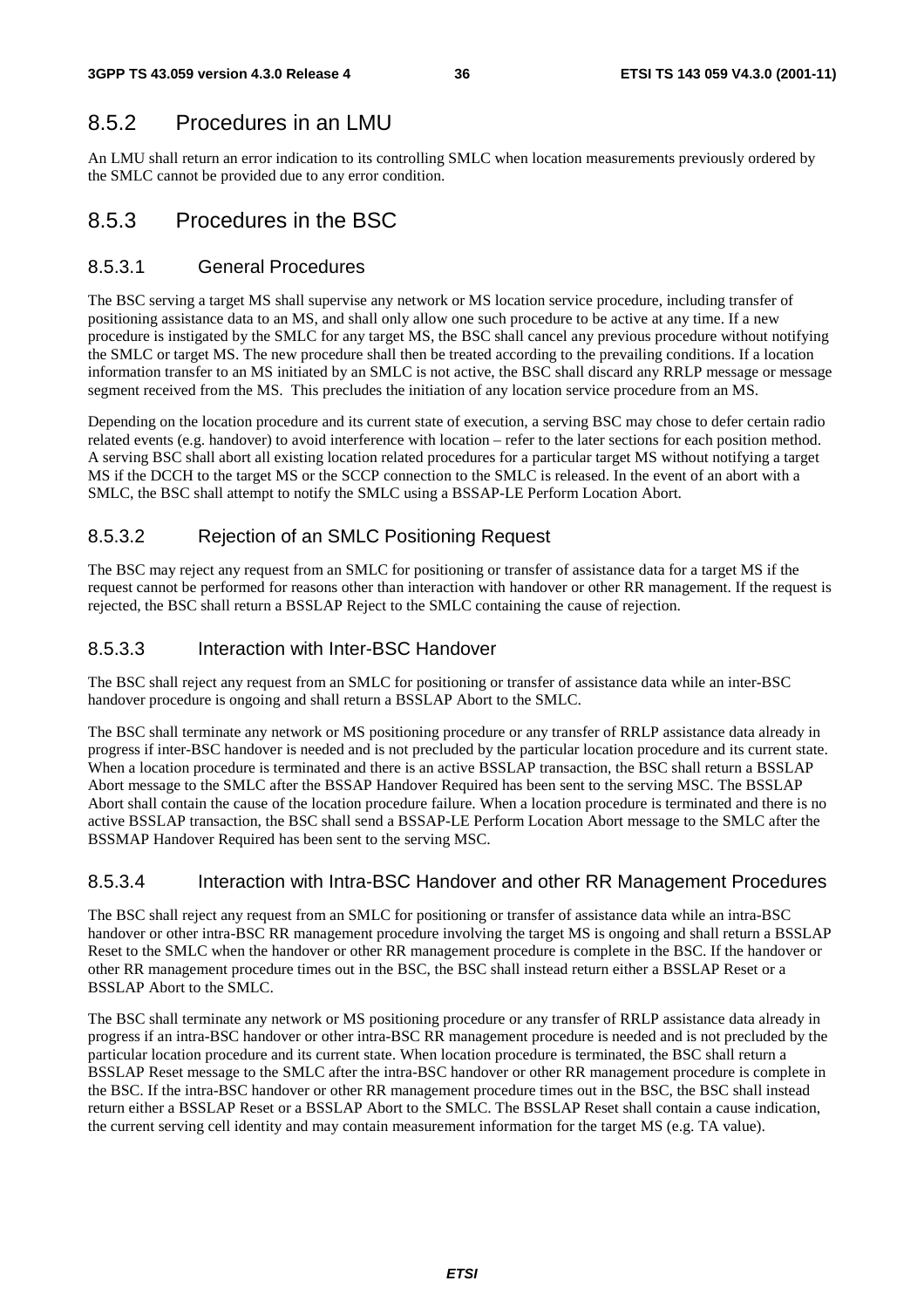#### 8.5.3.5 Priority of Handover and Other RR Management Procedures

If the transfer of RRLP messages between an SMLC and target MS is interrupted by intra-BSC handover, inter-BSC handover or any other intra-BSC RR management procedure, the BSC shall avoid delay to the handover or RR management procedure by employing the preemption capability defined in 3GPP TS 44.006 and 3GPP TS 24.008. This allows an RR Handover Command or other RR management command sent to the target MS to be assigned a "high" priority at the data link level enabling preemption of "low" priority RR Application Information messages (carrying RRLP messages) which may have been sent earlier. This procedure ensures that any RRLP data still untransmitted to the MS will be preempted (and discarded) by the data link layer in the BTS prior to transmission of the Handover Command or other RR Management command.

#### 8.5.3.6 Interaction with Segmentation

When requested to transfer a segmented RRLP message between an SMLC and target MS, the BSC shall discard all received RRLP segments if the transfer procedure in the BSC cannot be supported or is aborted. The BSC need not wait until all RRLP segments are received before notifying the SMLC of the failure of the RRLP procedure with a BSSLAP Abort, Reject or Reset message.

If a location service procedure for a target MS is not currently underway or previously failed, the BSC shall discard all BSSLAP segments received from an SMLC for this MS until it receives the first or only segment of a new BSSLAP message. Once a location service procedure has been started involving RRLP message transfer to a target MS, the BSC shall discard all RRLP segments received from the MS until it receives the first or only segment of a new RRLP message. The new RRLP message shall then be treated according to the state of the RRLP message transfer as described in section 8.1.

Further details regarding transfer and segmentation of RRLP messages between a BSC and MS can be found in 3GPP TS 24.008.

#### 8.5.3.7 Overload

The BSC may indicate an inability to support location due to overload by rejecting with a cause indicating congestion a BSSAP Perform Location request received from the MSC. If a SMLC has rejected a request from the BSC to perform location with a cause indicating congestion, the BSC shall convey the rejection and cause to the MSC if the request was MSC initiated. If the request was initiated by the BSC, the BSC may reduce the frequency of its location requests to the SMLC according to the rules in 3GPP TS 49.031, which give precedence to location service requests with a higher priority.

## 8.6 Procedures in the Target MS

A target MS shall terminate any positioning procedure or the transfer of RRLP positioning assistance data without sending any response to the SMLC if any RR message is received from the BSC that starts some other RR management procedure, including a new positioning procedure. The new RR procedure shall then be executed by the MS.

## 8.7 Further Procedures for Handover

Handover procedures are described in 3GPP TS 23.2710.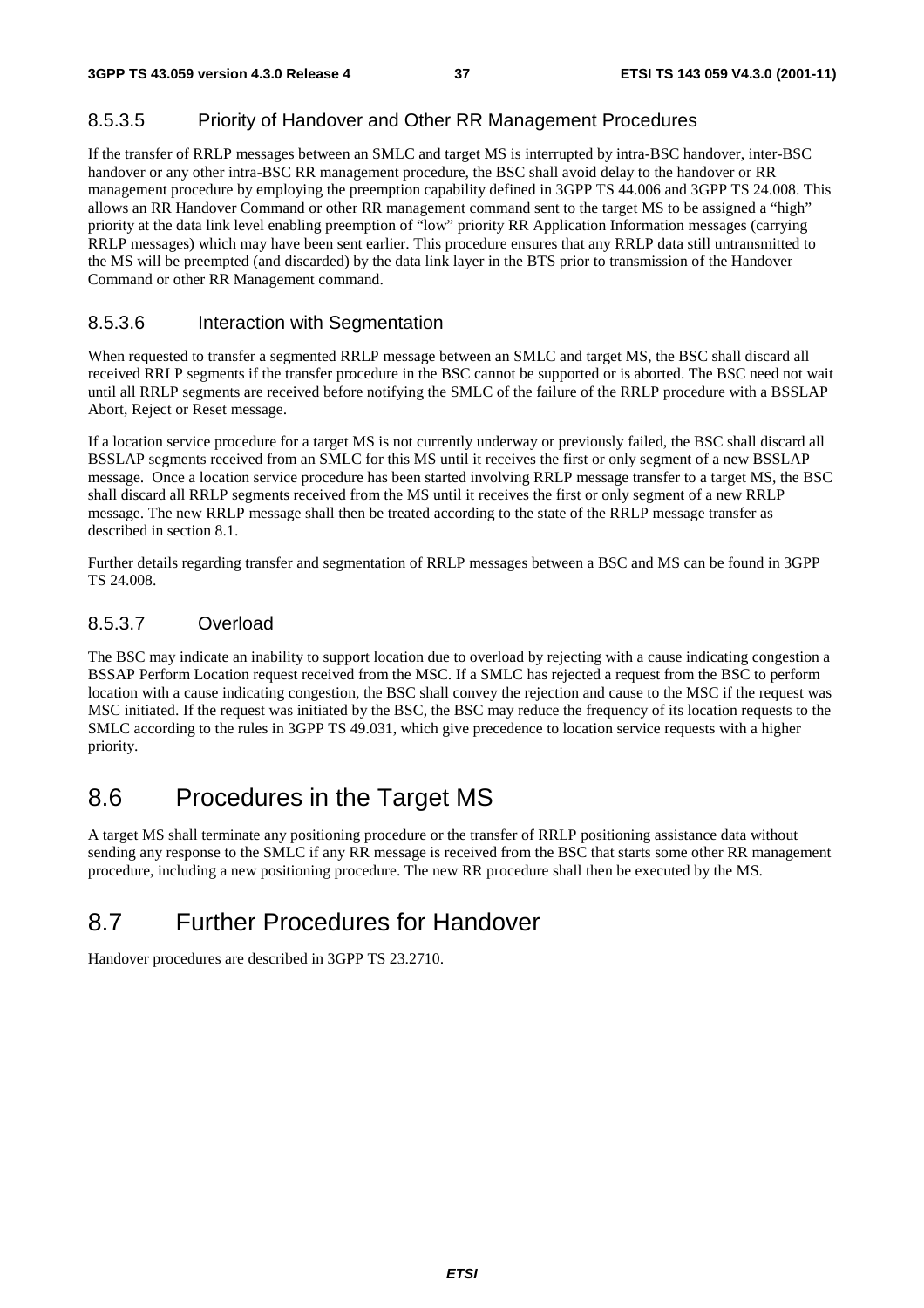## 9 Positioning procedures

The following section describes the positioning procedures for Timing Advance, Enhanced Observed Time Difference and Global Positioning System.

### 9.1 Positioning Procedure Initiation

### 9.1.1 Core Network Position Procedure Initiation over the A interface

This procedure is used by the Core Network to start the positioning procedure in GERAN over the A interface.



#### **Figure 26: Positioning Procedure Initiation Over A Interface**

- 1) The MSC sends the BSSAP Perform Location Request message on the existing SCCP connection for the target MS to request the BSC to start the positioning procedure. The Location Type is always included. Depending on the type of location request, additional parameters may be included to provide the Cell Identifier, Classmark Information Type 3, LCS Client Type, Chosen Channel, LCS Priority, Quality of service, GPS Assistance Data, and APDU.2.)
- 2) The common positioning procedures for CS domain are executed (see below).
- 3) The BSC sends the BSSAP Perform Location Response message to the MSC. A location estimate, positioning data, deciphering keys, or LCS Cause may be included.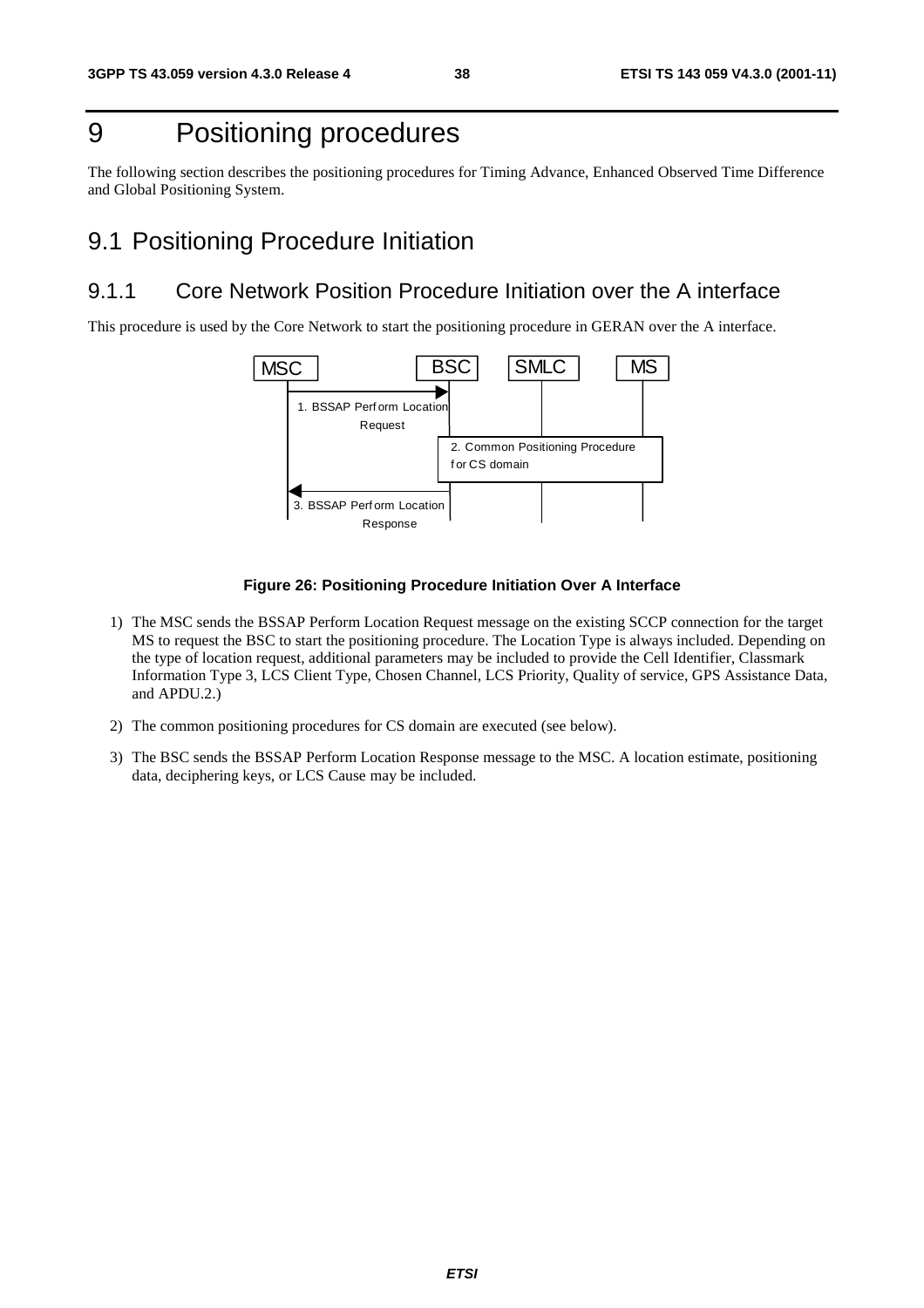## 9.1.2 Positioning Procedure Initiation from an Internal LCS Client

The figure below illustrates how a serving BSC may obtain the location of a target MS that is already in dedicated mode on behalf of some PLMN operator LCS client in GERAN – e.g. to support handover. The procedure is valid when local regulatory requirements do not require privacy checking for PLMN operator initiated location.



#### **Figure 27: Positioning Procedure Initiation from an Internal LCS Client**

- 1) An LCS client within the GERAN requests the current location of a target MS from the serving BSC
- 2) The common positioning procedures for CS domain are executed see Figure 28 below. The BSC returns the MS location estimate to the requesting LCS client.

## 9.2 Common Positioning Procedure for CS Domain

This procedure is common to all positioning methods in the CS domain.



#### **Figure 28: Common Positioning Procedure for CS Domain**

1) The BSC sends the BSSAP-LE Perform Location Request message to request the SMLC to start the positioning procedure.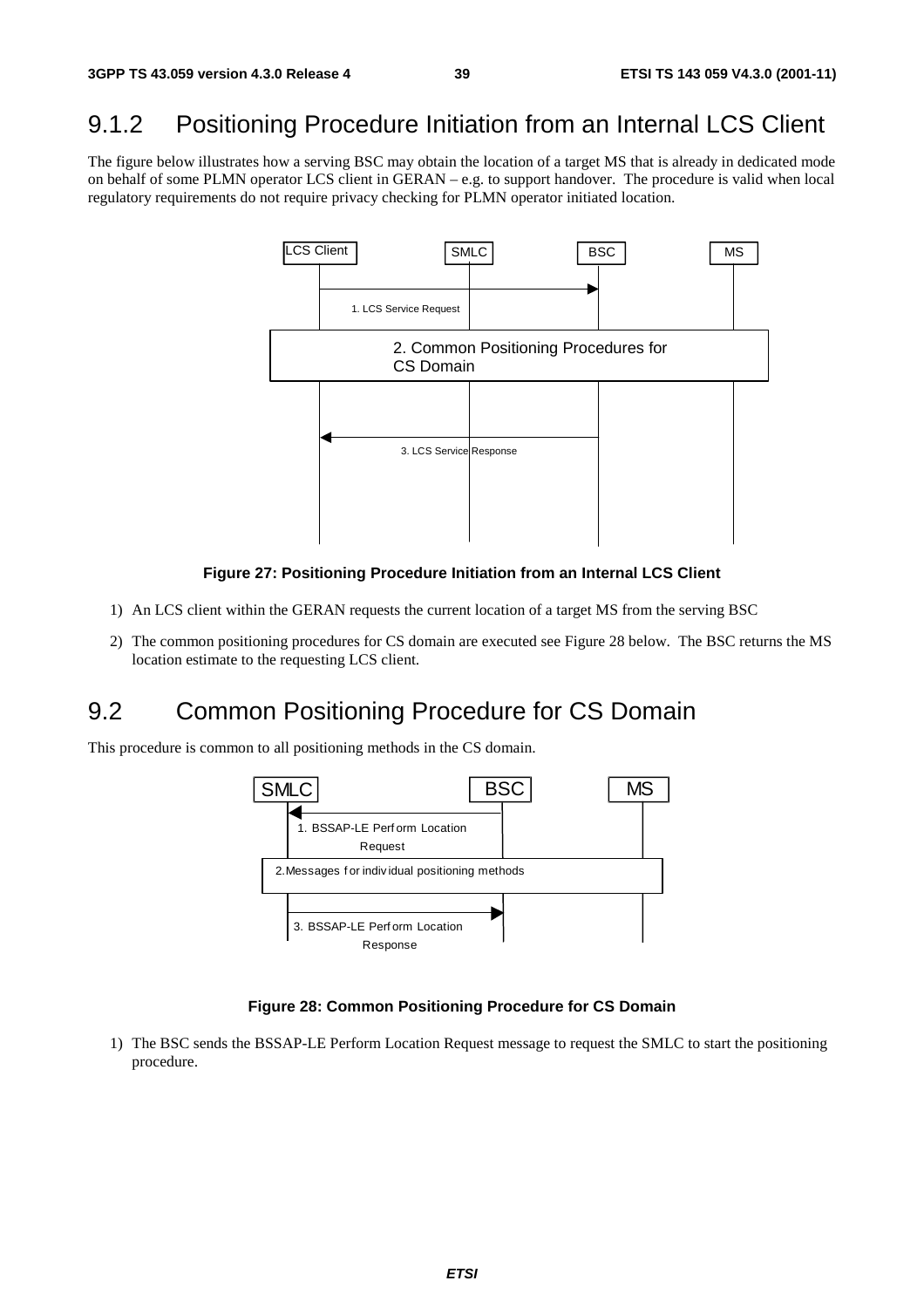- 2) If location information is requested and the location accuracy within the QoS, if provided, can be satisfied by the reported cell ID and, if available, TA value, the SMLC may send a BSSAP-LE Perform Location Response message immediately. Otherwise, the SMLC determines the positioning method and instigates the particular message sequence for this method defined in subsequent sections. If the position method returns position measurements, the SMLC uses them to compute a location estimate. If there has been a failure to obtain position measurements, the SMLC may use the current cell ID and, if available, TA value to derive an approximate location estimate. If a computed location estimate is returned for an MS based position method, the SMLC may verify consistency with the current cell ID and, if available, TA value. If the location estimate so obtained does not satisfy the requested accuracy or the location attempt failed, e.g. due to missing data, and sufficient response time still remains, the SMLC may instigate a further location attempt using the same (e.g. providing more assistance data to MS) or a different position method. If a vertical location co-ordinate is requested but the SMLC can only obtain horizontal co-ordinates, these may be returned. Requirements on the geographic shape encoded within the 'position information' parameter may exist for certain LCS client types. The SMLC shall comply with any shape requirements defined in 3GPP. The SMLC in a certain country should attempt to comply with the shape requirements defined for a specific LCS client type in the relevant national standards of that country.
- 3) If location assistance data is requested, the SMLC transfers this data to the MS as described in subsequent sections. The SMLC determines the exact location assistance data to transfer according to the type of data specified by the MS, the MS location capabilities and the current cell ID. If deciphering keys are requested the SMLC obtains the current keys.
- 4) The SMLC sends the BSSAP-LE Perform Location Response message to the BSC containing any location estimate or deciphering keys. In case of failure the cause value may be included.

## 9.3 TA Based Positioning in CS Domain

The TA is based on the existing Timing Advance (TA) parameter. The TA value is known for the serving BTS. To obtain TA values in case the MS is in idle mode a special call, not noticed by the GSM subscriber (no ringing tone), is set up. The cell-ID of the serving cell and the TA is returned as the result of the TA.

### 9.3.1 Definition of TA states

#### 9.3.1.1 MS in IDLE State

In IDLE state the MS may be paged or may request an originating (e.g. emergency) call. The paging response message or CM Service Request, in each case respectively, received in COMPLETE\_LAYER\_3 message may contain location information that includes the TA value. If available, the TA value and other location information shall be provided to the SMLC by the requesting BSC along with the current serving cell ID in the BSSAP-LE Perform Location request. This enables TA based positioning in the SMLC without any further interactions.

#### 9.3.1.2 MS in DEDICATED State

In DEDICATED state the SMLC shall send a TA\_REQUEST to request the TA value from the serving BSC. The BSC shall respond with a TA\_RESPONSE carrying the TA value and possibly other radio measurements from the MS. The associated procedure is described in the next section.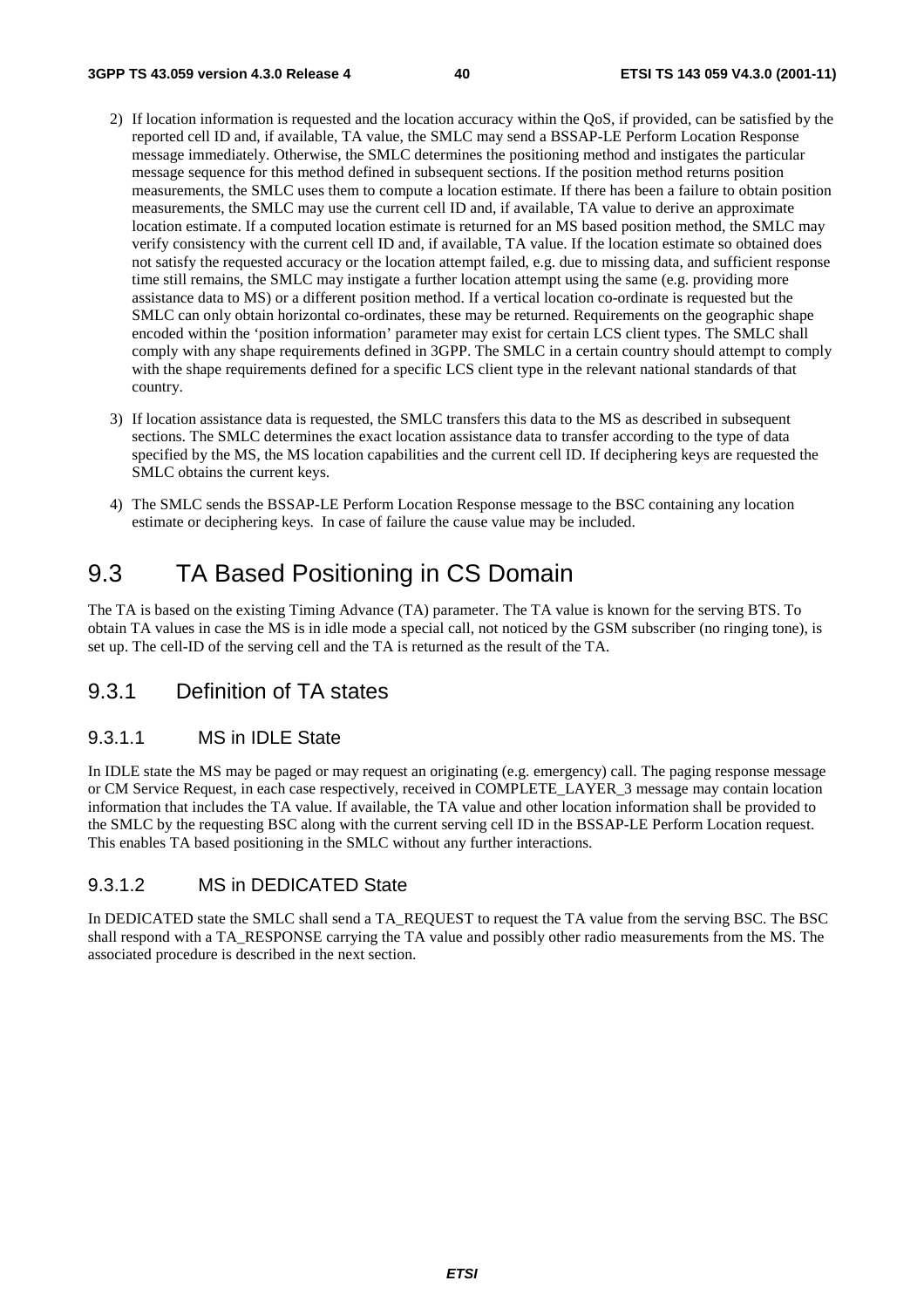## 9.3.2 TA Positioning Procedure

This TA positioning procedure is generic for a standalone SMLC or integrate SMLC in the BSC.



**Figure 29: TA Positioning Procedure for the SMLC** 

- 1) The SMLC sends a BSSAP-LE Connection Oriented Information message to the BSC serving a particular target MS. The APDU parameter in this message contains a BSSLAP TA Request.
- 2) The BSC returns the current TA value and current serving cell for the target MS to the SMLC in a BSSLAP TA response contained within a BSSAP-LE Connection Oriented Information message. The TA response may also include the latest measurement results received from the target MS for the serving and neighbouring cells. The SMLC then derives a location estimate for the target MS based on the received serving cell ID, TA value and other measurement results if included.

## 9.3.3 Unsuccessful TA positioning procedure in BSC

There are three messages defined to handle error scenarios during positioning procedure in BSC. The messages are 1) Reject, 2) Abort and 3) Reset. Refer to 3GPP TS 48.0710 for details.

After receiving the BSSLAP TA Request in BSC, a Reject will be sent with proper cause value from BSC to SMLC in "BSSAP-LE Connection Oriented Information Message" if TA positioning cannot be performed in BSC at that time for reasons other than handover or another ongoing RR management procedure.

An Abort or Reset is possible if the TA positioning cannot be done in BSC during that time. Reset is sent to SMLC to indicate when the positioning needs to be restarted after temporary interruption due to intra BSC HO or other intra-BSC RR management. Abort is used to indicate to SMLC the failure of the current TA positioning attempt (e.g. due to inter-BSC handover) and allowing a new one from application level.

## 9.4 E-OTD and GPS Positioning Procedures

### 9.4.1 General procedures

For any location request where the highest priority level is assigned and MS-based GPS positioning is not used, the SMLC functionality shall provide sufficient assistance data to a target MS to enable a location estimate or location measurements to succeed according to the required QoS on the first attempt. The SMLC shall not assume in this case that the target MS already possesses assistance data. For a lower priority location request or when MS-based GPS positioning is used, the SMLC may reduce the assistance data provided to a target MS on the first location attempt. In the high priority case with MS-assisted GPS for the first positioning attempt, acquisition assistance data shall be included in the RRLP measure position request message.

## 9.4.2 Positioning Request

This signaling flow is generic for all MS based or assisted location methods (MS Based E-OTD, MS Assisted E-OTD, MS Based GPS, and MS Assisted GPS) The signaling flow below applies to integrated and standalone SMLCs in a circuit switched network.

If the SMLC desires to avoid lower layer (e.g. BSSAP-LE) segmentation, see section 6.1.2, and transfer the LCS assistance data more reliably, this procedure may be preceded by an "Assistance Data Delivery" procedure. Note, that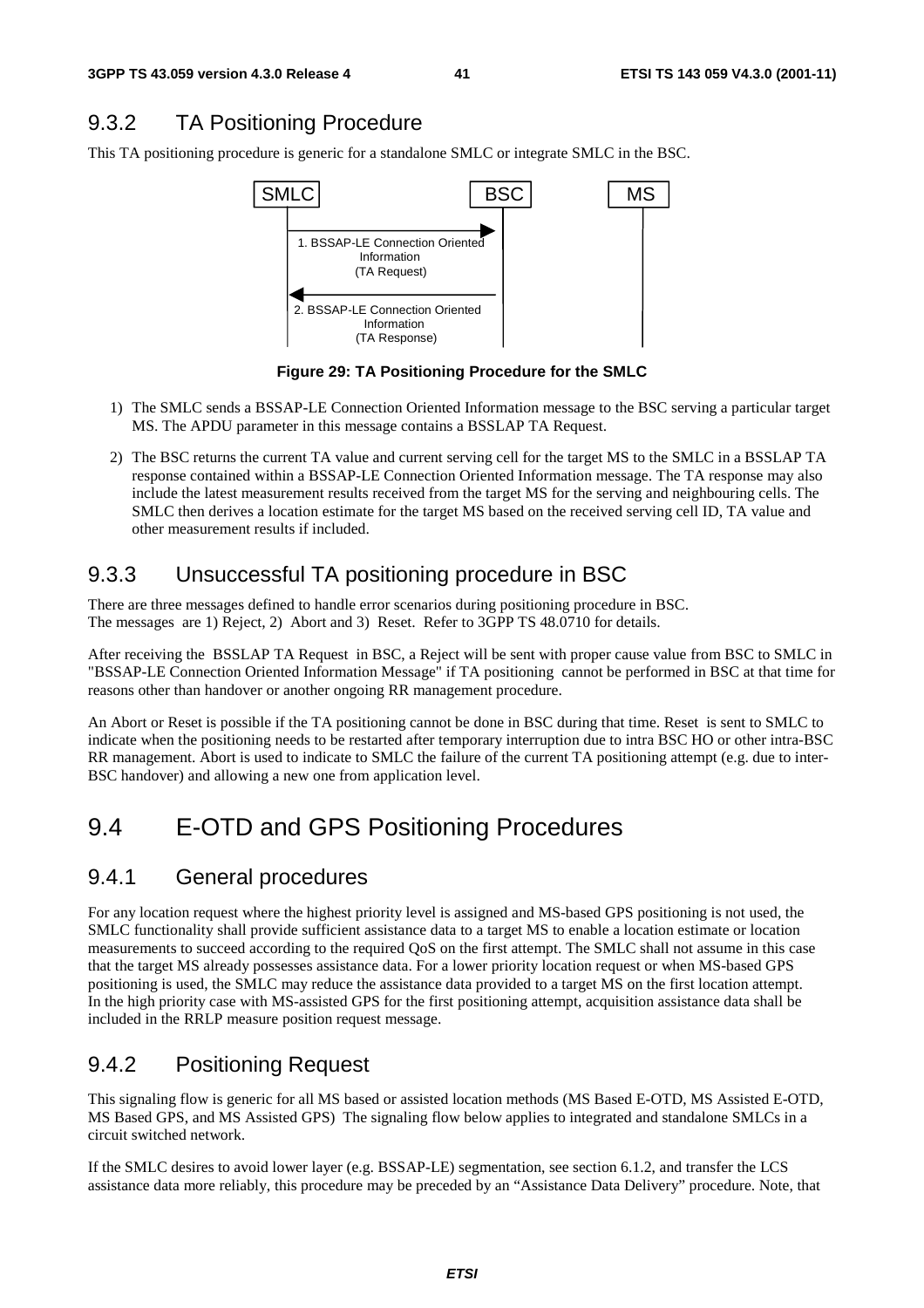part of the entire set of assistance data may be included in the RRLP Measure Position Request even when the message is preceded by an "Assistance Data Delivery" procedure.



**Figure 30: E-OTD or GPS Position Request Flow** 

- 1) The SMLC may precede the RRLP MEASURE POSITION REQUEST with an optional Assistance Data Delivery procedure.
- 2) The SMLC determines possible assistance data and sends RRLP MEASURE POSITION REQUEST to the BSC.
- 3) The BSC forwards the positioning request including the QoS and any assistance data to the MS in a RRLP MEASURE POSITION REQUEST.
- 4) The MS performs the requested E-OTD or GPS measurements, if needed assistance data is available in the MS. If the MS is able to calculate its own location and this is required and needed assistance data is available in MS, the MS computes a location estimate based on E-OTD or GPS measurements. In case of E-OTD, any data necessary to perform these operations will either be provided in the RRLP MEASURE POSITION REQUEST or available from broadcast sources. In case of Assisted GPS (both MS based GPS and MS assisted GPS) and first positioning attempt, a minimum set of GPS assistance data will be either provided in the RRLP MEASURE POSITION REQUEST or available from broadcast sources. For further positioning attempt (failure in first attempt due to missing assistance data), sufficient GPS assistance data, possibly excluding the assistance data sent in the first attempt, will be provided in the RRLP MEASURE POSITION REQUEST and possibly preceding RRLP ASSISTANCE DATA messages. The resulting E-OTD or GPS measurements or E-OTD or GPS location estimate are returned to the BSC in a RRLP MEASURE POSITION RESPONSE. If the MS was unable to perform the necessary measurements, or compute a location, a failure indication identifying the reason for failure (e.g. missing assistance data) is returned instead.
- 5) BSC forwards the RRLP MEASURE POSITION response to SMLC.

### 9.4.3 Assistance Data Delivery

This signalling flow is generic for all MS based location methods (MS Based and Assisted E-OTD, and MS Based or MS Assisted GPS) in a circuit switched network.

If the SMLC desires to avoid lower layer (e.g. BSSAP-LE) segmentation and transfer the LCS assistance data more reliably, the sequence 1-4 illustrated in the figure below may be repeated several times to deliver more assistance data than can be sent by one RRLP Assistance Data Delivery message. In this case, each individual message is independent such that the data received in one message is stored in the MS independently of the other RRLP Assistance Data messages (i.e. an error of delivery of one message does not require a retransmission of all the RRLP Assistance Data messages). The SMLC shall indicate in the RRLP ASSISTANCE DATA message if more RRLP ASSISTANCE DATA messages will be used after the current one in order to deliver the entire set of assistance data. Data that is specific to the current cell should be sent in the last message this is recommended so that assistance data for the correct cell is available to the MS after a handover.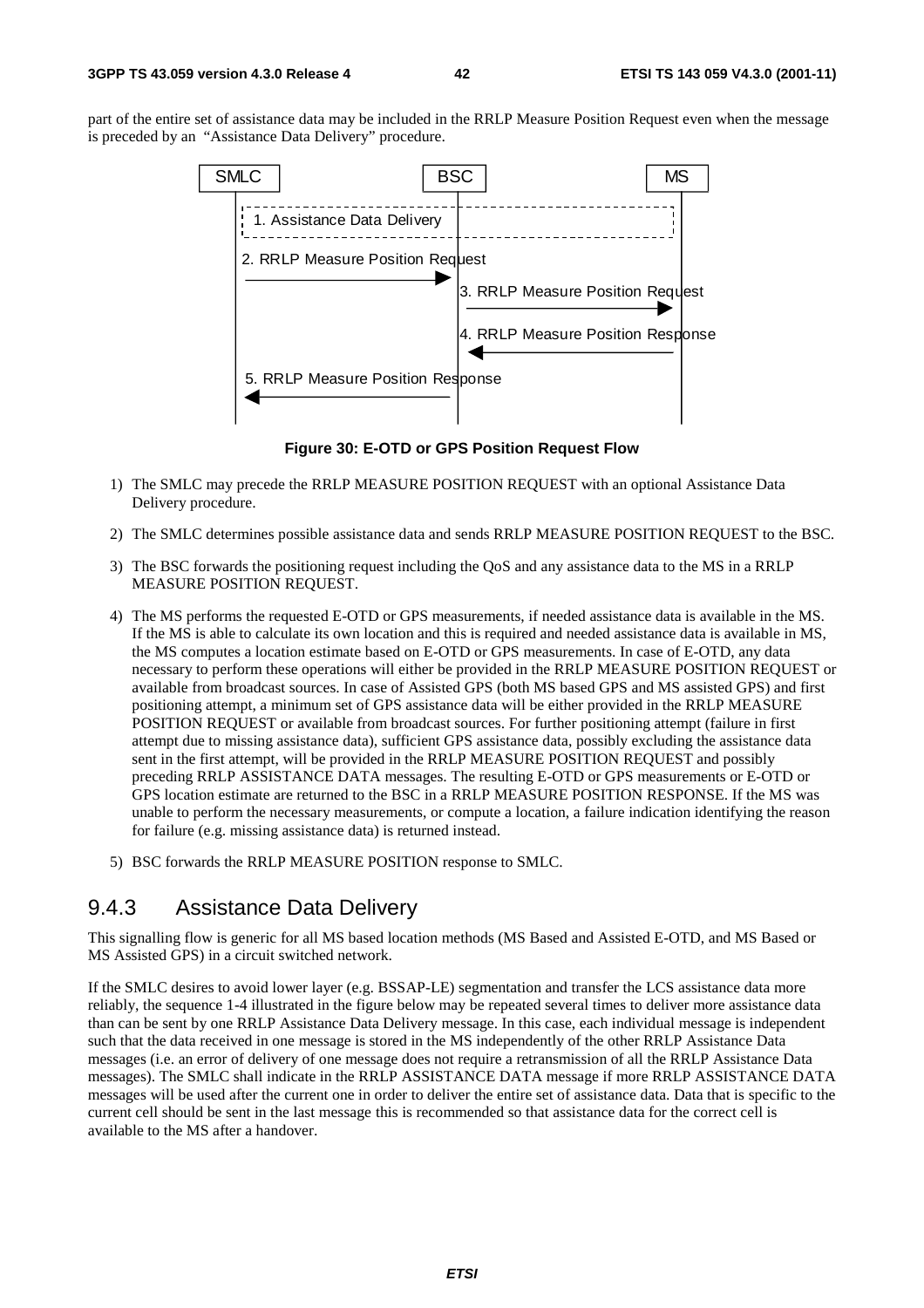

#### **Figure 31: E-OTD or GPS Assistance Data Delivery Flow**

- 1) The SMLC determines assistance data and sends it in the RRLP ASSISTANCE DATA message to the BSC.
- 2) The BSC forwards the assistance data to the MS in a RRLP ASSISTANCE DATA message.
- 3) The MS acknowledges the reception of complete assistance data to the BSC with a RRLP ASSISTANCE DATA Ack.
- 4) The BSC forwards the RRLP ASSISTANCE DATA Ack message to the SMLC.

### 9.4.4 Error Handling for E-OTD and GPS in CS Domain

This section describes error handling for positioning and transfer of assistance data for E-OTD and GPS. For a description of error handling involving segmentation, refer to section 8.5 Exception Procedures.

- Case 1: When the RRLP request comes to BSC for E-OTD and GPS, The BSC will send a BSSLAP reject message to SMLC if the request cannot be supported in the BSC for reasons other than an ongoing intra BSC or inter BSC handover or other ongoing RR management procedure. For an ongoing intra BSC HO or other RR management procedure, the BSC shall return a BSSLAP Reset when the handover or RR management procedure is complete. The SMLC may then start the RRLP request (if there is time) again. For ongoing inter-BSC HO, the BSC shall return a BSSLAP Abort. The location service request may then restart from the LCS Client, VMSC or SGSN.
- Case 2: When the RRLP request comes to BSC from SMLC, BSC sends the "RRLP request" to the MS if there is no ongoing HO or other RR management procedure at that point. If an intra-BSC HO or other RR management procedure is initiated in BSC, the BSC sends the HO or other RR management command to MS. A timer will then be started in BSC, the duration of which is network dependent, but typically 6 (six) seconds. Upon receiving the HO of other RR management command, the MS will stop the location procedure and start on handover or other RR management procedure, since this has higher priority than location. The MS will then send the HO complete or other RR management response message to BSC. When this message is received before the expiration of BSC timer, a BSSLAP Reset message will be sent to SMLC from BSC. The Reset will tell SMLC to start another location service request if there is enough time.
- Case 3: During intra-BSC HO or other intra-BSC RR management procedure, if a HO complete or RR management procedure completion was not received in BSC and the corresponding timer expired. In this case a reset or abort message will be sent to SMLC indicating MS timeout. The location service may then restart from either the SMLC if a reset was sent or from the LCS Client, VMSC or SGSN if an abort was sent.
- Case 4: If an inter-BSC handover is needed during a location procedure or if the BSC times out on an RRLP response from the target MS, the BSC shall send a BSSLAP Abort to the SMLC. The location service attempt may then be restarted from the LCS Client, VMSC, or SGSN.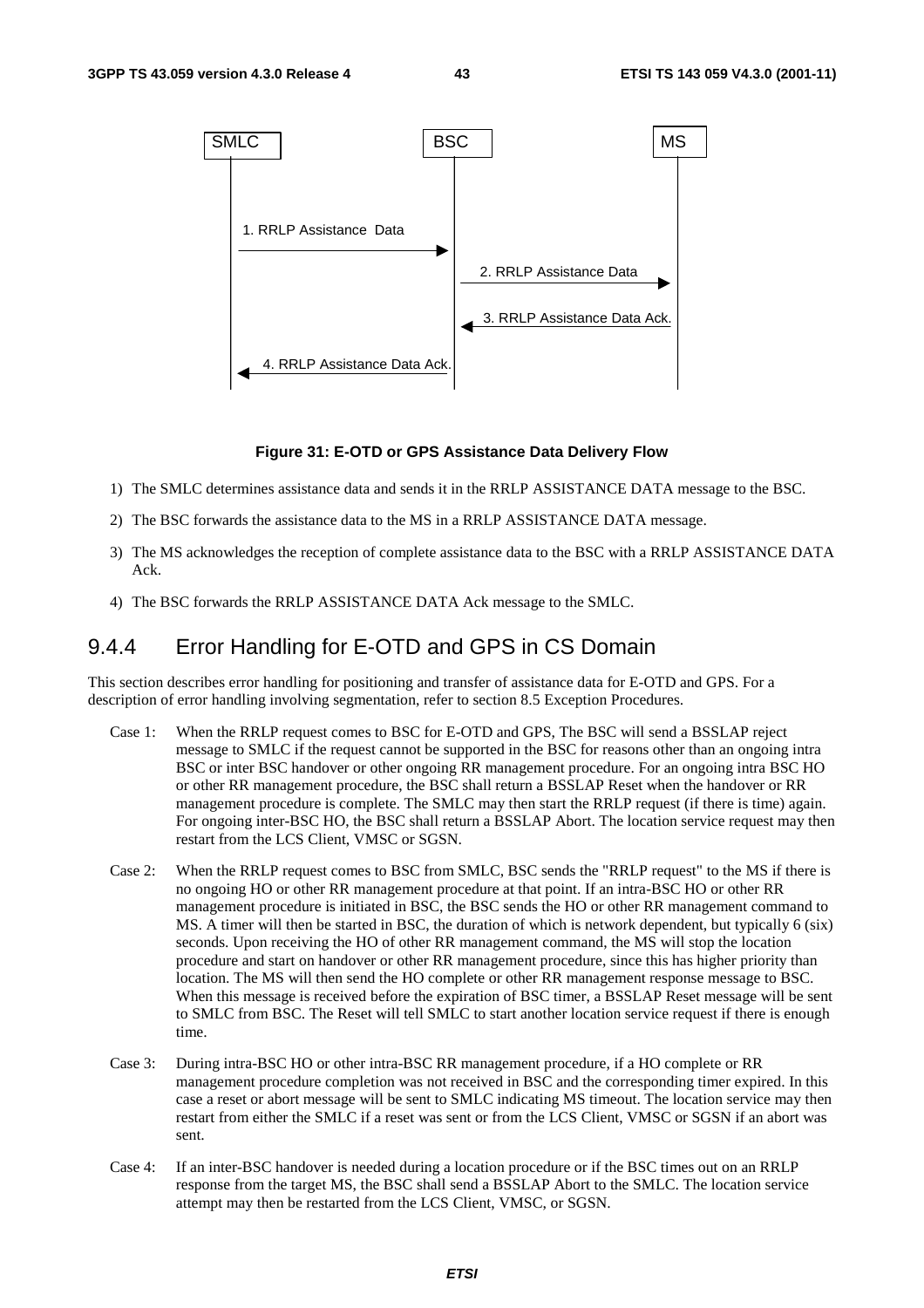

### 9.4.5 Error Handling for the SMLC

**Figure 32: Error Handling for the SMLC** 

### 9.4.6 Broadcast of Assistance Data

In MS Based E-OTD, MS Based GPS and MS Assisted GPS systems, there may be a need for assistance data to be broadcast to the MS. The assistance data to be broadcast for MS Based E-OTD contains the Real Time Difference (RTD) values (in case of a non-synchronised network) and Base Transceiver Station (BTS) coordinates. In addition, the broadcast data contains other information simplifying the E-OTD measurements. The broadcast of GPS assistance data makes available reference time, reference location, differential GPS (DGPS) correction data, ephemeris and clock correction data, almanac data, UTC offset, ionospheric delay, and satellite health status for GPS-based positioning. It improves the location accuracy for MS Based implementations, increases the sensitivity, enables LMU-independent GPS time dissemination and assists the acquisition of satellite signal for both MS Based and MS Assisted implementations.

The E-OTD assistance data to be broadcast is in compressed format where the redundant information is not included. The MS is capable to reconstruct the E-OTD assistance data using the message header information. The length of the message is depending on how many neighbours are included in the E-OTD assistance data as well as whether the redundant information can be removed from the message. The typical size of one broadcast message will be less than 82 octets. Part of the broadcast message (serving and neighbour base station coordinates) may be ciphered.

The GPS assistance data to be broadcast is under the same common message header with three types of data sets (or IEs), which may have different broadcast rates to minimise the bandwidth impact while still maintaining the same positioning capabilities. The first type consists of differential GPS (DGPS) correction data. The second type consists of ephemeris and clock correction data. The third type consists of almanac and other data. The length of this message is 82 octets and the data IE part may be ciphered.

The contents of the broadcast message for the E-OTD and GPS assistance data is described in 3GPP TS 44.035 0. The support for these broadcast messages is optional for network and MS.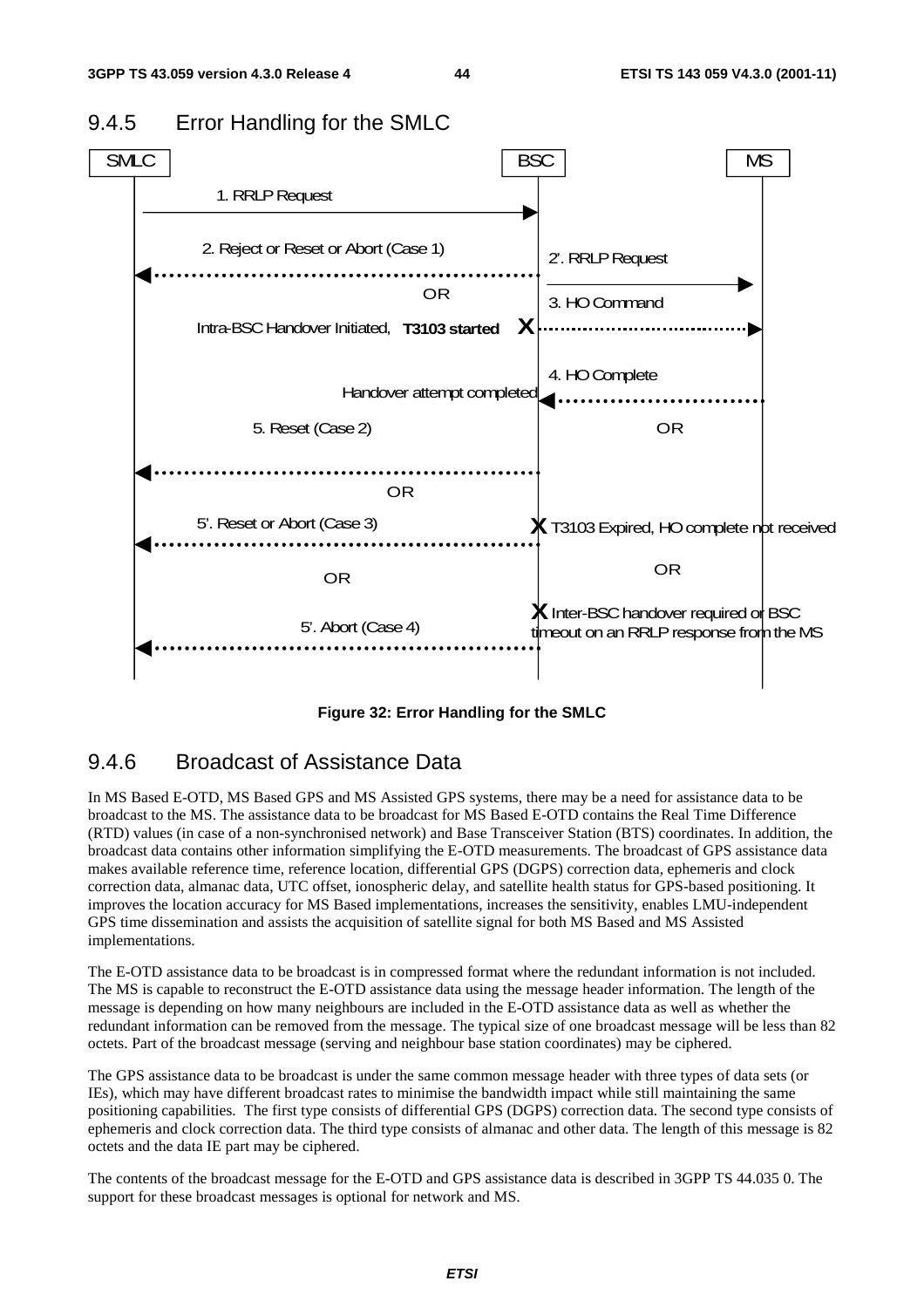The broadcast channel which is used to broadcast the E-OTD and GPS assistance data make use of the existing basic or extended CBCH and SMSCB DRX service. The LCS broadcast messages need to be either scheduled, or prioritised over other broadcast messages to avoid any delay.

#### 9.4.6.1 Point-To-Multipoint Assistance Data Broadcast Flow

This signalling flow is generic for MS Based E-OTD, MS Based GPS and MS Assisted GPS methods. The E-OTD/GPS Assistance Data Broadcast Message is created in SMLC and the whole message including the ciphered parts and parameters to control the transfer are transferred with below flow from SMLC to MS. SMSCB DRX service is used for LCS assistance data broadcast. Prior receiving the first schedule message MS should read first block of each message lot to be able to receive the LCS Broadcast Data or the schedule message. After receiving the schedule message MS should receive the LCS Broadcast Data messages according the schedule information.



**Figure 33: E-OTD/GPS Broadcast Data Flow** 

- 1) SMLC sends the complete broadcast message to CBC with LCS Broadcast Data message. This LCS Broadcast Data message contains the data to be broadcasted as well as parameters that indicate to which BTS the broadcast message is targeted and what time the broadcast should happen. LCS Broadcast Data (data & parameters) message may also contain the SMSCB scheduling information which can be utilised for the SMSCB DRX feature specified in 3GPP TS 44.012 0 specification. SMSCB DRX operation is required in order that MS performance can be optimised.
- 2) CBC starts message transfer to BSC and BTS according to 3GPP TS 23.041 0
- 3) LCS Broadcast Data Response message from CBC to SMLC is used to indicate that the LCS Broadcast Data has been delivery request has been fulfilled. This message is not mandatory
- 4) BTS starts the message transfer to MS according to 3GPP TS 23.041 0.

Implementations that have SMLC and/or CBC integrated into BSC may use other message signalling.

#### 9.4.6.2 Ciphering

In order for the operators to control the access to the assistance data, parts of the broadcast data may be ciphered. Ciphering is done with a specific key delivered by the network for this purpose. The deciphering keys may be requested by the MS as described in 3GPP TS 23.2710. The LCS Broadcast Data, when ciphered, will be partially ciphered according to the LCS broadcast message definitions specified in 3GPP TS 44.0350. The parts that will be ciphered in E-OTD LCS Broadcast Data message are neighbour RTD values, serving and neighbour BTS coordinates. For GPS, all assistance data may be ciphered, The MS is capable to decipher the broadcast message (ciphered parts) using the cipher key (56 bits) delivered from the Core Network to MS and using the Ciphering Serial Number (16 bits) included in the broadcast message.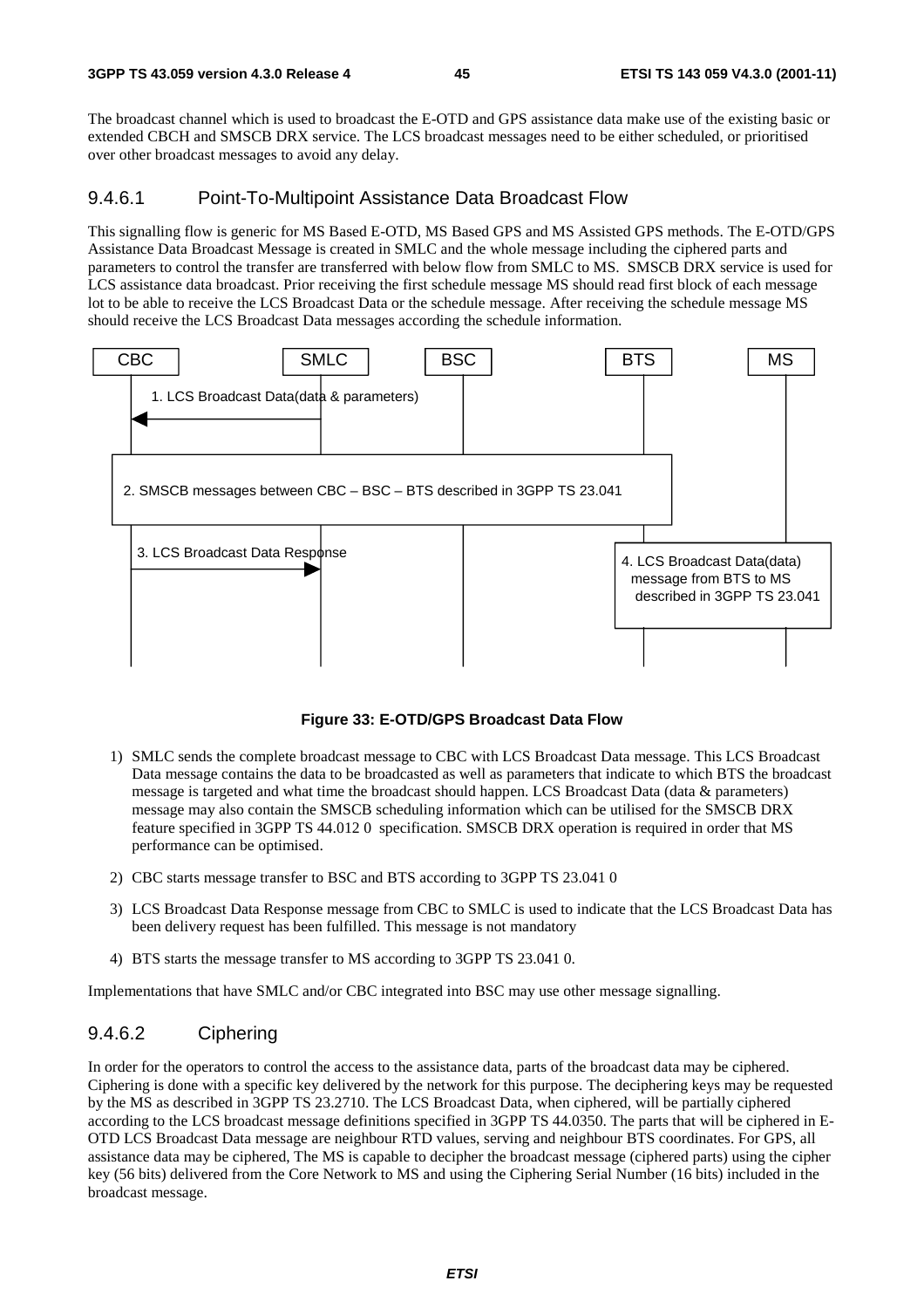#### 9.4.6.2.1 Algorithm

The algorithm used for ciphering is the standard 56-bit DES algorithm. The deciphering of broadcast messages is done in the MS. SMLC ciphers the LCS Broadcast Data message (part of message is ciphered) using the deciphering keys (56 bits) and Ciphering Serial Number (16 bits) included in broadcast message using 56-bit DES algorithm.

The ciphered part is variable length with one bit resolution. From LCS Broadcast Data message header MS can compute what part of message is ciphered.

Inputs to the 56-bit DES algorithm are the following:

- 56-bit key K (deciphering key)
- 16-bit Ciphering Serial Number from broadcast message which is denoted here by IV (initialisation vector)
- plaintext bits (the ciphered part of broadcast message)

Encryption is done by producing a mask bit stream which is then added bit-by-bit to the plaintext data (XOR-operation) to obtain the ciphertext data. First IV is concatenated with 0-bits in order to achieve a 64-bit block I<sub>1</sub>. This block is then encrypted by the DES algorithm using the key K. Output is a 64-bit block I<sub>2</sub>. This constitutes the first 64 bits of the mask bit stream. If the message is longer than 64 bits, then more bits are needed. Those are produced by encrypting  $I_2$ again by the DES algorithm using the key K. Output is a 64-bit block  $I_3$ . This constitutes the next 64 bits of the mask bit stream. This iteration is continued until enough bits are produced. The unnecessary bits from the last 64-bit block I<sub>i</sub> are discarded. Below Figure 34 describes the first two mask bit generations and the two ciphered 64-bit blocks.



#### **Figure 34 : Ciphering Algorithm**

Decryption is done similarly. The same mask bit stream is produced. This time the mask stream bits are added bit-by-bit (XORed) to the ciphertext data bits. The result will be the plain text data.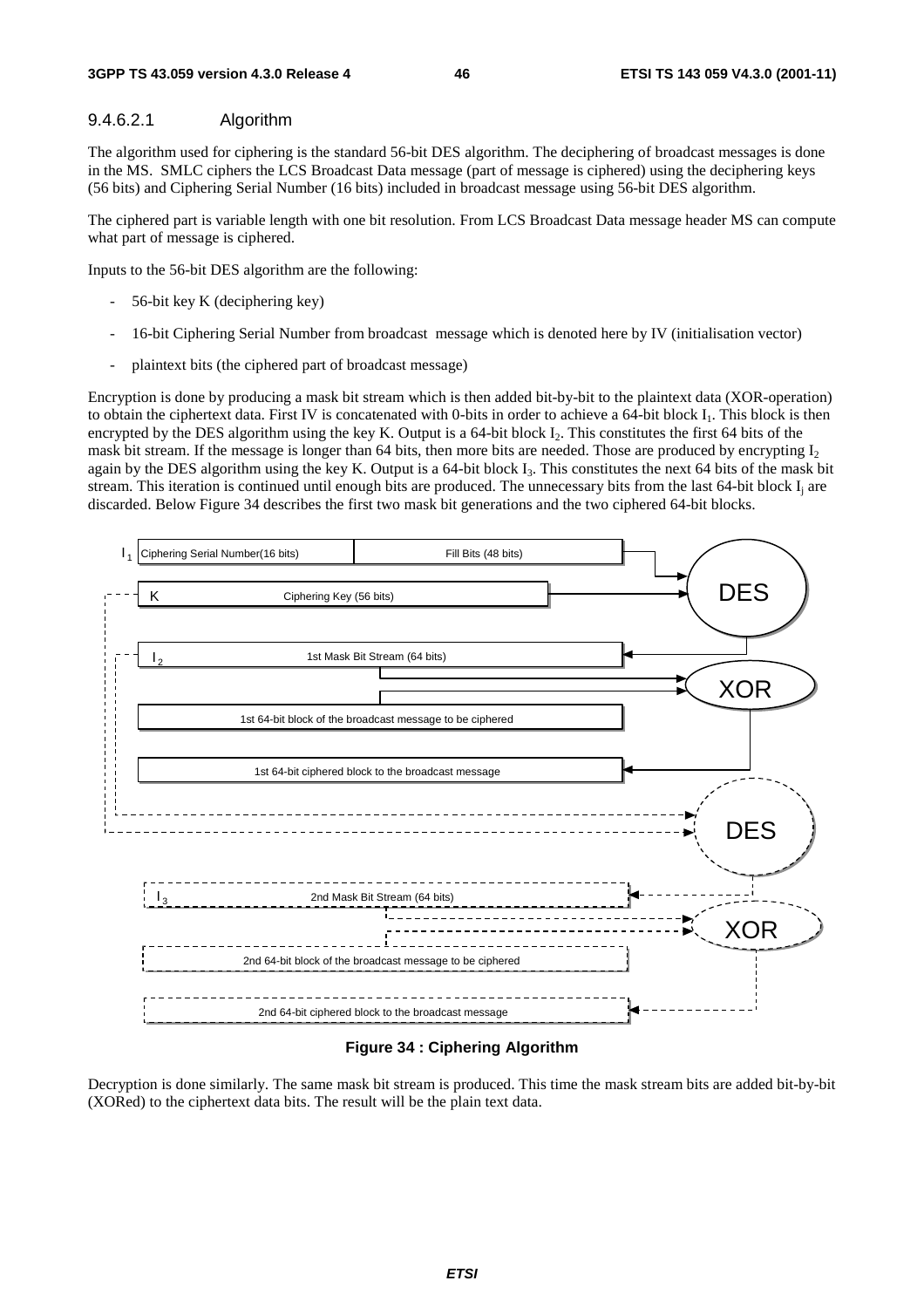### 9.4.6.3 Deciphering key control and delivery to MS

The deciphering keys are needed in MS if the LCS Broadcast Data (ciphered parts) is ciphered. The deciphering keys' control system contains two keys (the Current Deciphering Key and the Next Deciphering Key) and the Ciphering Key Flag (indicating the current Ciphering Key Flag state in the location area in the time that the deciphering key set is delivered from SMLC to MS). Two Deciphering Keys are needed in order to overcome the problem of unsynchronised nature of the periodic location updates that MSs make in the location area. The SMLC controls the keys and there are following requirements related to the deciphering keys:

- Deciphering Key Set (Current and Next Deciphering Key, Ciphering Key Flag) are always location area specific.
- One SMLC controls the deciphering key set changes inside the location area and in case several SMLCs in the location area then one coordinating SMLC for the deciphering key set control must be nominated. The SMLC configuration is done with O&M procedures.
- The coordinating SMLC delivers the new deciphering key set to the other SMLCs with SMLCPP protocol when the deciphering key set changes. The Ciphering Key Flag in the LCS Broadcast Data message is changed only when the coordinating SMLC changes the deciphering key set and delivers the new set to other SMLCs in the same location area.
- The SMLCs upon receiving the new deciphering key set, start using immediately the new set in the LCS Broadcast Data message. The coordinating SMLC also starts using the new set same time.

The deciphering key set changes always following way when the new set is generated:

- The Next Deciphering Key comes to the Current Deciphering Key in the new set
- One new key is taken into use and named as the Next Deciphering Key
- The Ciphering Key Flag changes the state

. The Ciphering Key Flag controls the MS key usage (Current/Next Deciphering Key) as follows:

- After receiving the new deciphering key set, MS starts using the new set immediately.
- The Ciphering Key Flag in the LCS Broadcast Data message and the one received returned to the MS should have same polarity. This means that MS starts using the Current Deciphering Key immediately.
- When the Ciphering Key Flag state changes in the LCS Broadcast Data message then MS starts to use the Next Deciphering Key for deciphering the broadcast message. The Next Deciphering Key becomes now the Current Deciphering Key in MS.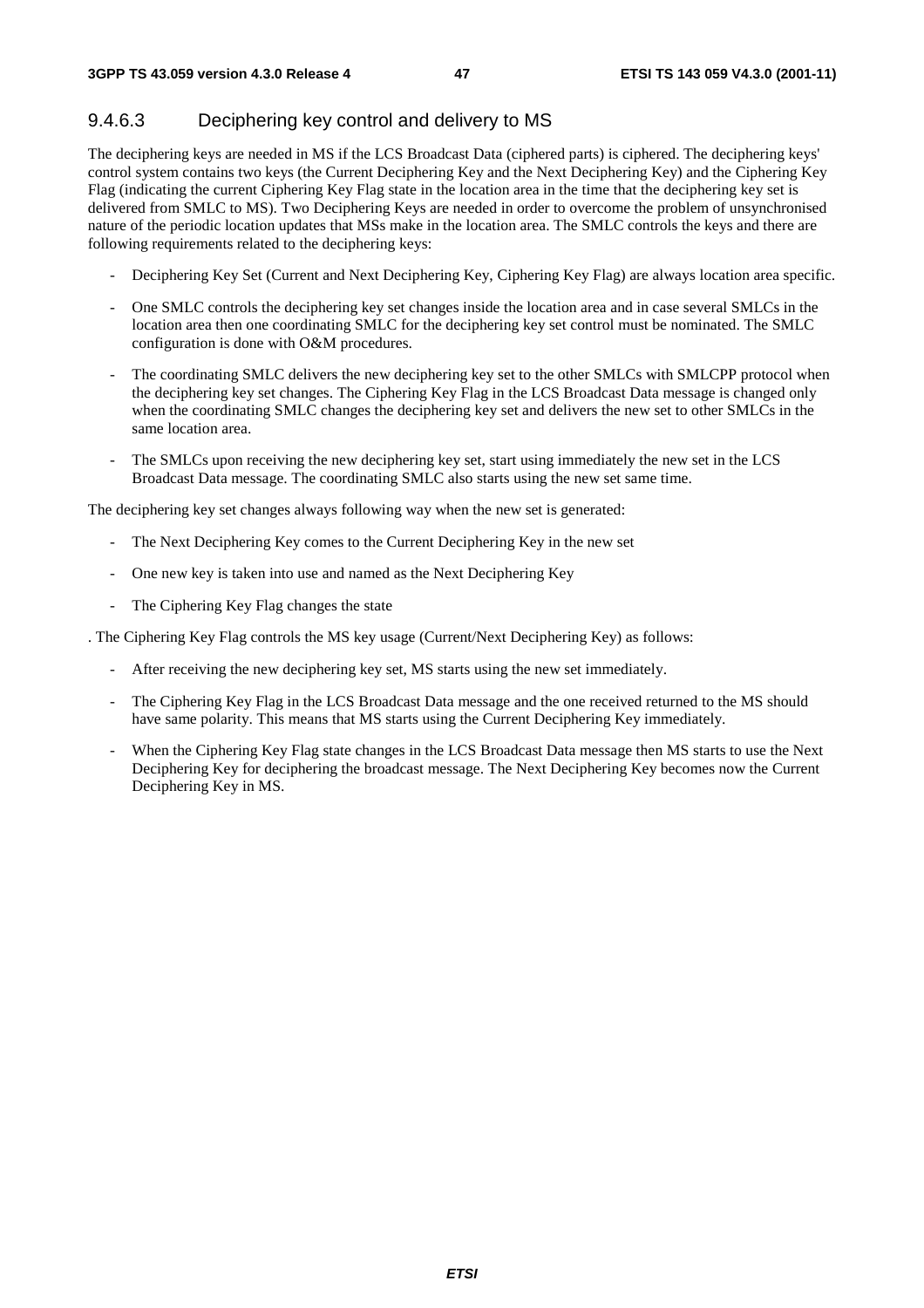

The following Figure 35 describes the deciphering key delivery mechanism.

#### **Figure 35: Deciphering key delivery**

- First the key A is the Current Deciphering Key and key B is the Next Deciphering Key
- When the SMLC changes to use the key B (Next Deciphering Key) then the Deciphering Key Flag state is changed in the LCS Broadcast Data message. At this point the coordinating SMLC delivers the new deciphering key set to other SMLCs in the same location area as well as to MS when MS is requesting the keys during the location update (IMSI Attach, Normal or Periodic Location Update)
- The new deciphering key set contains now key B as the Current Deciphering Key, key C as new Next Deciphering Key and the Ciphering Key Flag currently in use in that location area.
- When the SMLC changes to use the key C (Next Deciphering Key) then the Ciphering Key Flag state is changed in the LCS Broadcast Data message. At this point the coordinating SMLC delivers the new deciphering key set to other SMLCs in same location area as well as to MS when MS is requesting the new set during the location update (IMSI Attach, Normal or Periodic Location Update)
- The new deciphering key set contains now key C as the Current Deciphering Key, key D as new Next Deciphering Key and the Ciphering Key Flag currently in use in that location area

The process continues as above when the keys are changed. The lifetime of one key (Current/Next Ciphering Key) is minimum one periodic location update period used in the location area.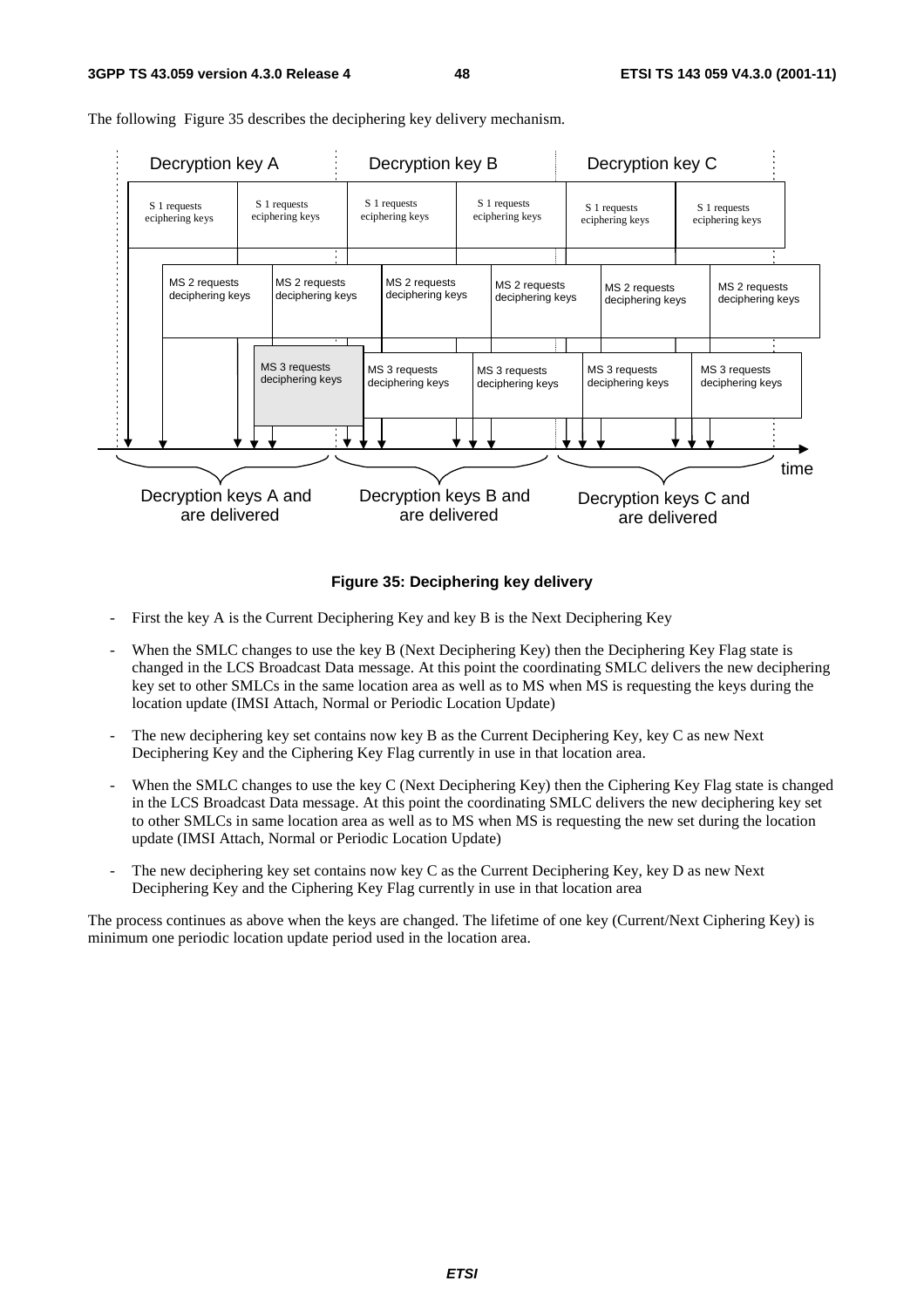## 10 Information storage

This section describes information storage structures that are mandatory (M), conditional (C) or optional (O) for LCS in GERAN, and the recovery and restoration procedures needed to maintain service if inconsistencies in databases occur and for lost or invalid database information.

### 10.1 SMLC

#### Common Data

The following table holds permanent BTS data:

#### **Table 2: Permanent SMLC Data for a BTS**

| <b>Permanent BTS Data Item</b> | <b>Status</b> | <b>Description</b>                                          |
|--------------------------------|---------------|-------------------------------------------------------------|
| <b>BTS</b> position            | М             | <b>BTS</b> position (latitude/longitude) of the Serving BTS |
| <b>CGI</b>                     | М             | Cell global identity.                                       |
| <b>BSIC</b>                    | М             | Base station identity code.                                 |
| <b>BCCH</b>                    | M             | Frequency of the broadcast carrier.                         |

The SMLC holds data for its associated LMUs. The main key to LMU data in the SMLC is the IMSI for a Type A LMU and a cell site identifier for a Type B LMU. LMU data provides the location capabilities of the LMU (e.g. which location and assistance measurements are supported). The following permanent data shall be administered for any LMU:

| <b>Permanent LMU Data Item</b>      | <b>Status</b> | <b>Description</b>                                                                                                                                                               |
|-------------------------------------|---------------|----------------------------------------------------------------------------------------------------------------------------------------------------------------------------------|
| Type of LMU                         | М             | Indicates if LMU is Type A or Type B                                                                                                                                             |
| <b>IMSI</b>                         | С             | Main key to data for a Type A LMU. Not applicable to a Type B LMU                                                                                                                |
| $LAC + CI$                          | C             | Cell site identifier to address a Type B LMU. Not applicable to a Type A<br>LMU.                                                                                                 |
| <b>Signaling Access</b>             | М             | Information regarding signalling access to the LMU including the<br>following:<br>address of default serving BSC<br>SS7 link set to serving BSC (or to an intermediate STP)      |
| Serving Cell                        | м             | Identity of the cell in which the LMU is physically located                                                                                                                      |
| Geographic location                 | C             | Latitude/longitude coordinates<br>Storage of coordinates is mandatory for E-OTD if an LMU is not co-<br>located with a BTS                                                       |
| Position measurement<br>Ifunctions  | O             | List of supported position measurements<br>For each type of position measurement, a list of associated capabilities -<br>details are outside the scope of this specification     |
| Assistance measurement<br>functions | O             | List of supported assistance measurements<br>For each type of assistance measurement, a list of associated capabilities<br>- details are outside the scope of this specification |
| Diagnostic functions                | O             | List of supported diagnostic functions - details are outside the scope of<br>this specification                                                                                  |

#### **Table 3: Permanent SMLC Data for an LMU**

The SMLC also holds the following temporary data for each LMU for which there has been any previous signalling interaction.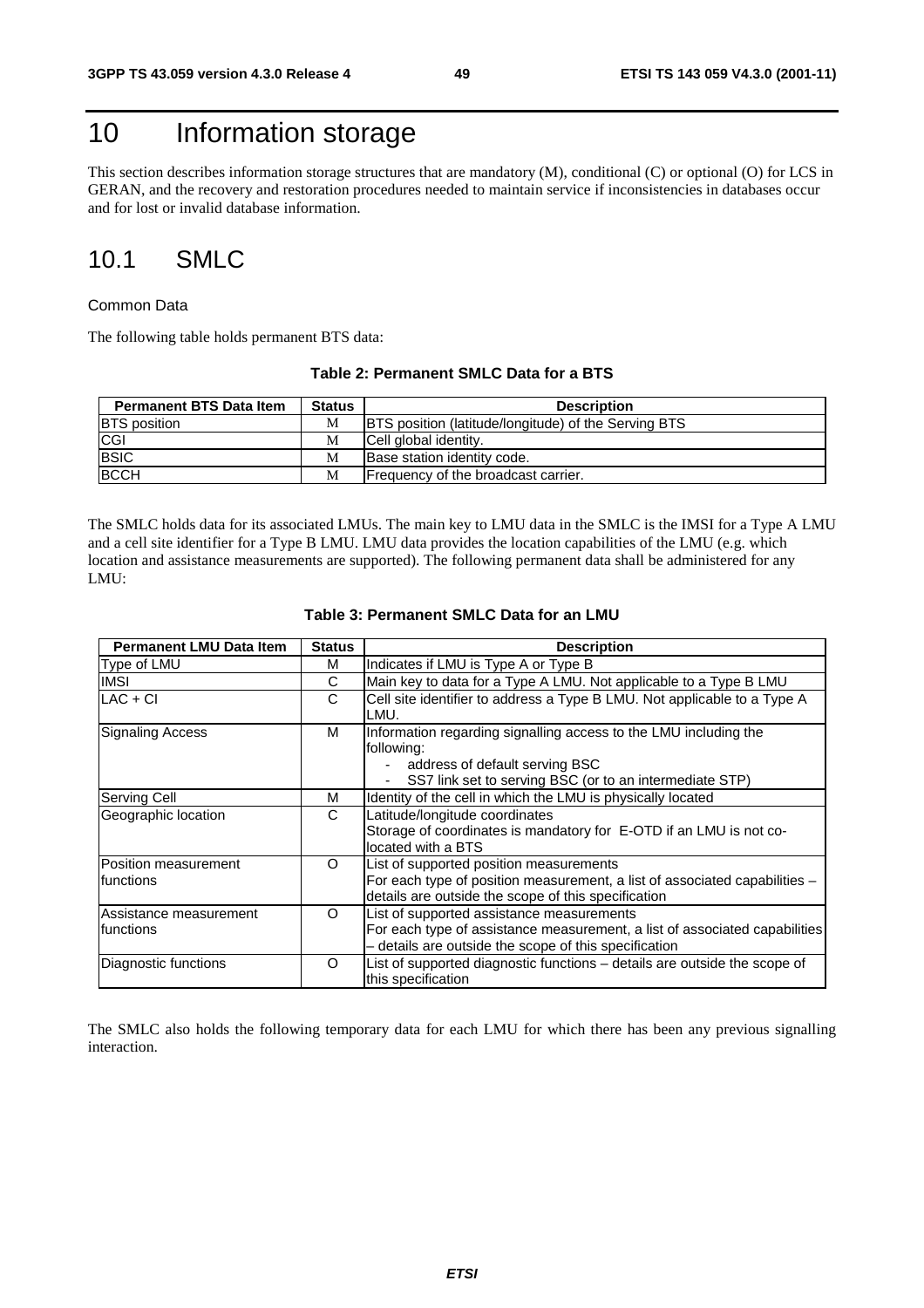| <b>Temporary LMU Data Item</b> | <b>Status</b> | <b>Description</b>                                                                                                                     |
|--------------------------------|---------------|----------------------------------------------------------------------------------------------------------------------------------------|
| <b>Position Measurements</b>   | $\Omega$      | Ongoing and scheduled position measurements ordered in the<br>LMU by the SMLC - details are outside the scope of this<br>specification |
| Assistance Measurements        | $\Omega$      | Ongoing and scheduled assistance measurements ordered by<br>the SMLC $-$ details are outside the scope of this specification           |
| <b>O&amp;M</b> Activities      | $\Omega$      | Ongoing and scheduled O&M activities ordered in the LMU by<br>the SMLC – details are outside the scope of this specification           |

**Table 4: Temporary SMLC Data for an LMU** 

An LMU contains no mandatory data regarding its associated SMLC. An LMU shall contain permanent data regarding its measurement and O&M capabilities and may contain pre-administered data regarding location assistance measurements and O&M activities that the LMU is to perform without the need for any command from the SMLC. The content of such location measurement and O&M related data is outside the scope of this specification.

### 10.2 Recovery and Restoration Procedures

The LCS recovery and restoration procedures allow temporary data to be recovered or re-initialized following loss or corruption of data, such that normal LCS service is rapidly restored and inconsistency between the data held by different LCS network elements is removed. For a full description, refer to 3GPP TS 23.007 0.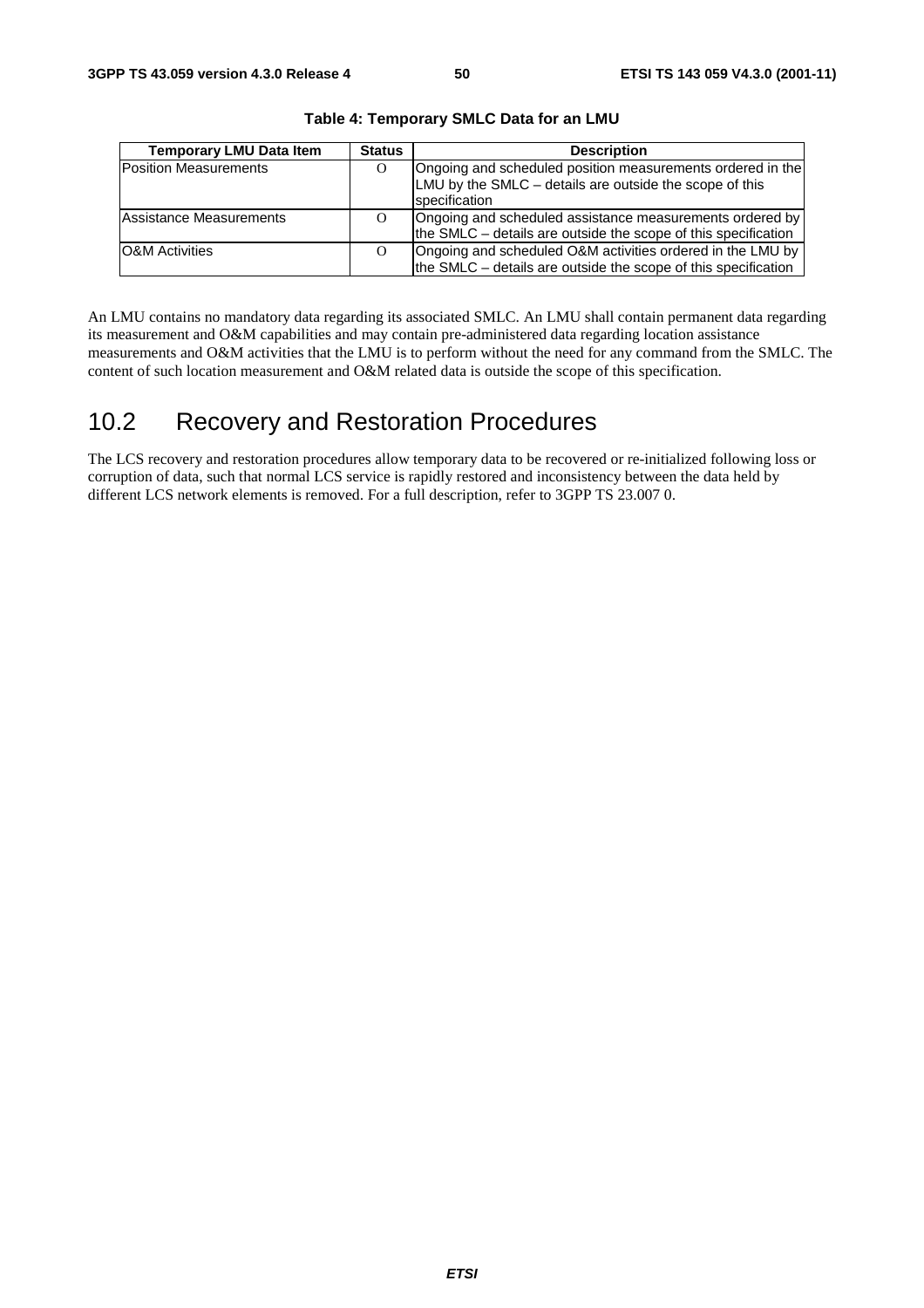## Annex A (informative): Change history

| <b>Change history</b> |                             |            |            |  |                                                                    |            |            |
|-----------------------|-----------------------------|------------|------------|--|--------------------------------------------------------------------|------------|------------|
| <b>Date</b>           | <b>TSG</b><br><b>GERAN#</b> | TSG Doc.   | <b>ICR</b> |  | <b>Rev Subject/Comment</b>                                         | <b>Old</b> | <b>New</b> |
| 2001-04               | $\sqrt{04}$                 | IGP-010942 |            |  | Version for Release 4                                              |            | 4.0.0      |
| 2001-06 05            |                             | IGP-010988 | 001        |  | LCS error handling (Inter-BSC Handover)                            | 4.0.0      | 4.1.0      |
| 2001-06 05            |                             | GP-011308  | 007        |  | Geographic Shape Restriction                                       | 4.0.0      | 4.1.0      |
| 2001-08 06            |                             | GP-011935  | $010$  2   |  | Correct Faulty References to the BSSAP-LE and RR<br>Specifications | 4.1.0      | 4.2.0      |
| 2001-11               | 07                          | IGP-011997 | 015        |  | lCorrection of Inconsistent Text                                   | 4.2.0      | 4.3.0      |
| 2001-11               | 07                          | GP-012209  | 017        |  | Error Handling for E-OTD and GPS                                   | 4.2.0      | 4.3.0      |